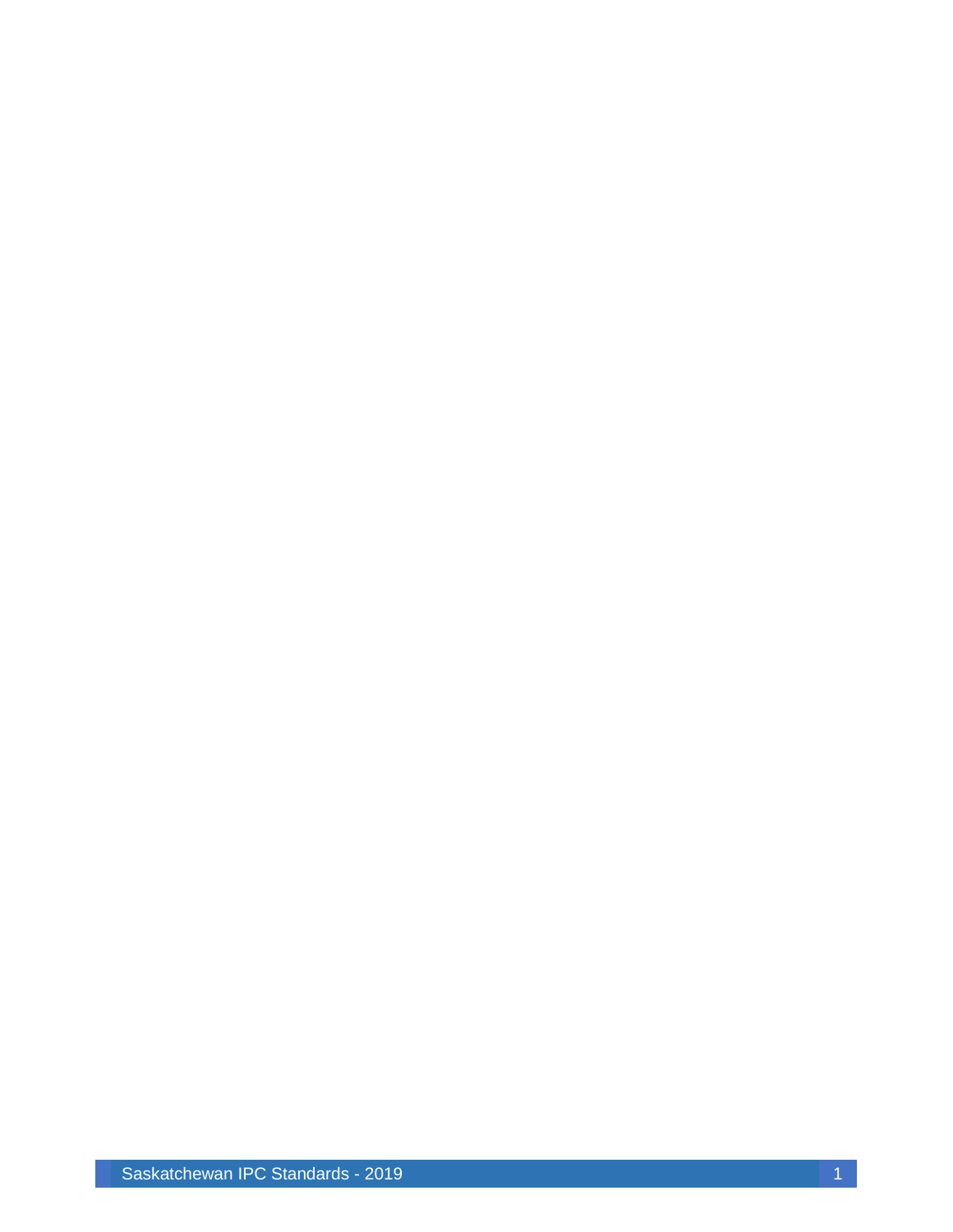## **Table of Contents**

| IPC-01-03 - Principles of Infection Prevention and Control in the Dental Setting7 |  |
|-----------------------------------------------------------------------------------|--|
|                                                                                   |  |
|                                                                                   |  |
|                                                                                   |  |
|                                                                                   |  |
|                                                                                   |  |
|                                                                                   |  |
|                                                                                   |  |
|                                                                                   |  |
|                                                                                   |  |
|                                                                                   |  |
|                                                                                   |  |
|                                                                                   |  |
|                                                                                   |  |
|                                                                                   |  |
|                                                                                   |  |
|                                                                                   |  |
|                                                                                   |  |
|                                                                                   |  |
|                                                                                   |  |
|                                                                                   |  |
|                                                                                   |  |
|                                                                                   |  |
|                                                                                   |  |
|                                                                                   |  |
|                                                                                   |  |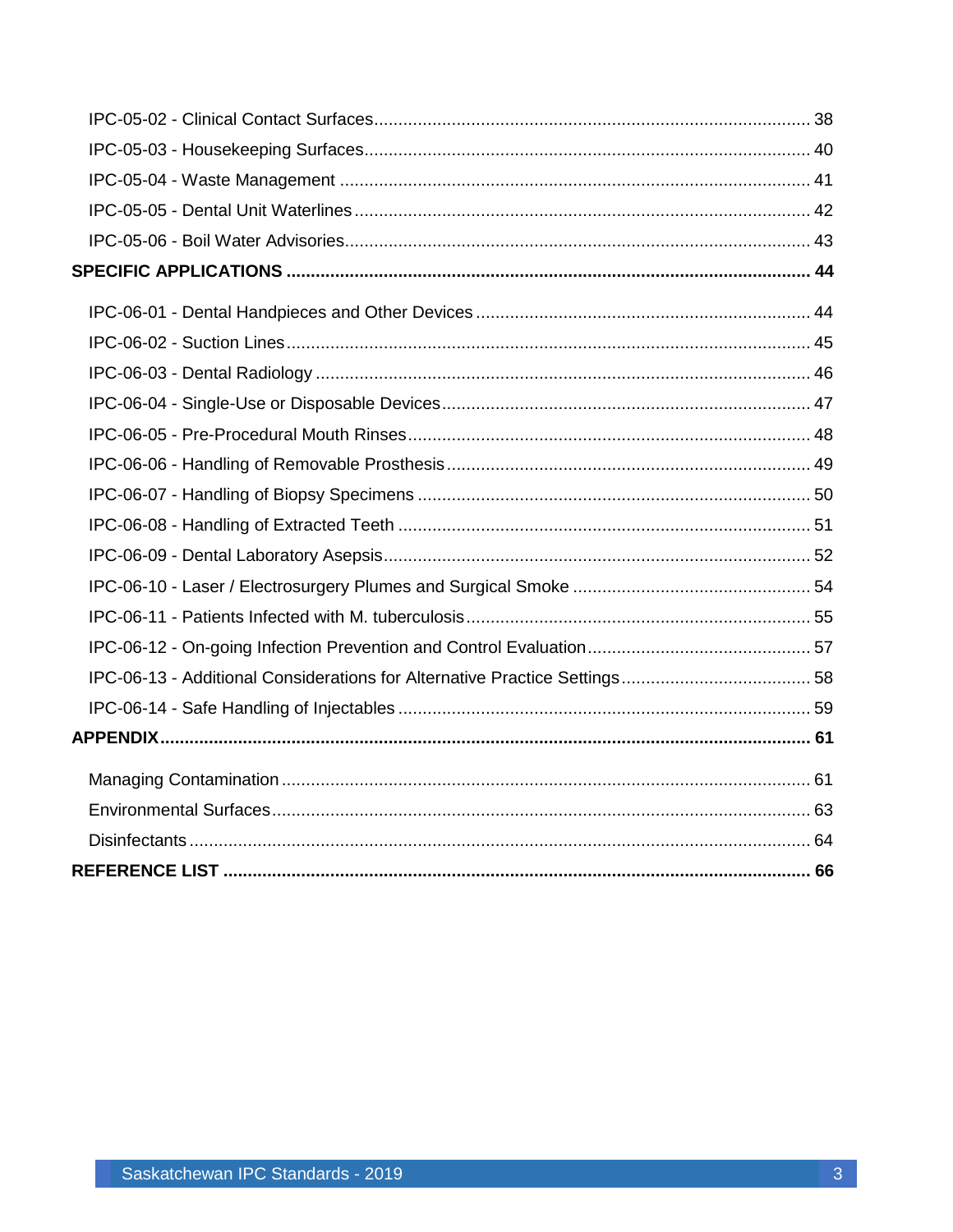# <span id="page-4-0"></span>**INTRODUCTION**

#### <span id="page-4-1"></span>**IPC-01-01 - Purpose of This Document**

This document contains practice parameters and standards which must be considered by all *Saskatchewan Oral Health Care Professionals* (SOHCP) in the care of their patients. All professionals in the Saskatchewan Oral Health Professions (SOHP) must be aware that these standards will be used by the College of Dental Surgeons of Saskatchewan (CDSS), Saskatchewan Dental Therapists Association (SDTA), Saskatchewan Dental Hygienists' Association (SDHA), Saskatchewan Dental Assistants' Association (SDAA), Denturists Society of Saskatchewan (DSS) and other regulatory authorities in determining whether appropriate standards of practice and professional responsibilities have been maintained. Compliance with infection prevention and control standards is the responsibility of all SOHCP professionals, not just the employer, contracting dentist, practice owner or corporate management team.

The major goal of an infection control program is to prevent the transfer of pathogens between contaminated items and individuals. Dentists, denturists, dental hygienists, dental therapists and dental assistants have dealt with the concepts and principles of infection control and infection prevention since early in the histories of these professions. All Oral Health Care Professionals must be responsible for infection prevention and control in oral health facilities in Saskatchewan. Because of the realities of the oral environment, creating a medical level surgical operating room level is not necessary or possible; however, Oral Health Care Professionals must strive to efficiently create an environment which is as pathogen free as possible.

The term *Infection Prevention and Control (IPC) and Routine Practices* will be used throughout this document, as this phrase identifies the objectives of preventing crosscontamination and controlling infection spread in dental settings.

Due to the nature of infection prevention and control, establishing scientific validity for every recommendation provided in this document is difficult, if not impossible. Wherever possible, these recommendations are based on data from peer reviewed sources (see Reference List).

A limited number of current scientific studies exist that characterize actual risk factors and the effectiveness of procedures. Many infection prevention and control practices routinely used by health-care practitioners cannot be experimentally examined through controlled studies for ethical or logistical reasons. In the absence of peer reviewed evidence for such practices, many of these recommendations are based on strong theoretical rationale, suggestive evidence, or opinions of respected authorities based on clinical experience, descriptive studies or committee reports. As scientific knowledge regarding infection prevention and control in the dental health-care setting continues to evolve, many of these recommendations will be validated, others will be challenged, and new ones may be added.

The protocols in this document are intended to protect all oral health care personnel and their patients from infectious disease transmission. SOHCP must apply this information as their standard of practice in a diligent, conscientious manner.

In this document SOHCP refer to dentists, denturists, dental therapists, dental hygienists and dental assistants who are regulated and licensed to provide oral/dental care.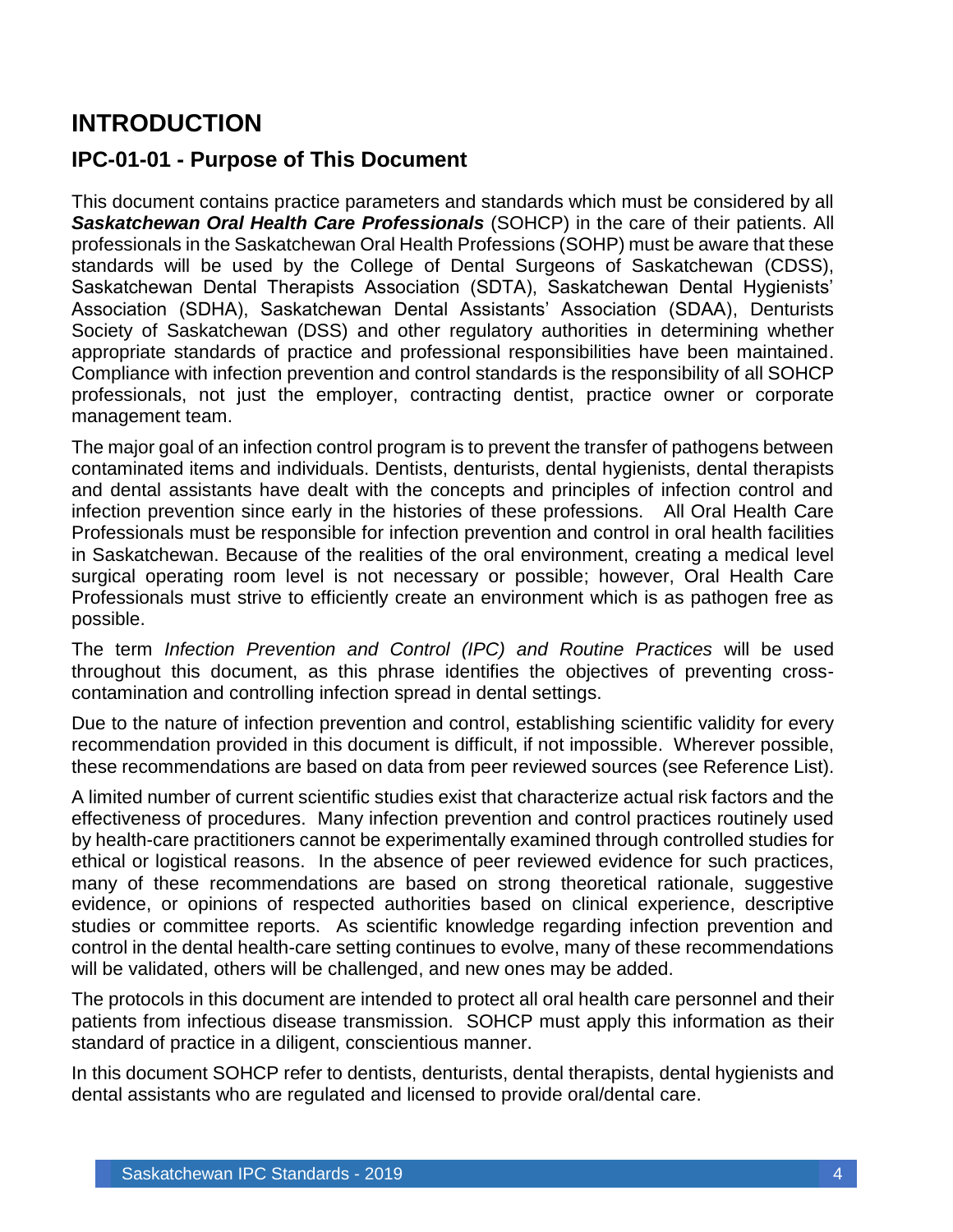In this document, *other personnel* refer to the variety of paid and unpaid personnel in the dental health-care setting who might be exposed to infectious materials, including body substances (blood, saliva, etc.) and contaminated supplies, equipment, environmental surfaces, water, or air. Other personnel could refer to dental laboratory technicians (on-site and commercial), students and trainees, contractual personnel, as well as other personnel who may not be directly involved in patient care but may be potentially exposed to infectious agents (administrative, clerical, housekeeping, maintenance, or volunteer personnel).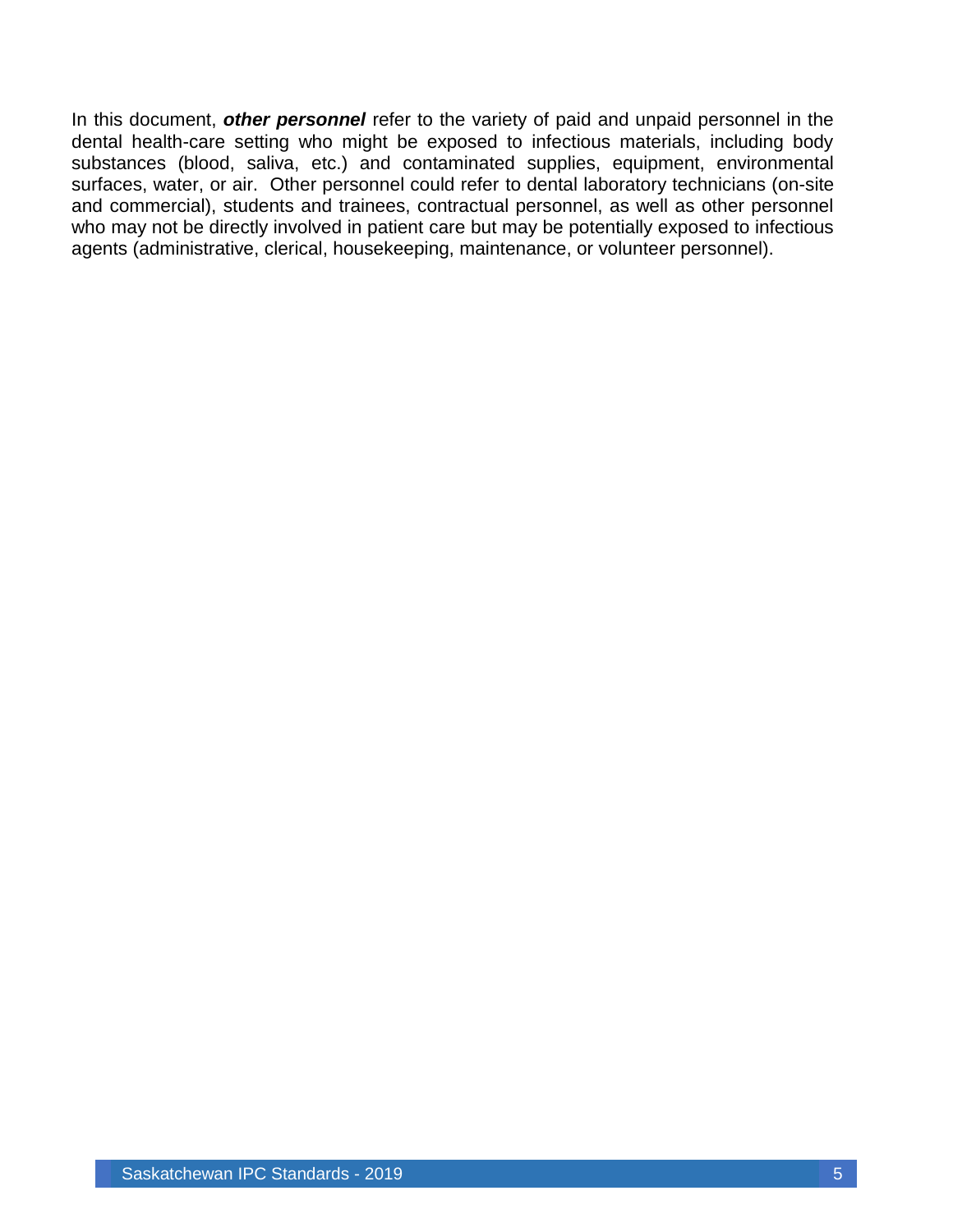### <span id="page-6-0"></span>**IPC-01-02 - Ethical Considerations**

SOHCP have a professional duty to cause no harm to their patients, and to provide a safe working environment for all SOHCP and other personnel in their practice. Due to the biologic nature of the oral cavity, as well as the nature of dental and oral health care, transmission of infectious diseases before, during or after dental and oral health care is possible.

The oral health professions in Saskatchewan have a long tradition of providing appropriate and compassionate care to the public. Individuals with infectious diseases should have access to oral health care. This care and treatment should provide for the well-being of these patients/clients, as well as for the protection of the health of the public and all SOHCP and other personnel.

- As professionals with a unique body of knowledge and skills rendered by their educational preparation and license to practice, SOHCP recognize a moral and ethical requirement to provide necessary dental treatment to all members of the public without discrimination. Accordingly, all SOHCP must not refuse to treat a patient on the grounds of the patient's infectious state.
- People living with infectious diseases may, however, be severely or profoundly medically compromised as a result of those infectious diseases. Such individuals may have severe hepatic or renal dysfunction, coagulopathies, respiratory depression, altered states of consciousness and may be taking multiple medications which may interact or interfere with planned oral health care.
- SOHCP providing oral health care to individuals must be familiar with oral manifestations of specific infectious diseases. To provide appropriate oral health care, the SOHCP must be aware of oral and systemic effects of medications, potential interactions with other medications, as well as treatment modifications.
- When a patient with an infectious disease is medically compromised, a multidisciplinary hospital setting may be a safer location for treating the patient. Treatment may be delayed until the disease is controlled or not in an infectious state.
- SOHCP with an infectious disease do not normally pose a significant risk of infecting patients, other SOHCP or the public, provided he or she is practicing current recommended infection prevention and control procedures. Reporting is not mandatory for CDSS, SDHA, SDTA or SDAA; however, if the condition has either immediately affected, or may affect over time, his or her ability to practice safely and competently, the SOHCP should inform his/her licensing authority of the infectious status. Appropriate measures, including possible review by an expert panel, will then be taken to ensure the protection of the public and other personnel.
- The SOHCP has an obligation to maintain the standards of practice of the profession and, accordingly, must ensure that infection prevention and control procedures are followed. Only products specifically designed for infection prevention and control must be utilized in a dental health-care setting.
- SOHCP have an obligation to maintain knowledge of infection prevention and control procedures and to apply these procedures.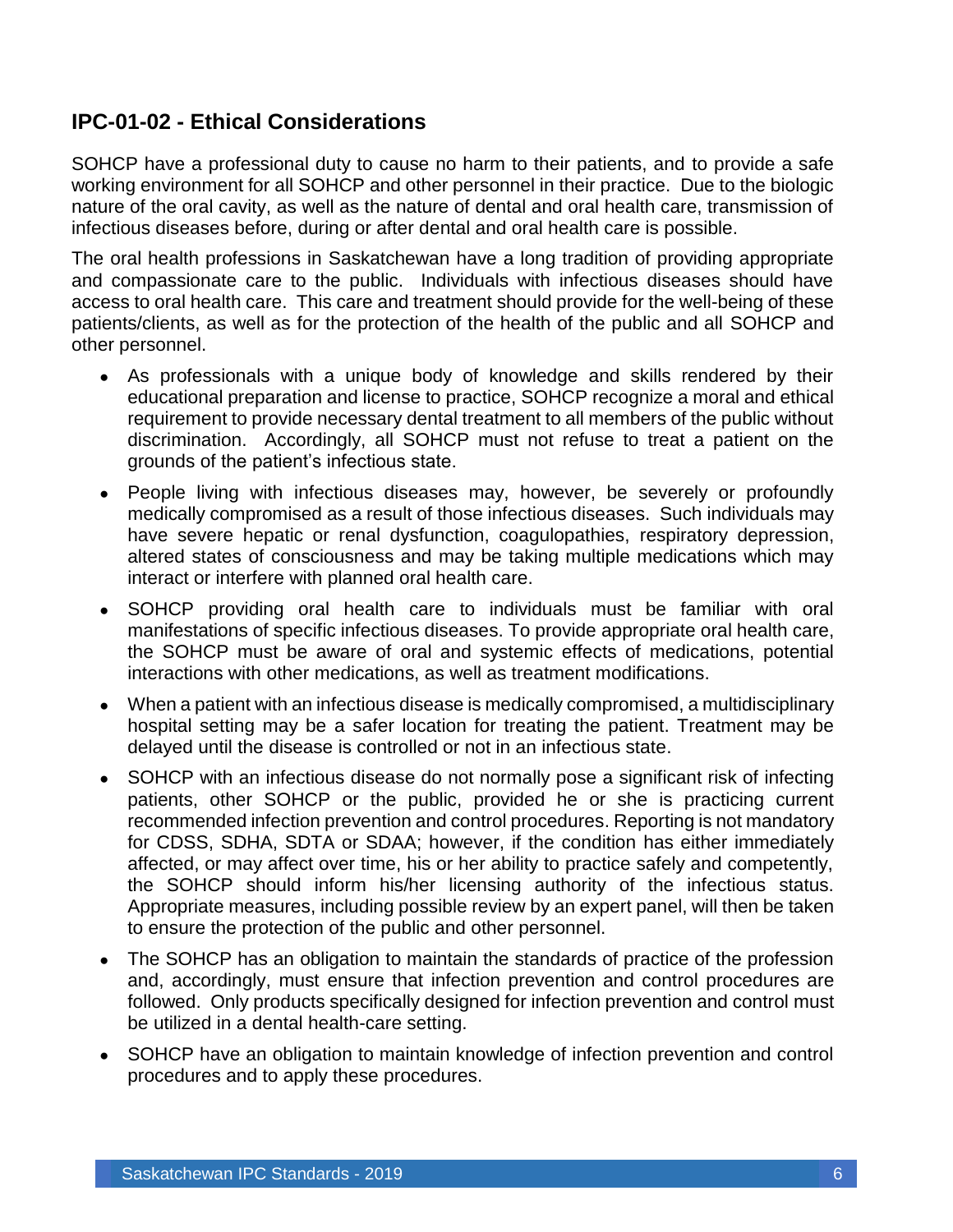### <span id="page-7-0"></span>**IPC-01-03 - Principles of Infection Prevention and Control in the Dental Setting**

#### **Modes of Transmission**

Pathogens can be transmitted in oral health care settings through:

• **Direct transmission**

Direct physical contact with blood, oral fluids, or other substances from infected patients.

• **Indirect transmission**

Contact with an intermediate contaminated object (instruments, computer/electronic equipment, or environmental surfaces).

#### • **Droplet transmission**

Contact of conjunctival, nasal, or oral mucosa with droplets (spatter) containing microorganisms generated from an infected person and propelled a short distance (by coughing, sneezing, or talking).

- **Airborne transmission** Inhalation of aerosols or microorganisms that can remain suspended in the air.
- **Other transmission** Contact with a vehicle such as food or water causing the transfer of the pathogen.

#### **Criteria for infection**

Infection transmission through any of these routes requires that **all** of the following conditions are met:

- The presence of a **pathogenic organism** of sufficient **virulence** and in adequate **numbers** to cause disease;
- The presence of a **reservoir or source** that allows the pathogen to survive and multiply (for example - blood);
- The presence of a **vehicle of transmission** from the source to the host;
- The presence of an appropriate **portal of entry** through which the pathogen can enter the host (for example - needle-stick injury);
- The presence of a **susceptible host** (someone who is not immune).

The simultaneous occurrence of these criteria for infection transmission is referred to as the **chain of infection**. Effective infection prevention and control procedures must interrupt one or more links in this chain.

Medical histories and symptomology, whether written or verbal, physical examinations and laboratory tests may not always reveal the presence of an infectious process, disease, carrier state or pre-symptomatic phases of disease in an individual. To prevent the spread of pathogens, SOHCP must apply infection prevention and control procedures during patient care using the concept of Routine Practices. This concept is combined with the older term of Universal Precautions and Standard Precautions (the need to treat blood and body fluids from all patients as potentially infective) with body substance isolation (designed to reduce risk of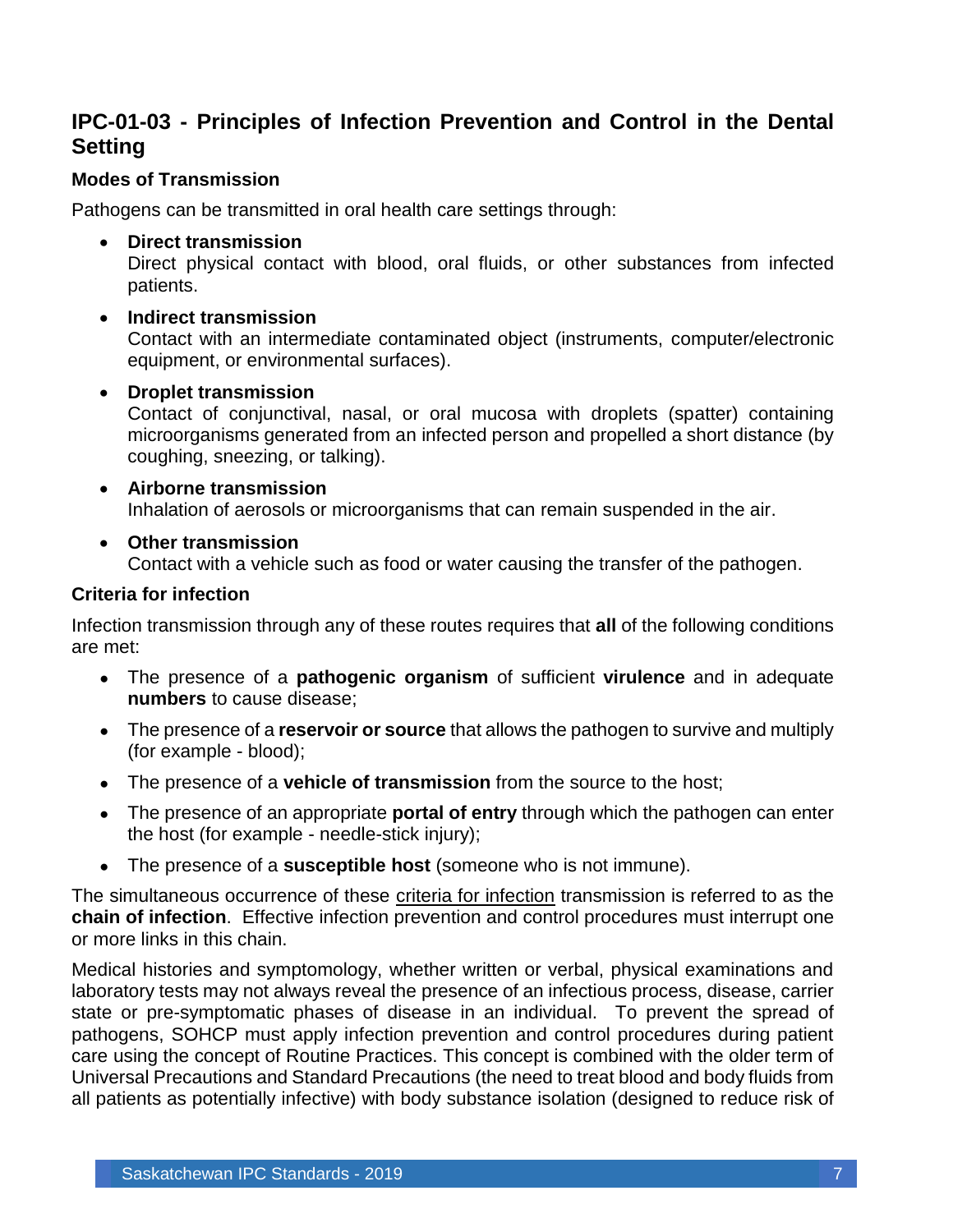transmission of pathogens from moist body surfaces). Thus, Routine Practices are based on the premise that all patients are potentially infectious, even when asymptomatic, and that the same safe standards of practice should be used routinely with all patients to prevent exposure to blood, body fluids, secretions, excretions, mucous membranes, non-intact skin or soiled items and to prevent the spread of microorganisms.

SOHCP must understand that consistency in the implementation and practice of these standards ensures a safer environment for the patient and the SOHCP.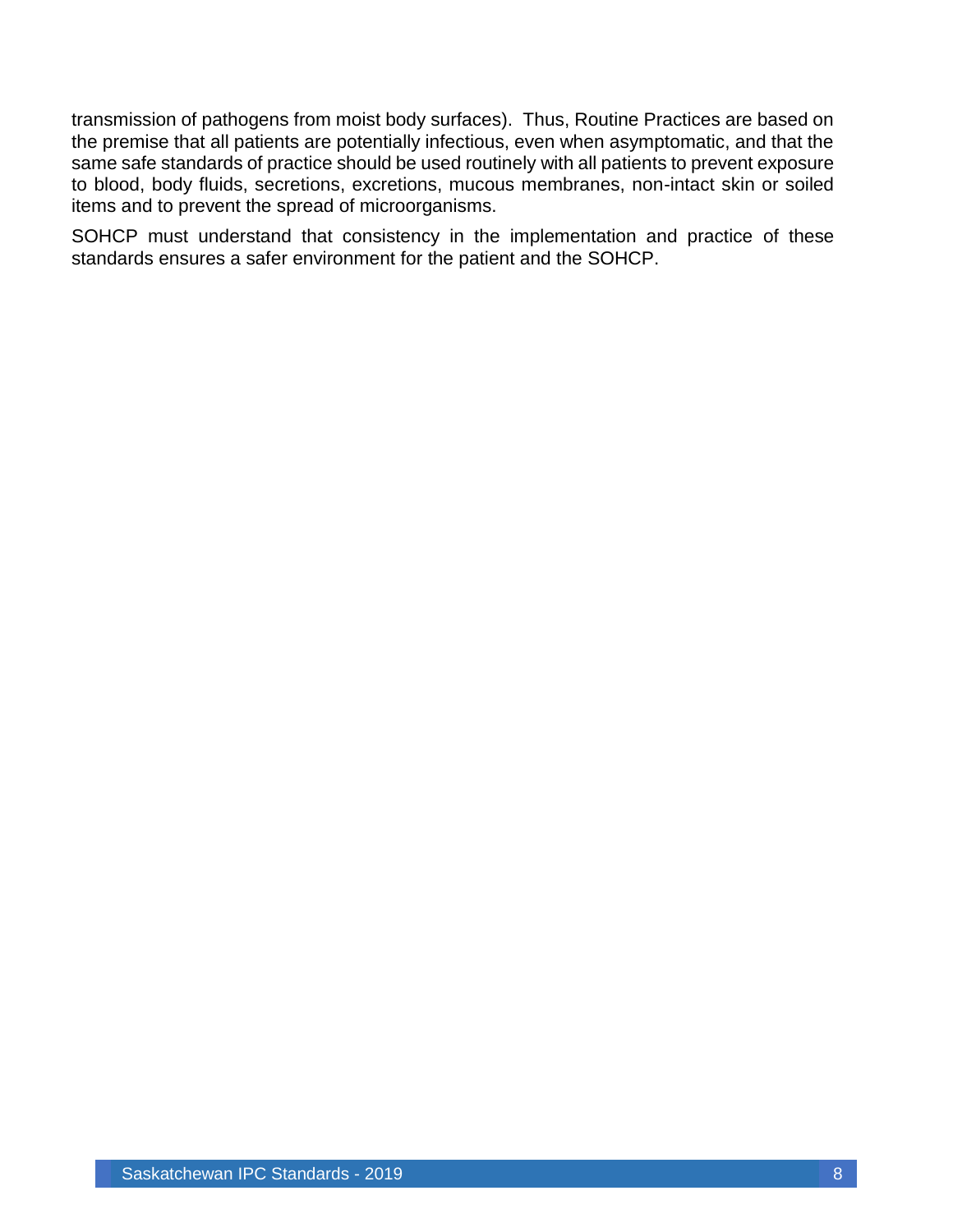# <span id="page-9-0"></span>**PERSONNEL HEALTH**

#### <span id="page-9-1"></span>**IPC-02-01 - General Considerations**

Oral health care settings must have a written infection prevention and control manual specific to the requirements of the facility. This **Facility Manual** must be developed using the current SOHCP IPC Standards as a reference.

The SOHCP IPC Standards and Facility Manual must be reviewed, dated and signed annually by all employees of the facility.

The Facility Manual must include the following elements:

- Policies that describe routine practices for all oral health care procedures within the facility.
- Identification of an IPC Officer (any SOHCP) assigned to create, maintain, coordinate and evaluate the infection prevention and control policies. The officer's duties include the education of SOHCP and other personnel regarding the principles of infection prevention and control, identifying work-related infection risks, instituting preventive measures, and ensuring prompt exposure management and medical follow-up.
- IPC Standards describe the policies used during the pre-treatment, treatment and posttreatment periods of patient care respectively. Daily, weekly and monthly routines should be outlined as well.
- Policies must include, but are not limited to, a record of immunization of staff, all local and provincial guidelines, as well as a record of all exposures to infectious agents, and the actions taken in accordance with Health Information Protection Act (HIPA) Regulations.
- Guidelines for education and training (documented in employee file).
- Exposure prevention and post-exposure management.
- Location of first aid kit and eye wash station.
- Facility protocol regarding medical conditions, work-related illness, and associated work restrictions.
- Facility protocol regarding contact dermatitis and latex hypersensitivity.
- Documentation of sterilizer monitoring (dated and signed by sterilization monitor) and protocol in place for sterilizer malfunction.
- A record of infection prevention and control equipment maintenance. (ultrasonic instrument cleaners and heat sterilizers).
- The location of the Exposure Document. (IPC-02-08)

Oral Health Care Facilities must be aware of the Saskatchewan Health Authority emergency protocols for infectious diseases.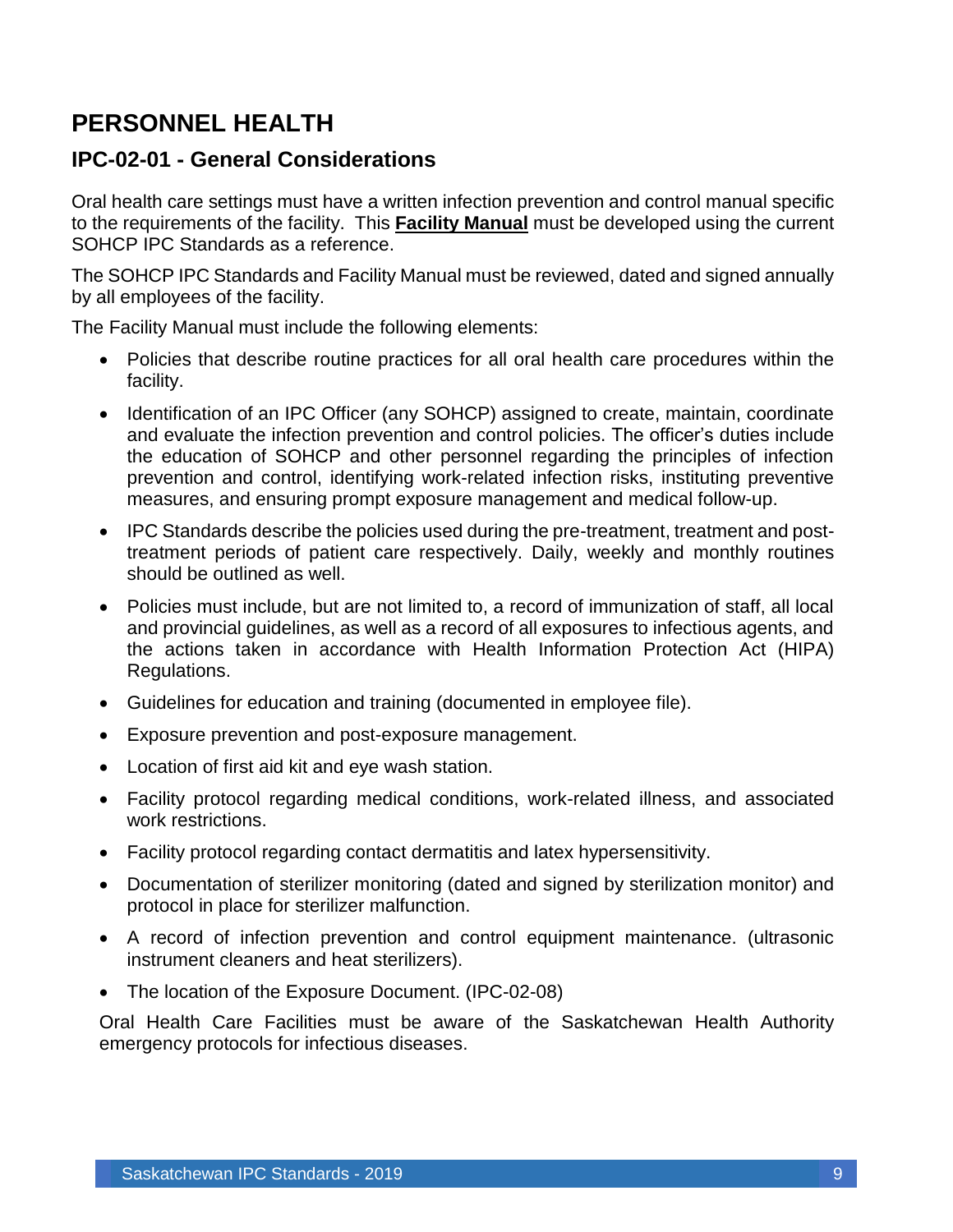### <span id="page-10-0"></span>**IPC-02-02 - Education and Training**

IPC practices are improved when SOHCP and other personnel understand the reasons why the policies exist.

SOHCP and other personnel must receive IPC training as part of their practice orientation and whenever new tasks or procedures are introduced. Additionally, SOHCP and other personnel must receive an annual IPC Standards review. Education and training should be appropriate to the assigned duties of specific personnel.

For SOHCP and other personnel who perform tasks or procedures likely to result in occupational exposure to infectious agents, their training must include:

- A description of each individual's exposure risks,
- A review of prevention strategies and infection-control policies and procedures,
- A discussion regarding how to manage work-related illness and injuries, including Post Exposure Prophylaxis,
- A review of work restrictions for the exposure or infection as per facility manual.

Educational materials should be appropriate in content and vocabulary for each person's educational level, literacy and language as well as consistent with existing federal, provincial and municipal regulations. All education and training courses must be documented.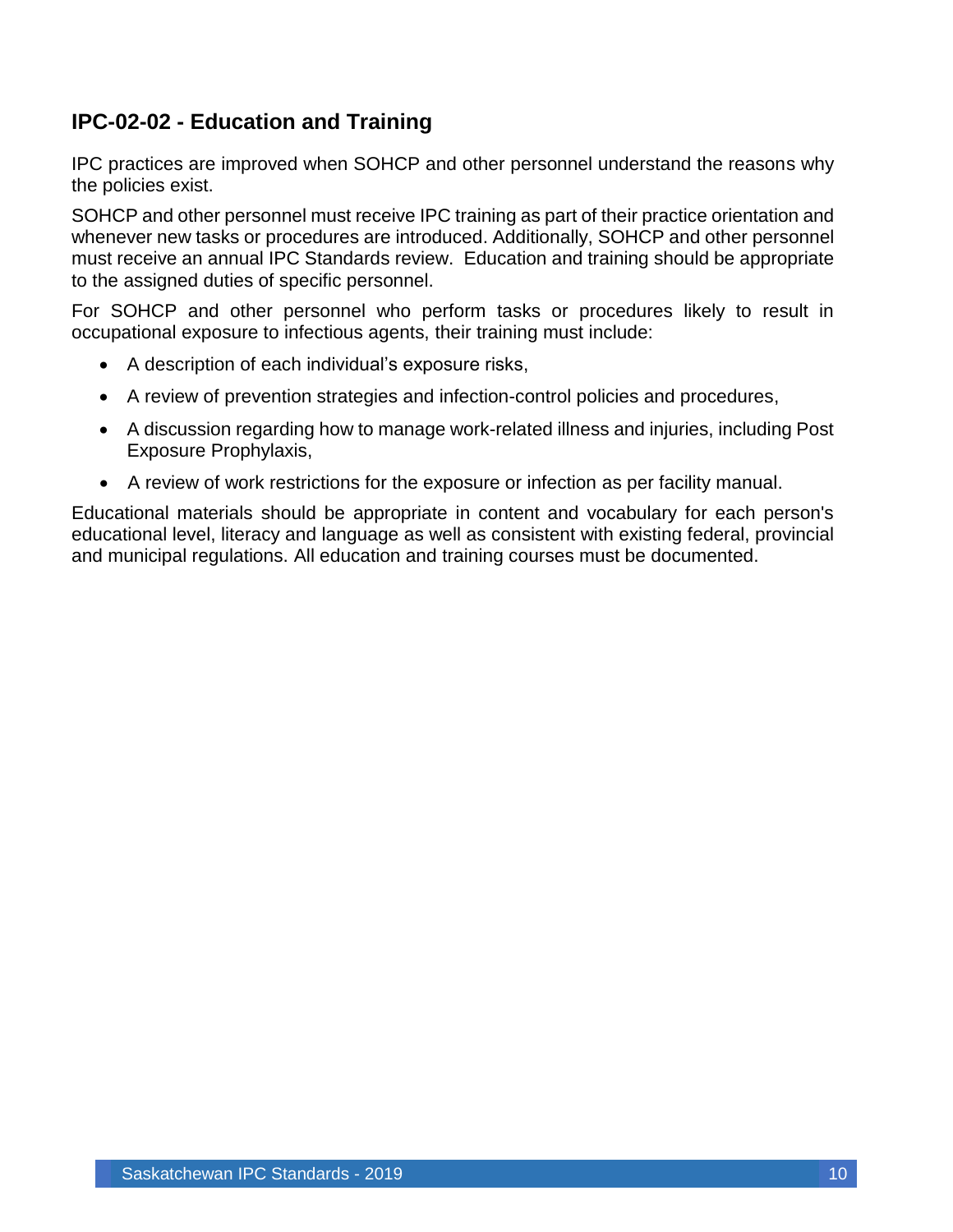### <span id="page-11-0"></span>**IPC-02-03 - Immunizations**

Immunizations for vaccine-preventable diseases substantially reduce both the number of SOHCP susceptible to infectious diseases and the potential for disease transmission to others.

SOHCP require assessment of immunization status, completion of recommended vaccinations and booster doses as necessary. The provincial health authority may have immunization records.

Employers need to be aware of immunization recommendation for health care workers (HCW) as noted in the Canadian [Immunization Guide.](https://www.canada.ca/en/public-health/services/publications/healthy-living/canadian-immunization-guide-part-3-vaccination-specific-populations/page-11-immunization-workers.html) All SOHCP should be adequately immunized against the following diseases:

- hepatitis B
- measles
- mumps
- rubella
- varicella
- influenza (annual)
- diphtheria
- pertussis
- tetanus (every 10 years)

Employers have a duty to inform workers about recommended immunizations, arrange for workers to receive these immunizations during normal working hours, and reimburse workers for the associated costs *(Occupational Health and Safety Regulations, Section 85)*. The employer/workplace can make immunization mandatory for new employees. Those employees who decline any vaccinations may be required to sign waivers limiting employer liability.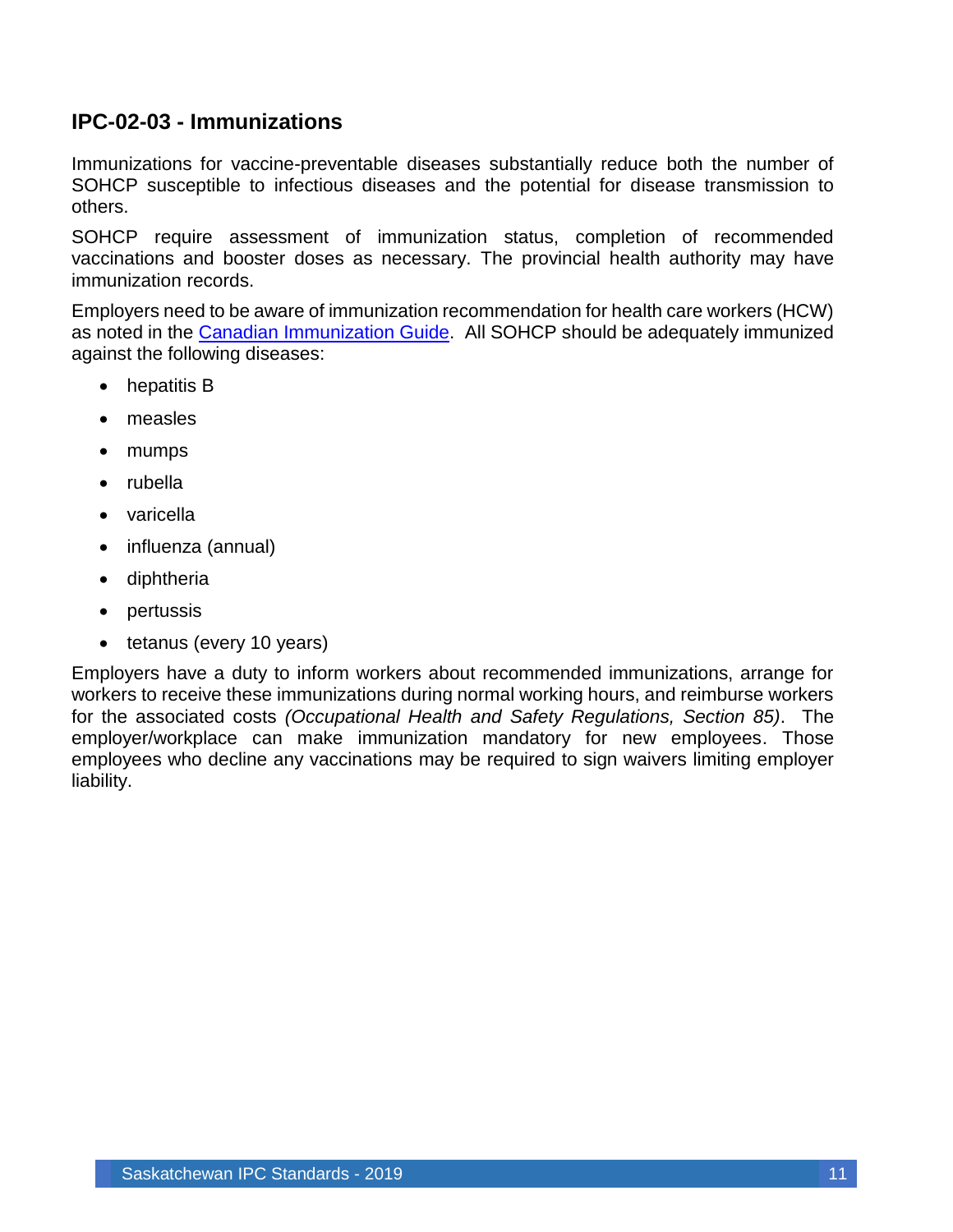### <span id="page-12-0"></span>**IPC-02-04 - Hepatitis B Immunization**

SOHCP are at increased risk of acquiring Hepatitis B because of their occupational setting. Therefore, all SOHCP should have been immunized against Hepatitis B, or be provided Hepatitis B immunization by their employer. Most oral health care educational institutions have made Hepatitis B immunization mandatory.

SOHCP must be tested for the presence of adequate amounts of Hepatitis B surface antibody approximately 1-2 months following completion of the 3-dose vaccination series. Serologic testing should produce antibody levels of anti-HBs ≥10 mIU/mL.

SOHCP who do not develop an adequate antibody response (anti-HBs <10 mIU/mL) to the primary vaccine series must complete a second 3-dose vaccine series or be evaluated to determine if they are HBsAg-positive. Re-vaccinated persons must be re-tested for anti-HBs at the completion of the second vaccine series.

If an inadequate antibody response occurs following the second series of immunizations, testing for HBsAg should be performed. Persons who prove to be HBsAg-positive or HBeAgpositive should report to their regulatory authority, consider counselling regarding HBV transmission and the need for medical evaluation.

Non-responders to vaccination who are HBsAg-negative should be considered susceptible to HBV infection and should be counselled regarding precautions to prevent HBV infection and the need to obtain Hepatitis B immunoglobulin (HBIg) prophylaxis for any known or probable parenteral exposure to HBsAg-positive blood.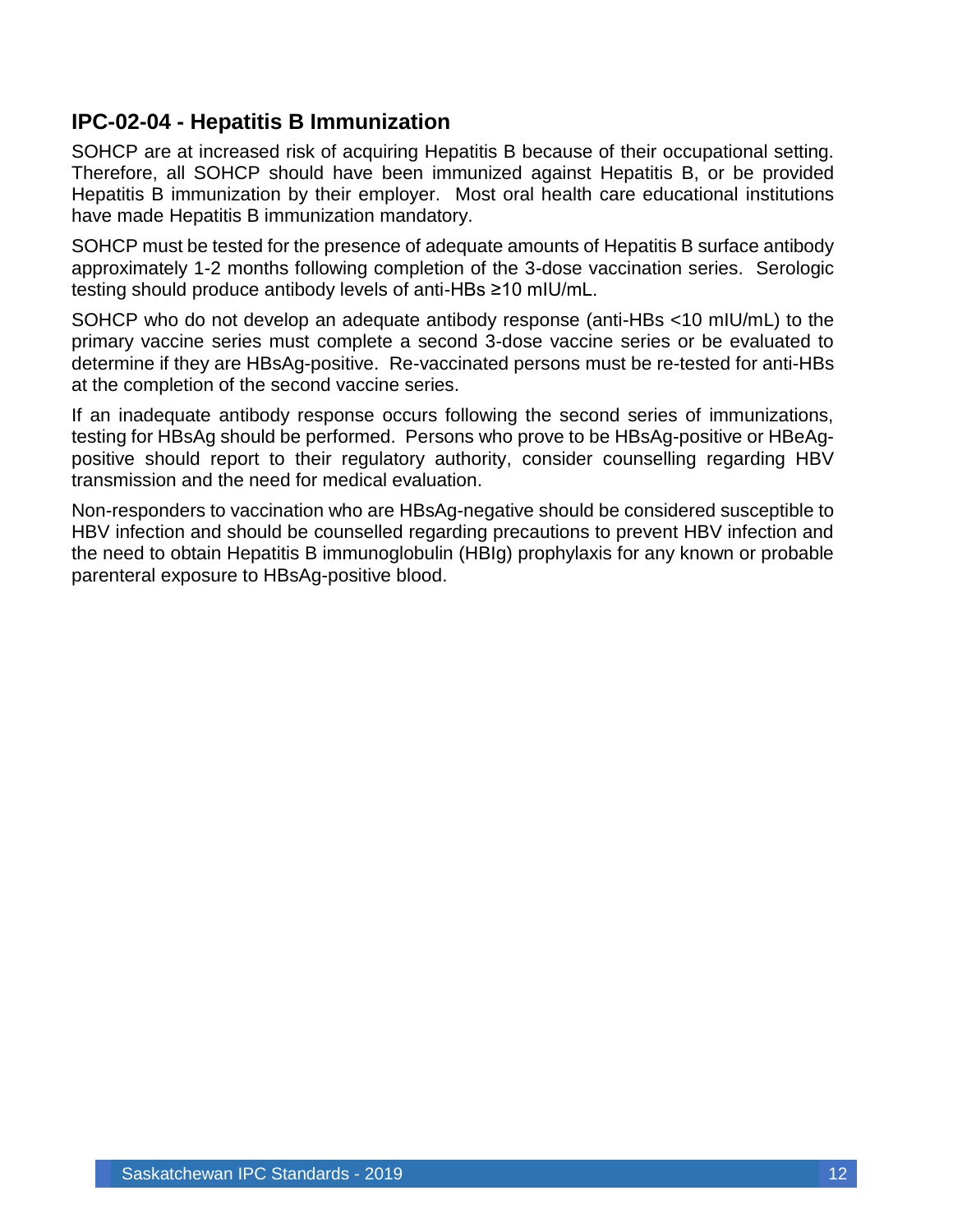### <span id="page-13-0"></span>**IPC-02-05 - Exposure Prevention**

Exposure to blood through percutaneous injury, contact with mucous membranes of the eye, nose or mouth, and non-intact skin are the primary modes of transmission of exposure to blood-borne pathogens. Percutaneous exposures involve the greatest risk for transmission and include needle-sticks or cuts with contaminated sharp objects. Non-intact skin includes all exposed skin that is chapped, abraded or has dermatitis.

Avoiding contact with blood, any other body tissues or fluids should be of paramount importance in any infection prevention and control program.

The majority of exposures in an oral health-care facility may be preventable by using:

#### • **Routine Practices**

Routine Practices includes hand hygiene, the use of personal protective equipment (PPE), including but not limited to the use of gloves, masks, protective eyewear or face shields and protective clothing (see IPC-03-01).

#### • **Engineering Controls**

Engineering controls are technology-based designs for equipment, and devices intended to reduce percutaneous exposures. Examples include automated instrument washers and dental units designed to shield burs on handpieces.

#### • **Work-Practice Controls**

Work-practice controls are those facility practices established to reduce aerosols, handling, using, assembling or cleaning contaminated sharp instruments, equipment or appliances, and to ensure the proper use of sharps containers. Sharps include but are not limited to needles, scalers, laboratory knives, burs, explorers, endodontic files and reamers.

Work-practice controls may include, but are not limited to:

- High volume evacuation must be used in a heavy aerosol environment for example with ultrasonic use and highspeed handpieces.
- Avoiding or using extreme caution when passing sharps during four-handed dentistry.
- Not passing needles between SOHCP during four handed dentistry.
- Removing burs before removing the handpiece from the dental unit.
- Not using fingers in tissue retraction or palpation during suturing and administration of anesthesia.
- Identifying and removing all sharps from an instrument tray prior to instrument cleaning.
- Placing all syringes and needles, scalpel blades and other sharp items in approved puncture-resistant sharps containers located at point of care or as close as feasible to where the items were used.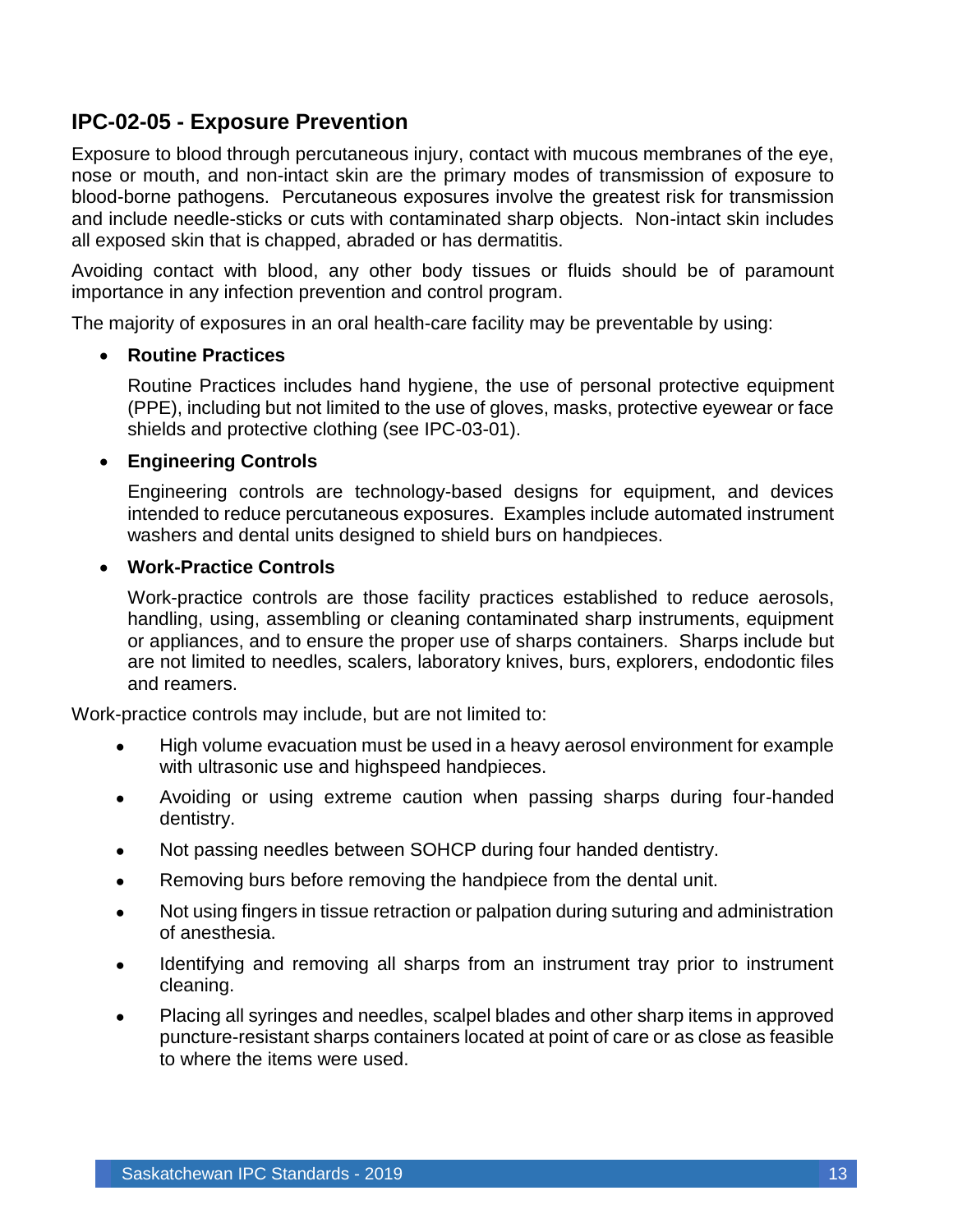- Using puncture resistant containers labelled biohazard and disposing according to municipal regulations.
- Capping all needles prior to and immediately after use, including changing the carpule and discarding.
- Not manipulating or bending needles by hand or handling them so that they are not pointed towards any part of an SOHPC or other personnel's body.
- Recapping needles using a needle guard, a one-handed scoop technique, or an engineered sharps injury protection device (needles with re-sheathing mechanisms).
- Capping needles before removing the needles from the syringe for disposal.
- When using one needle for multiple injections on the same patient, the needle must be recapped between each use.
- Considering the use of one needle per injection to minimize risk of infection from needle stick.
- Using extreme caution when contaminated sharp instruments are passed between SOHCP or other personnel during four-handed dentistry.
- Keeping instruments organized on the work surface to reduce the risk of sharps injury.
- Using extreme caution whenever contaminated sharp instruments are processed for sterilization. Wearing sturdy puncture resistant utility gloves for instrument processing and keeping in mind that no glove is foolproof and avoid handling these instruments by the handful.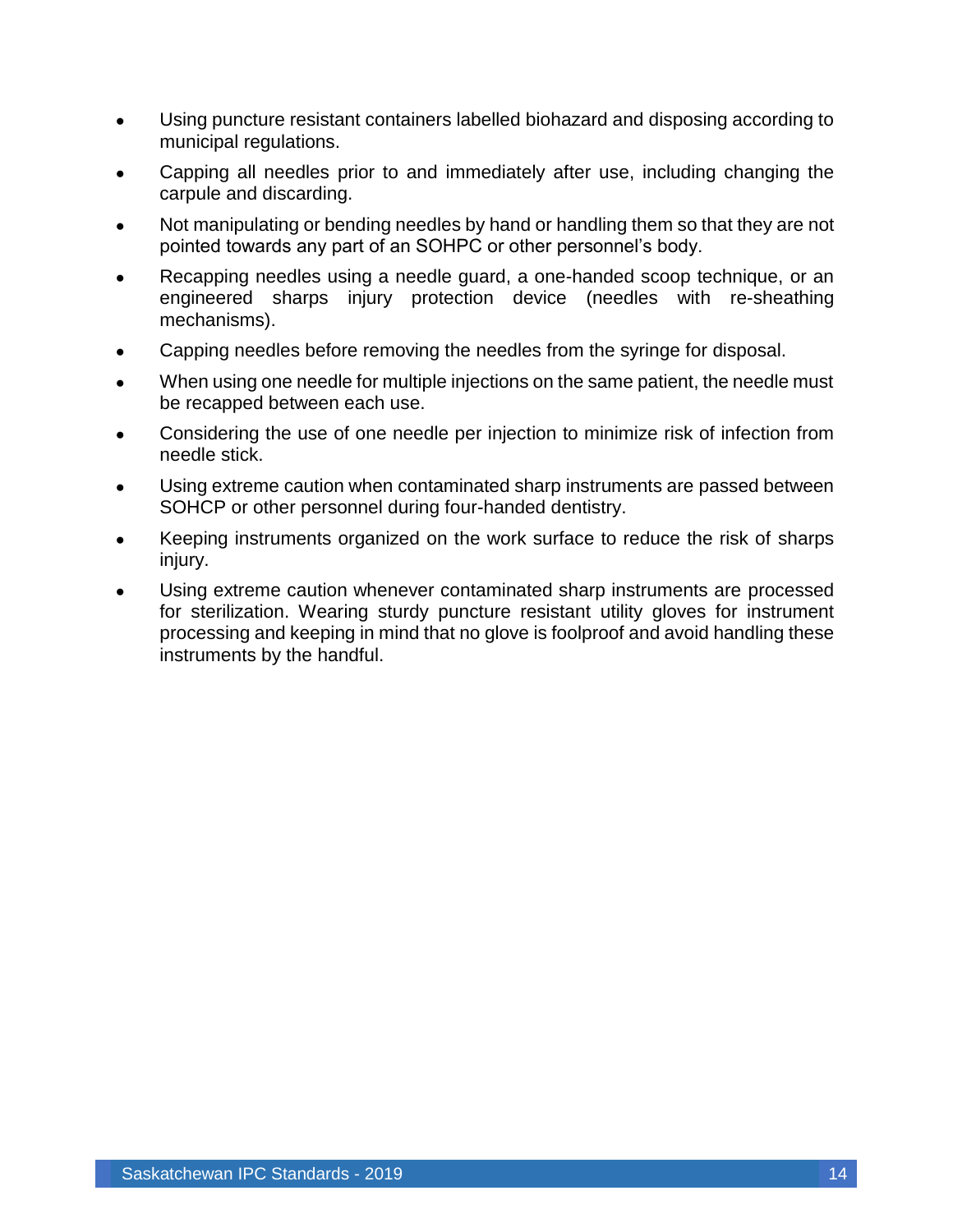### <span id="page-15-0"></span>**IPC-02-06 - Exposure Management**

Exposure to blood or saliva by **percutaneous injury** is the greatest risk for acquiring a bloodborne pathogen in the dental health-care setting. Every effort should be made by all SOHCP to avoid percutaneous injury.

**Significant Exposures** must be dealt with immediately, and exist when any of the following events occurs:

- Percutaneous injury, where the skin of a SOHCP is punctured by a contaminated needle or sharp instrument (blood is released).
- Blood, saliva or other body fluid is splashed onto non-intact skin (dermatitis, cuts or abrasions).
- Blood, saliva or other body fluid is splashed onto mucosa of the eyes, the mouth or the nose.

Exposure to a patient's blood or saliva on intact skin is not considered significant.

#### **Exposure Management Protocol**

- Remove gloves or immediate clothing, if necessary, to assess the extent of the injury.
- Immediately allow wound to bleed freely but do not squeeze it. Then wash the area, including the puncture or wound using soap and water. Exposed eye, mouth or nose mucosa should be flushed with copious amounts of sterile water.
- Do not apply caustic agents such as bleach or inject antiseptic agents into the wound.
- Report the injury to the facility Infection Prevention and Control Officer. The officer must complete the Exposure Document which the SOHCP takes to the appropriate emergency department of the designated health care facility. The Facility Manual must identify the location for designated emergency department.
- SOHCP must go immediately to the emergency department of the designated health care facility for treatment. If required, anti-retroviral drugs to treat an HIV exposure should be given within **one to two hours** after the exposure.
- Post Exposure Prophylaxis (PEP) kits are available throughout Saskatchewan. Check the ehealth website for kit locations. [\(Saskatchewan Post-Exposure Prophylaxis](https://www.ehealthsask.ca/services/manuals/Documents/hiv-guidelines-appendix2.pdf)  [\(PEP\) Kit Sites\)](https://www.ehealthsask.ca/services/manuals/Documents/hiv-guidelines-appendix2.pdf).
- If possible, source patient's serology test (HBsAg, HCVAb & HIV Ab) should be conducted with patient's consent.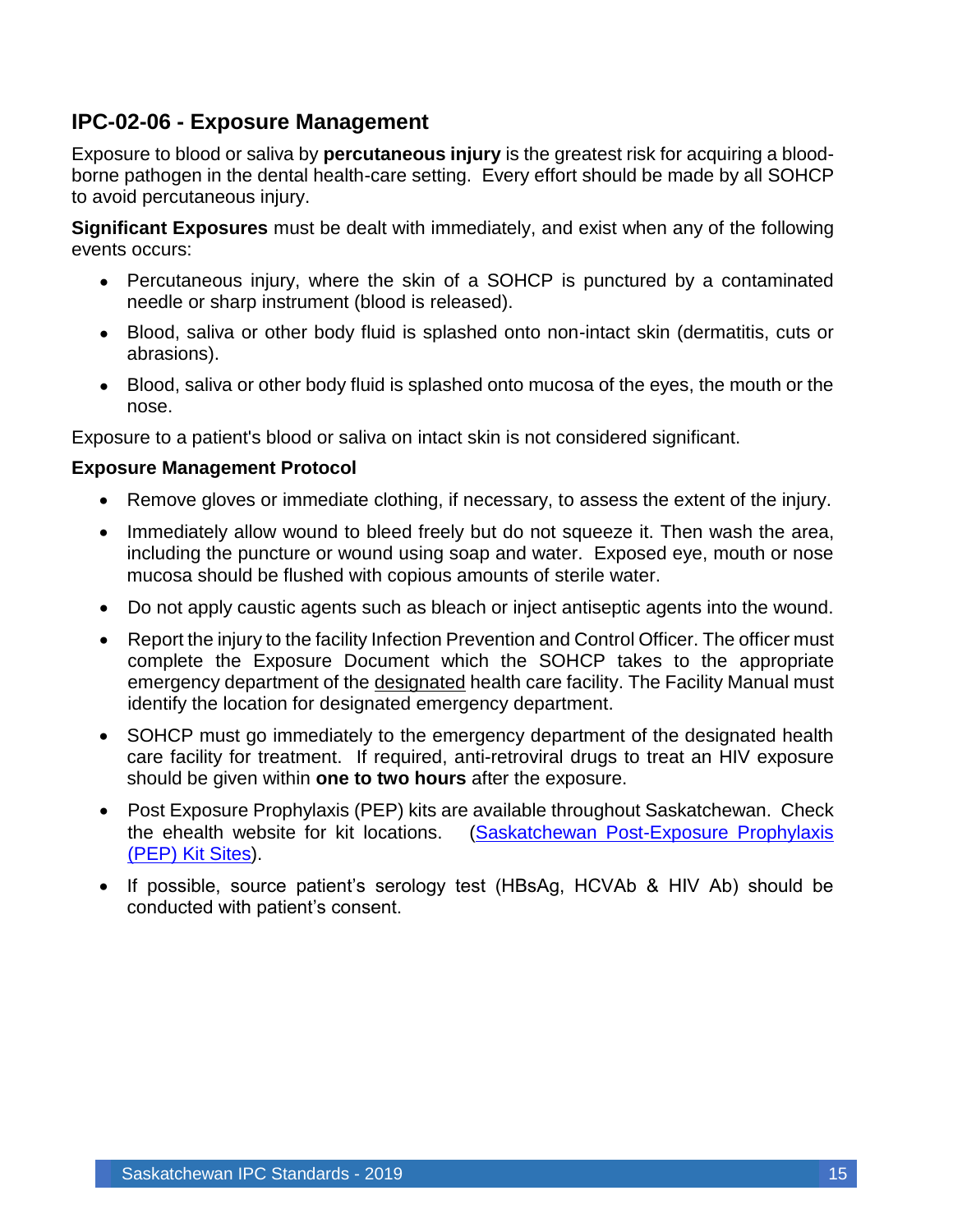### <span id="page-16-0"></span>**IPC-02-07 - Protocol Following Exposure**

**Post Exposure Prophylaxis** (PEP) regimens will be determined by a qualified health care professional. Every significant exposure must be immediately evaluated to assess the potential to transmit an infectious disease. If the need to administer PEP is determined, it should be done within one to two hours after the exposure.

The assessment of risk to transmit an infectious disease will be based on the following:

- The type and amount of body fluid or tissue involved.
- The nature of the exposure (percutaneous injury, mucous membrane or non-intact skin exposure).
- The known or unknown infection status of the source.
- The susceptibility of the exposed person.

#### **Documentation** should include (see IPC-02-08):

- The name of the exposed person, and details regarding the exposed person's vaccination status.
- The date and time of the exposure.
- The nature of the exposure, including the dental procedure being performed, the extent of the exposure, and the immediate action taken.
- The name and health status of the source person, including details regarding any infectious diseases known or suspected.
- All communication (oral or written) in regard to the injury must be documented.
- Copies of all documentation must be retained in the employee's personnel file
- The employer must be advised of the incident and that IPC-02-06 and IPC-02-07 protocol were followed.
- The oral health care facility must report the injury to Saskatchewan Workers Compensation Board within 5 days.

Further Consideration:

- An incident report will be completed within the provincial health authority.
- Follow-up counseling and post-exposure management may be required.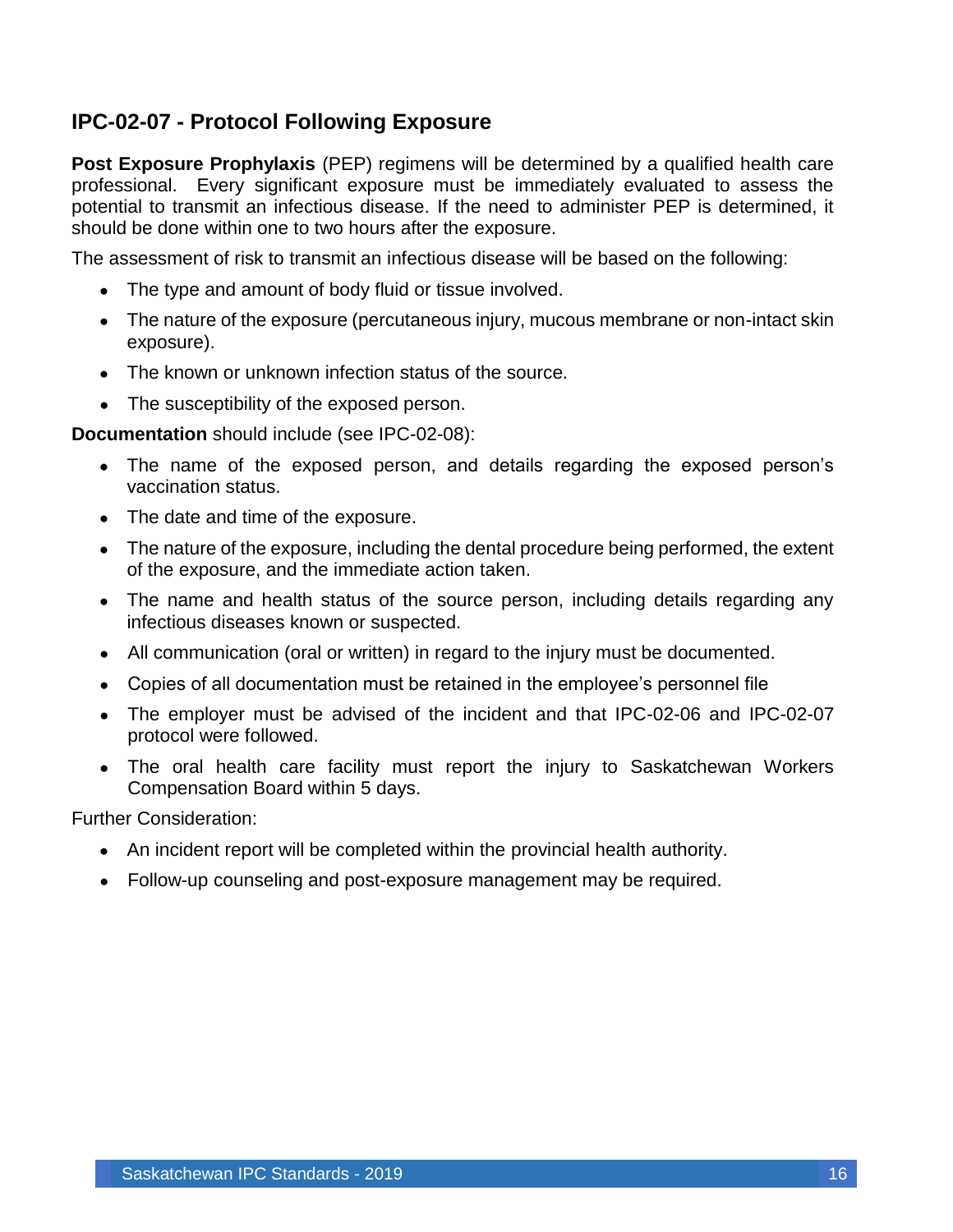#### <span id="page-17-0"></span>**IPC-02-08 - Exposure Document**

- **IPC OFFICER MUST HAVE COPIES OF THIS FORM ON FILE**
- **A COPY OF THIS FORM MUST BE TAKEN TO THE HOSPITAL**
- **A COPY MUST BE RETAINED IN THE EMPLOYEE'S PERSONNEL FILE**

#### **(NOTE: Confidentiality of this form MUST be ensured)**

**Name** of Exposed Person:

Hepatitis B vaccination completed: date/ / Post-vaccination titre: mIU/mL

**Date** and **time** of Exposure:

**Procedure** being performed:

Where and how exposure occurred:

Did exposure involve a sharp device: Yes  $\Box$  No  $\Box$ 

Type and brand of device:

How and when during handling exposure occurred:

#### **Extent of the exposure** (describe)**:**

Blood  $\Box$  Saliva  $\Box$  Other body fluid  $\Box$  Describe:

Percutaneous injury:

Depth of wound:

Gauge of needle:

Was fluid injected: Yes  $\Box$  No  $\Box$ 

Skin or mucous membrane exposure:

Estimated volume of fluid:

Duration of contact:

Condition of skin: Intact  $\Box$  Chapped  $\Box$  Abraded  $\Box$ 

#### **Source person information:**

Known infectious disease(s):

HIV: Yes  $\Box$  No  $\Box$  Possible  $\Box$ 

Anti-retroviral therapy: Yes  $\Box$  No  $\Box$  Viral load: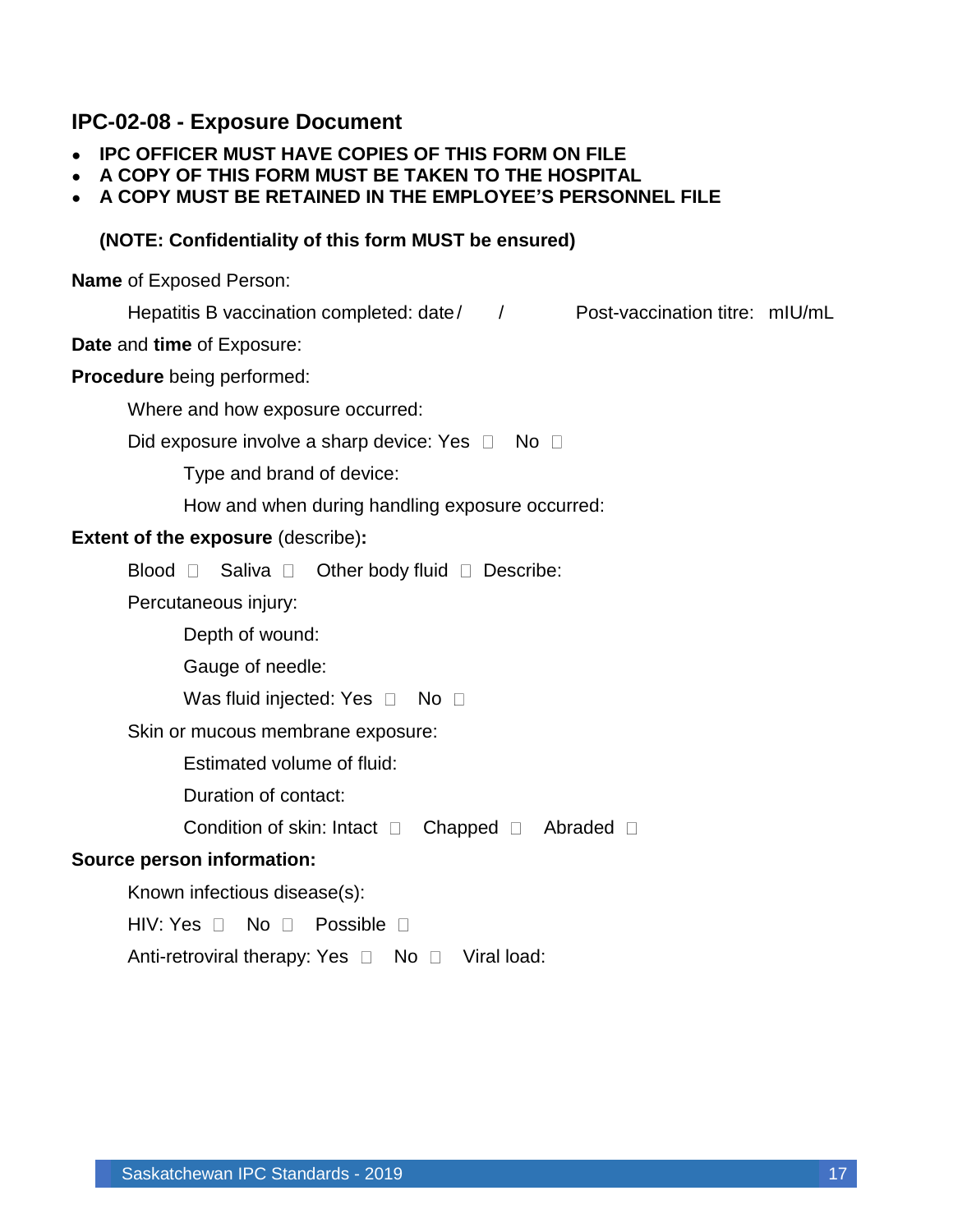- **IPC OFFICER MUST HAVE COPIES OF THIS FORM ON FILE (Follow Up Care Form should be printed on the backside of the Exposure Document)**
- **A COPY OF THIS FORM MUST BE TAKEN TO THE HOSPITAL**
- **A COPY MUST BE RETAINED IN THE EMPLOYEE'S PERSONNEL FILE**

#### **(NOTE: Confidentiality of this form MUST be ensured)**

**Follow-up care** (describe in detail):

| <b>Date</b> | Caregiver | <b>Action Taken</b> |
|-------------|-----------|---------------------|
|             |           |                     |
|             |           |                     |
|             |           |                     |
|             |           |                     |
|             |           |                     |
|             |           |                     |
|             |           |                     |
|             |           |                     |
|             |           |                     |
|             |           |                     |
|             |           |                     |
|             |           |                     |
|             |           |                     |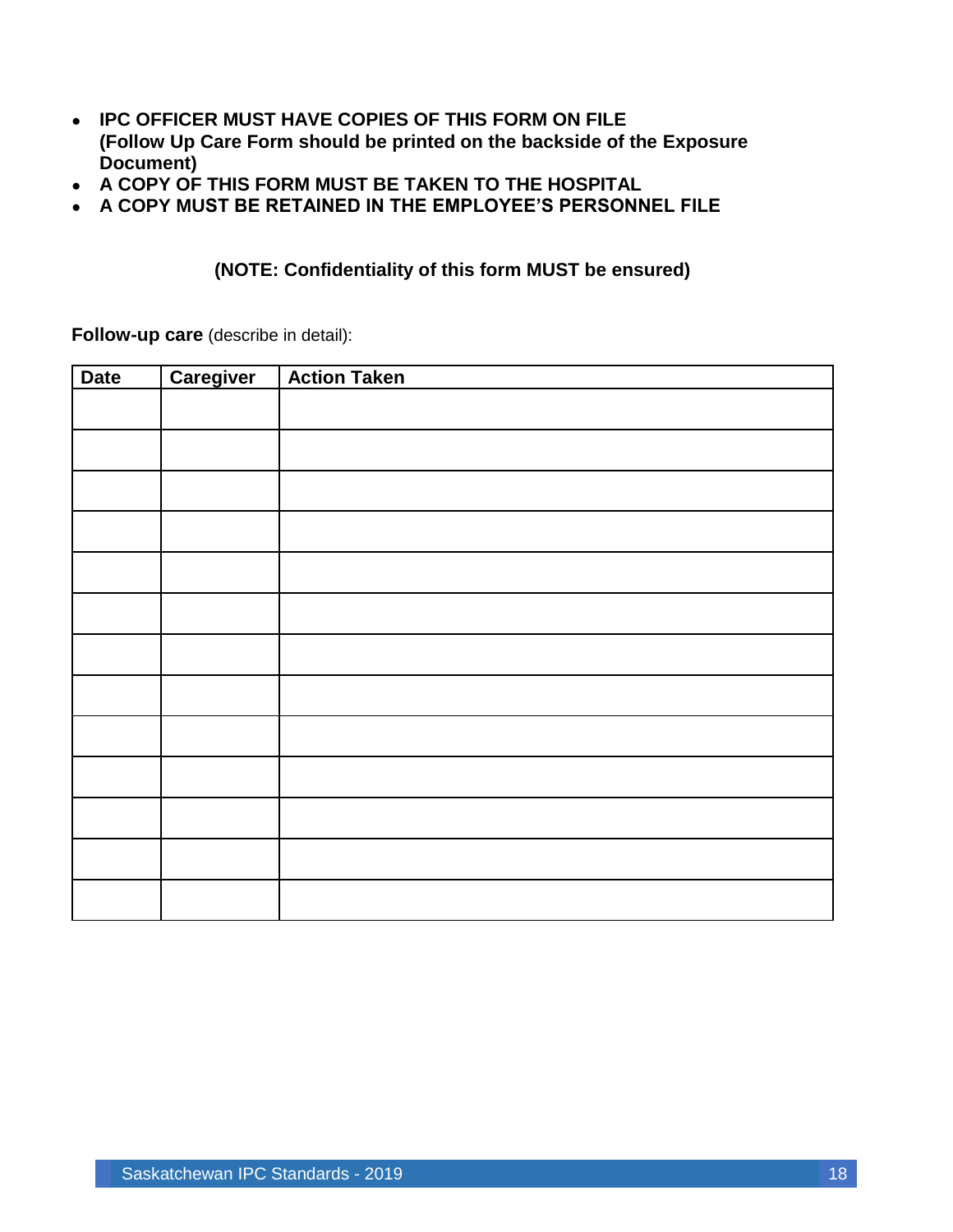### <span id="page-19-0"></span>**IPC-02-09 - Hand Hygiene**

Hand hygiene is the most important measure for preventing the transmission of pathogens and is often the weak link in an effective infection prevention and control program. The purpose of hand hygiene is to reduce the quantity and diversity of the transient pathogens found on the surface of the hands, and not intended to remove the resident microorganisms found in the deep skin layers. The spread of these transient pathogens, through noncompliance with hand hygiene protocols, is connected with health-care associated infections and the spread of multi-resistant organisms.

Hand washing should be done using plain liquid soap, cool or warm (not hot) water for at least 15 seconds, and single-use towels. Hands should be thoroughly dried after washing, as bacteria can quickly multiply. Hand hygiene using an alcohol hand-rub is an alternative option.

*Note:* 

- *Antimicrobial soaps are no longer recommended for routine hand hygiene.*
- *Alcohol-based hand rub (ABHR) is the preferred method to routinely decontaminate hands in clinical situations when hands are not visibly soiled*
- *Antimicrobial soaps are recommended for surgical procedures.*

#### **Hand Washing**

The hands of SOHCP that come in direct contact with patients must be washed:

- At the beginning of the workday with two consecutive 15-second hand washes.
- Whenever hands are visibly soiled.
- Between patients, or when gloves are changed during an appointment.
- Before and after eating.
- After contact with environmental surfaces, instruments or other equipment in the dental operatory.
- After contact with dental materials or equipment.
- After using the washroom or blowing one's nose.
- Whenever the hands have become contaminated with blood, saliva or other body fluid, or whenever the hands have come in contact with some instrument, agent or surface that may have been contaminated with blood, saliva or some other body fluid.

#### **Hand Hygiene Using Alcohol-Based Hand Rubs**

Providing the hands are not visibly soiled, hand hygiene should be achieved using an alcohol hand-rub by dispensing two full pumps. Sufficient product is required to remain in contact with the hands for a minimum of 15 sec.

Only medical grade (minimum 70% alcohol) commercial products specifically designed as an alcohol hand-rub must be used for hand hygiene. These products must have a Drug Identification number (DIN) or Natural Product Number (NPN) from Health Canada. Hands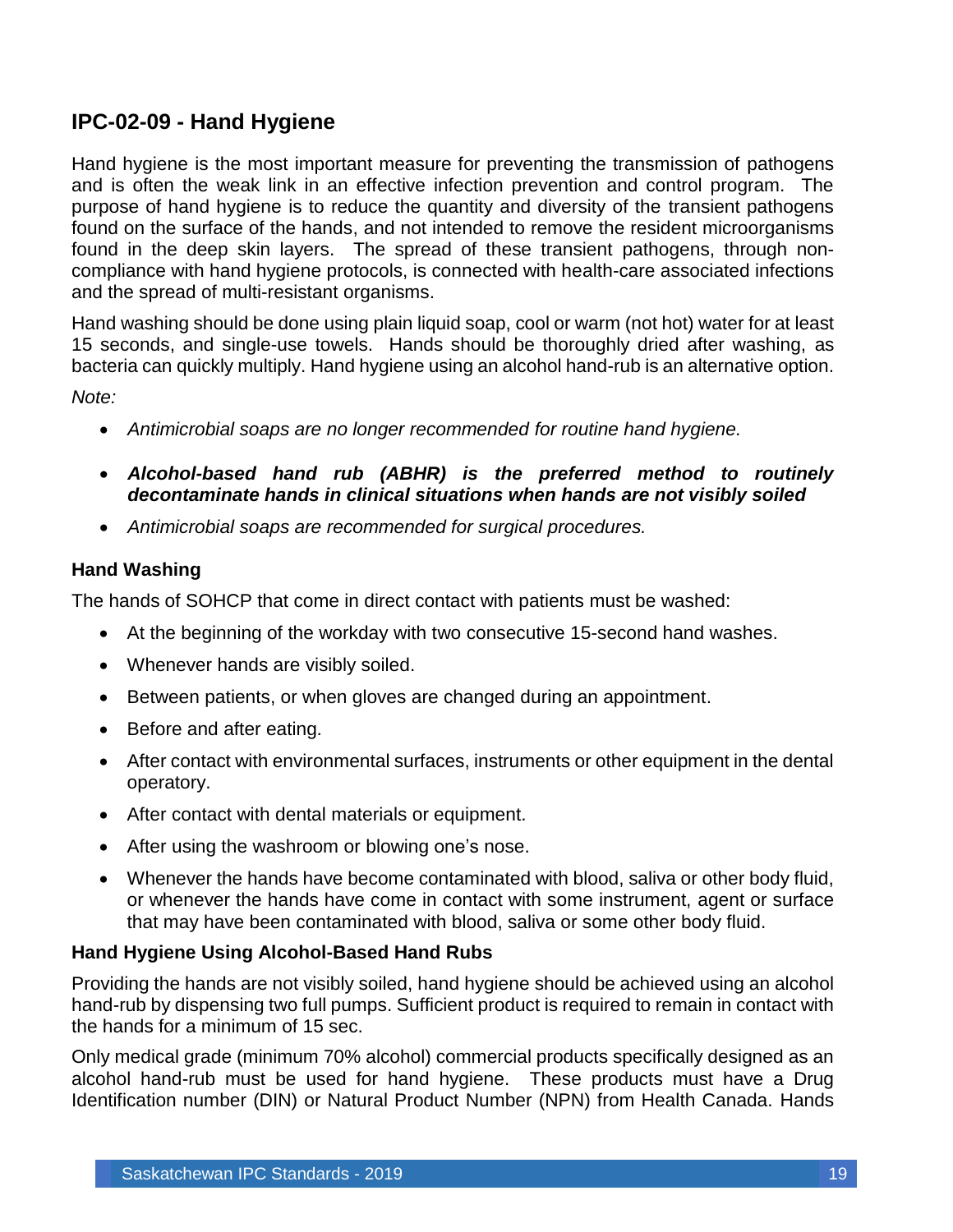should be rubbed until dry as the alcohol can cause glove material degradation resulting in loss of glove integrity.

Hand hygiene products must be used, stored and dispensed according to the manufacturer's instructions. Liquid products should be stored in closed containers and dispensed from either disposable containers or from containers/pumps that have been washed, disinfected and thoroughly dried between refilling. Liquid products should not be added to a partially empty dispenser or "topped up", due to the risk of bacterial contamination.

**Hand care regimen**: Emollient hand lotions should be considered for routine use to prevent hand irritation and dermatitis that comes from frequent hand hygiene and glove use. Manufacturers of hand hygiene products should be consulted regarding any possible interaction with hand lotions, soaps and alcohol-based hand rubs. If using latex gloves, petroleum-based lotions should be avoided during the workday, as these may weaken the glove material, resulting in increased glove permeability.

**Fingernails** are a common area of bacterial contamination. Fingernails should be kept short and trimmed in order to thoroughly clean underneath and prevent glove tears. During the initial hand wash, sterile nail brushes or disposable orangewood sticks may be used to clean cuticles and under fingernails. Long natural or artificial nails must be avoided. Freshly applied nail polish on natural nails is acceptable, provided fingernails are kept short. Chipped nail polish must be avoided because as it can harbour microorganisms that are not removed by hand washing

**Jewellery**, including rings, arm bands, wrist bands, bracelets and watches should be avoided. They compromise hand hygiene, make donning gloves difficult, and can increase the chance of tearing gloves. As well, jewellery cannot be adequately decontaminated.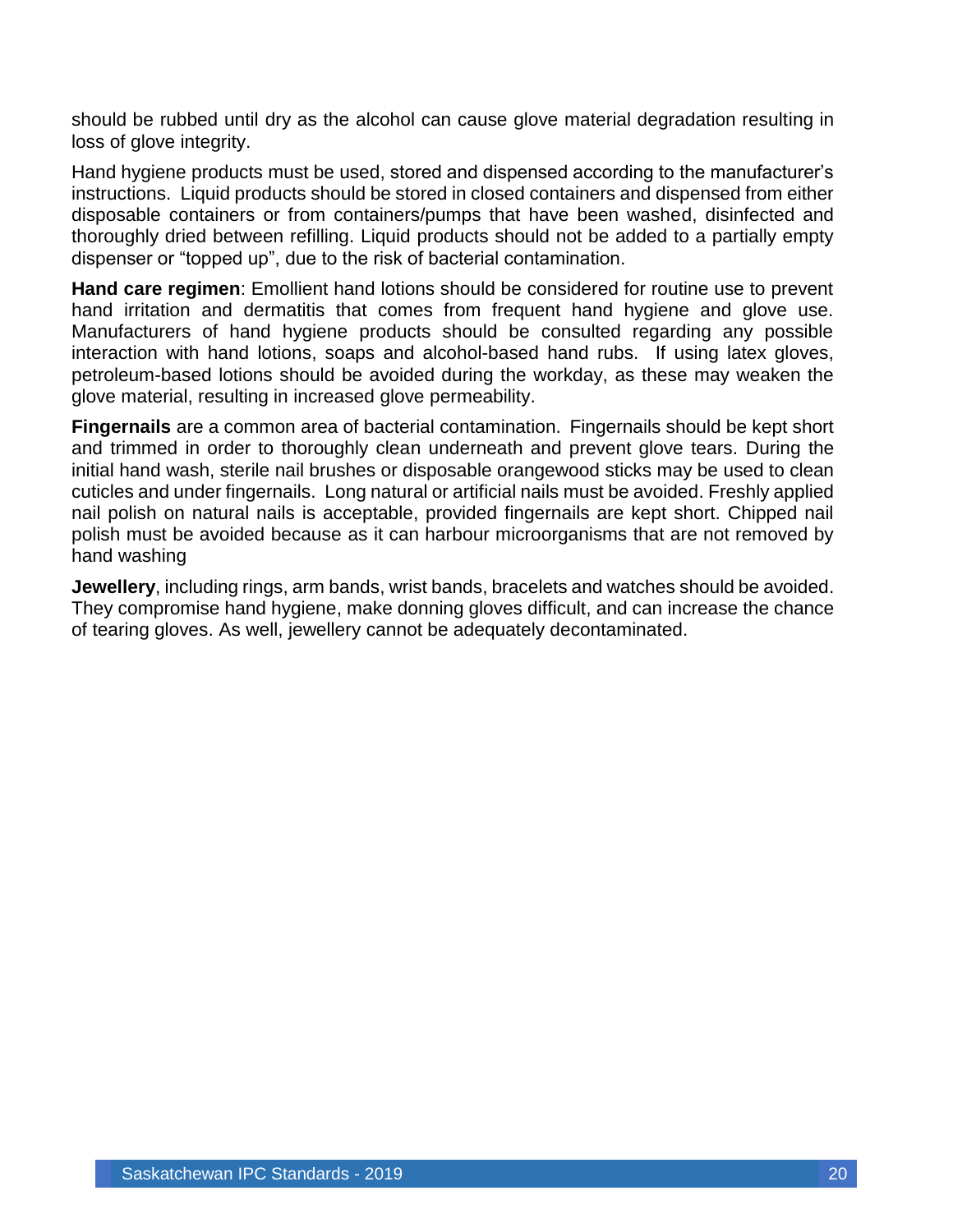# <span id="page-21-0"></span>**PERSONAL PROTECTIVE EQUIPMENT**

### <span id="page-21-1"></span>**IPC-03-01 - General Considerations**

PPE is worn as part of Routine Practices to protect the skin of the hands, arms and face from exposure to splashing or spraying of blood, saliva or other body fluids, and from introducing the surface flora into deeper tissues by traumatic or environmental injury. PPE protects the conjunctival mucosa of the eyes, as well as the lining mucosa of the respiratory tract.

Primary PPE includes gloves, masks, protective eyewear and protective clothing. Wearing gloves, masks, protective eyewear and protective clothing will reduce the risk of exposure to potentially infectious material.

Large particle droplets of water, saliva, blood and other debris are created when using rotary dental handpieces, ultrasonic and sonic scalers, endodontic equipment, and air-water syringes. This visible spray typically travels only a short distance (approximately 60 cm/ 2 feet or less from the patient's mouth) and settles out quickly. The droplets land on nearby surfaces; including the operatory countertops, chair and equipment, the SOHCP and the patient. Small particle droplets called aerosols can be inhaled by the SOHCP or patient.

Appropriate work-practice controls will minimize the spread of droplets and aerosols. This includes, but not limited to the use of dental dam whenever possible and high volume suction.

PPE should be removed prior to leaving the patient-care area. PPE designed to be re-used (protective eyewear and clothing) should be cleaned according to manufacturer's instructions or with soap and water.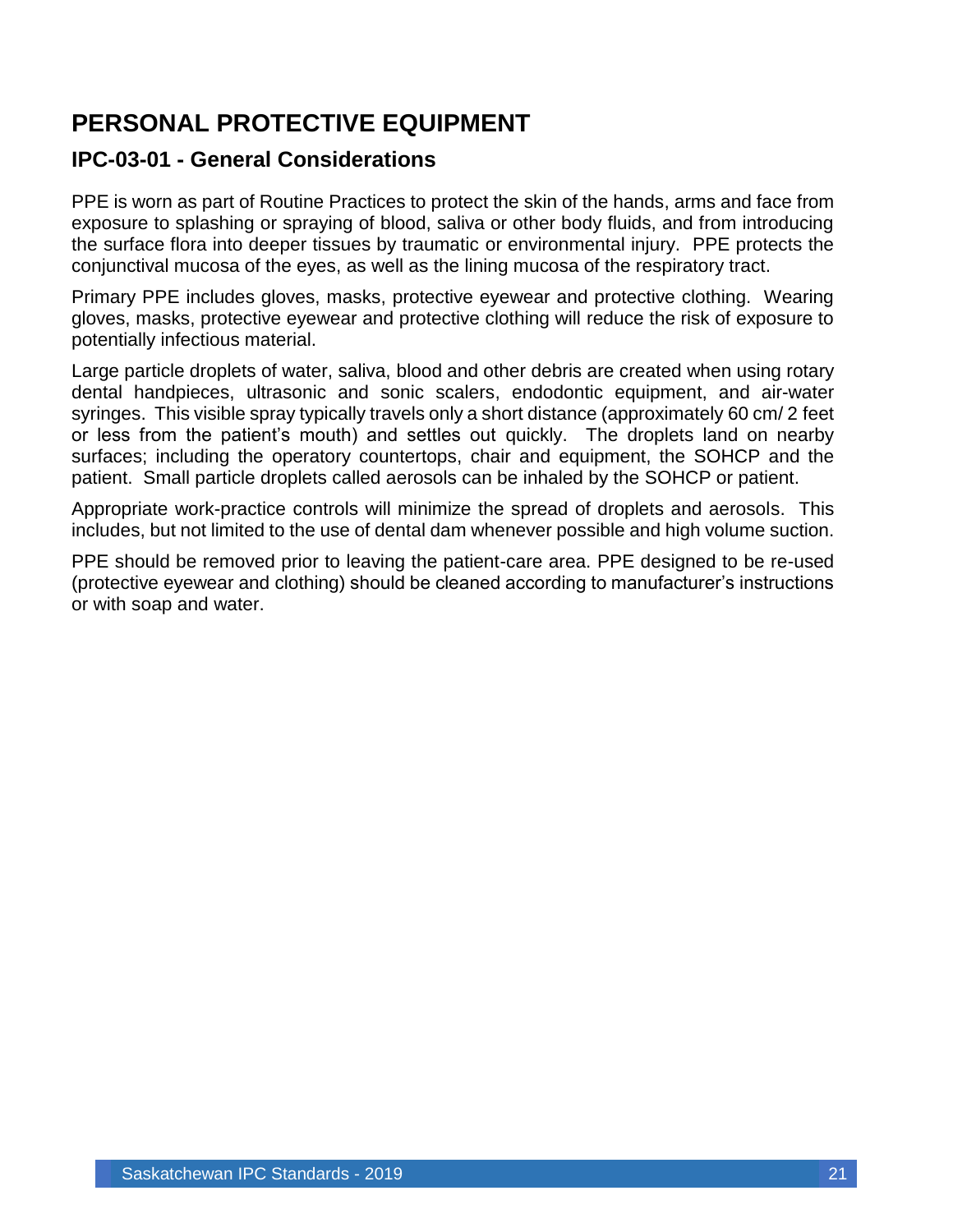#### <span id="page-22-0"></span>**IPC-03-02 - Gloves**

Gloves are worn to protect the skin of the SOHCP hands from contamination. Gloves do not replace the need for proper hand hygiene (see IPC-02-09), because gloves may contain small, unapparent holes, can be torn during patient treatment, or hands may become contaminated during glove removal. Furthermore, resident organisms on the hands can multiply rapidly in the warm, moist gloved environment and could be passed to the next patient.

Appropriate hand hygiene must be performed immediately before donning gloves, and immediately after removing gloves. Hands should be allowed to dry completely before putting new gloves on.

The use of latex gloves is not recommended.

Gloves are designed as single-use disposable items.

Gloves must be removed, hand hygiene performed, and new gloves applied between patients and whenever the gloves are torn or punctured.

Hands should not remain gloved for longer than 90 minutes.

Gloves should be stored in a cool dry location and never exposed to a heat source.

The type of gloves selected for use depends on the procedure being performed. Types of gloves include:

- **Patient Examining Gloves** are used for examinations, procedures involving contact with mucous membranes and skin, as well as laboratory duties and for some minor to moderate surgical procedures. These are latex, nitrile or nitrile blends, polyurethane or styrene-based copolymers. If latex gloves are selected powder-free gloves are recommended as the exposure to latex proteins and the chemicals used in the manufacture of all gloves is reduced. Plastic (polyvinyl chloride) or vinyl gloves may also be used, however, these materials tend to tear more easily. New patient gloves may be used for operatory cleanup, according to disinfectant product manufacturers instructions.
- **Sterile Surgical Gloves** are used for surgical procedures when an open surgical wound is anticipated and/or bone is exposed. These are sterile, hand size specific, and made of latex, nitrile or nitrile blends, polyurethane or styrene-based copolymers.
- **Utility, Industrial or General Gloves** are used for cleaning and disinfection procedures, such as instrument processing and operatory cleanup for greater operator protection. These are nitrile or latex-nitrile blends, chloroprene / neoprene blends, butyl rubber, fluoro-elastomer, polyethylene or other vinyl copolymer. These gloves are not for patient care and should be puncture and chemical resistant. Utility gloves should be cleaned after each use. If utility gloves are shared, patient examining gloves must be worn underneath. The integrity of gloves should be monitored after donning and during use, particularly when manipulating metal instruments. If the glove is compromised (manufacturing defect, punctured or torn during use), the glove must be removed immediately, and changed after hand hygiene has been performed. Refer to manufacture's instructions regarding possible sterilization.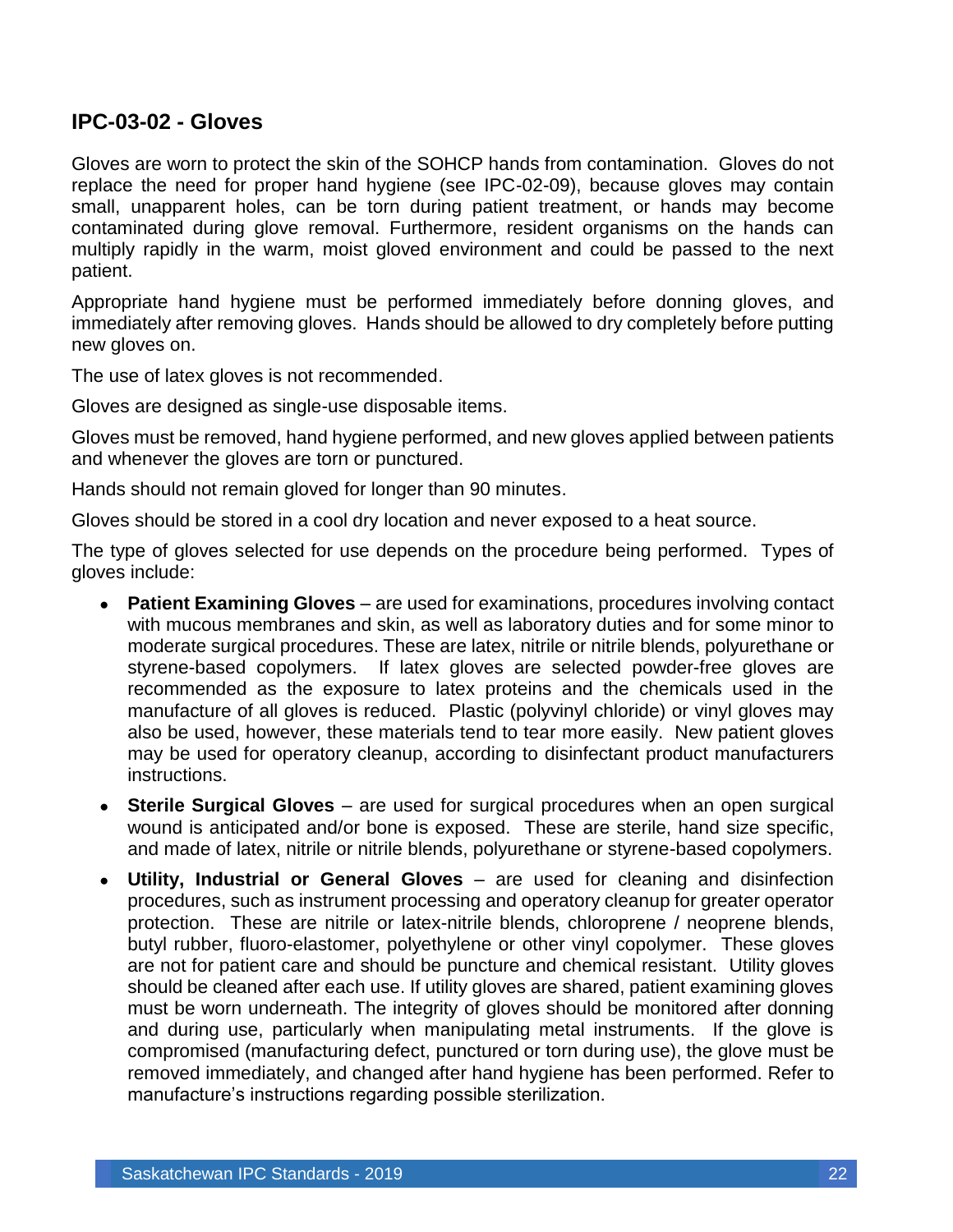#### <span id="page-23-0"></span>**IPC-03-03 - Masks**

The respiratory mucosa of all SOHCP must be protected by wearing a mask that covers the nose, mouth and chin during all dental procedures that have the possibility of producing aerosols, splashes, sprays or spatter of blood, saliva or other body fluids.

Mask selection must be applicable to the aerosol environment of the procedure being performed. American Society for Testing of Materials (ASTM International) provides standards for various levels of face masks. Level 1 to level 3 are available; manufacturer's instructions should be followed.

The mask should be changed between patients or more often if it becomes contaminated or wet during the procedure or from the SOHCP exhaled moist air during a longer procedure. The efficiency of filtration is reduced significantly whenever the outer surface of the mask becomes contaminated with droplets of spray, or by touching the mask with contaminated gloves or hands.

When working in a normal aerosol environment, masks should be changed at least every hour; and when working in a heavy aerosol environment masks should be changed every 20 minutes. In a non-aerosol/cohort environment, masks may be worn for multiple patients as long as the masks are not touched by contaminated gloves, (or other source of contamination).

The SOHCP must ensure his/her mask is moulded over his/her nose, mouth and chin at all times, so that the SOHCP is breathing though the mask, and air is not bypassing around it. The mask should be either on or off; it should never be worn around the neck or with the nose exposed. Single-use disposable masks must be removed by the ear-loop or string tie and properly disposed of after use. The SOHCP should avoid touching the mask itself.

To prevent inhalation of small particles that may contain airborne infectious agents such as Mycobacterium tuberculosis, a particulate-filter respirator (N95, N99 or N100) should be worn. These respirators will filter 1-um particles in the unloaded state with a filter efficiency of greater than 95% (filter leakage <5%), given flow rates of <50 L/min, which is an approximate maximum airflow rate during breathing. Only respirators specifically designed for this purpose should be used. When respiratory infection precautions are necessary, these respirators should be used in the context of a complete respiratory protection program. Such a program should include training and fit-testing of the respirator to ensure an adequate seal between the edges of the respirator and the SOHCP face. Administrative and clerical staff exposed to the general public must be included in the training and fit testing.

*Note: Expiry dates for respirators must be observed.*

**During a pandemic, SOHCP must comply with respiratory requirements as outlined by Occupational Health and Safety regulations.**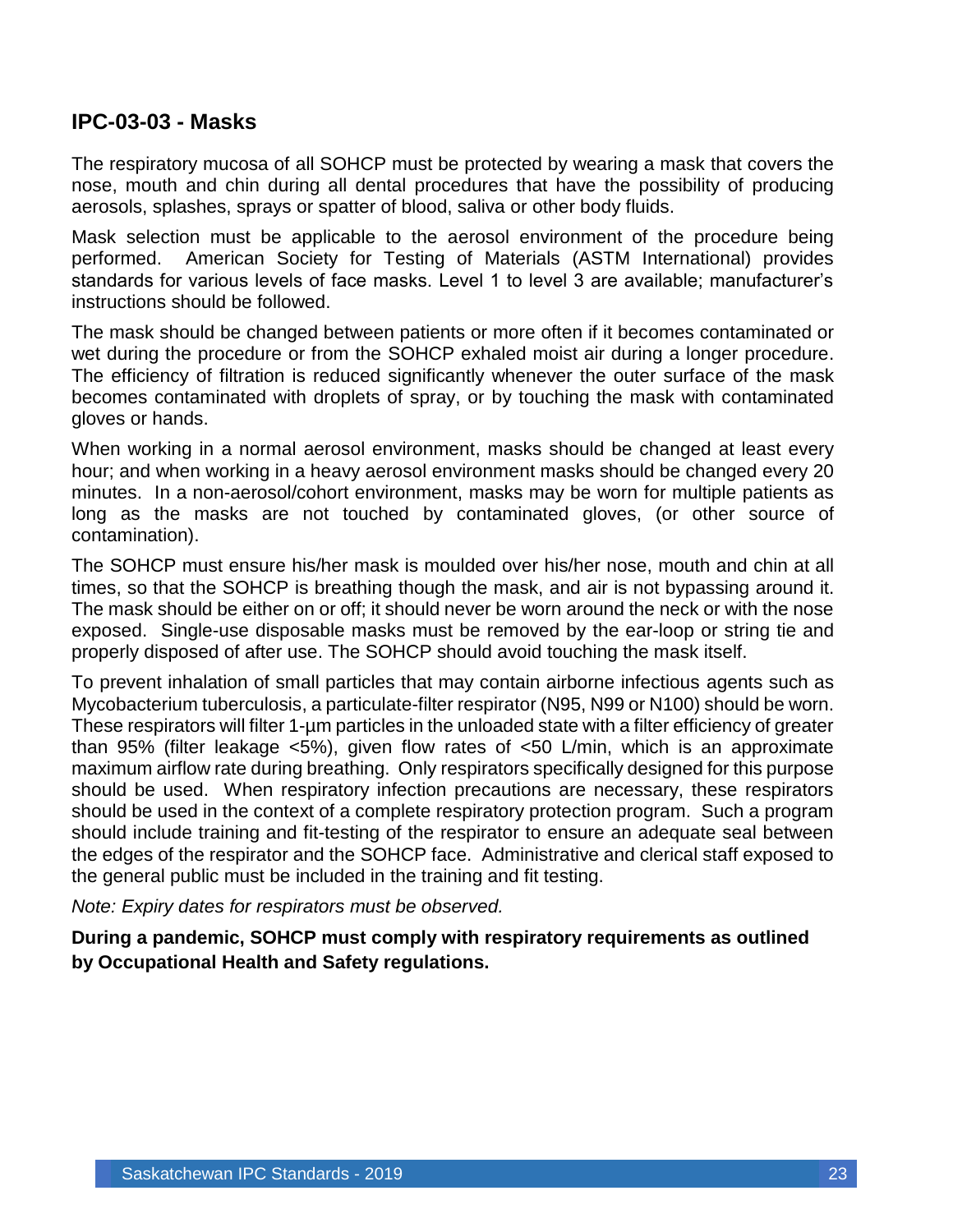#### <span id="page-24-0"></span>**IPC-03-04 - Protective Eyewear**

The conjunctival mucosa of an SOHCP should be protected from contact with potentially contaminated material by wearing protective eyewear during all dental procedures. SOHCP should wear protective eyewear with solid side shields or a face shield during dental procedures that have the possibility of producing tooth or dental debris, aerosols, splashes, sprays or spatter of blood, saliva or other body fluids. Prescription eye glasses are not acceptable by themselves and should only be worn underneath face shields or other type of eye protection.

Protective eyewear for patients should also be used to protect their eyes from spatter or debris created during dental procedures.

Protective eyewear for the SOHCP and patient should be washed, rinsed and dried between patients according to manufacturer's recommendations. If the eyewear becomes visibly contaminated it should be cleaned and disinfected with an intermediate-level disinfectant.

A fixed or portable eye-wash station must be available in the oral health care facility, to aid in managing any chemical or body fluid splashes, sprays or spills into the eyes of a SOHCP or patient. Staff should be orientated as to the location, function and indications for use of the eye-wash station. The eyewash station should be cleaned and checked regularly according to manufacturer's instruction to ensure proper water flow. Portable eye-wash devices must be checked for an expiry date on the solution.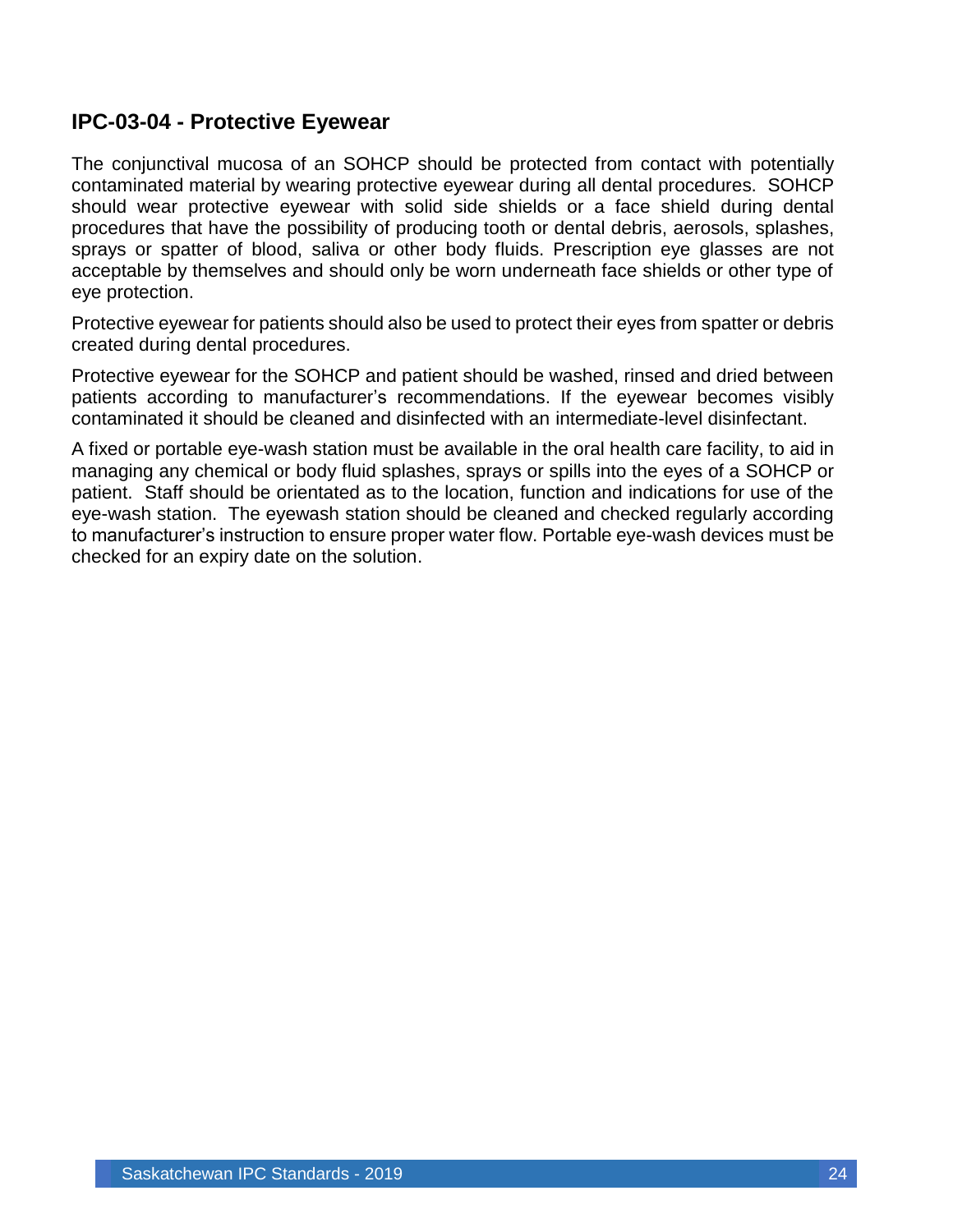### <span id="page-25-0"></span>**IPC-03-05 - Protective Clothing**

The skin on the arms and chest of an SOHCP should be protected from contact with potentially contaminated material by wearing protective clothing during any dental procedure where splash or spray is anticipated. Long-sleeve protective clothing, extending to the wrists, is ideal for this purpose. Short-sleeve protective clothing is acceptable, as long as there are no breaks in the skin integrity on the arms of the SOHCP. If the arms are not protected, hand hygiene protocols should extend up the arms, past the wrists towards the elbows.

Gowns and lab-coats worn over normal protective clothing become protective clothing and must be treated as such.

The protective clothing must be changed daily or changed as soon as possible if it becomes visibly soiled.

Protective clothing should be donned before entering the work area and removed before leaving the work area. Protective clothing must not be worn outside the clinic. Protective clothing should be washed daily in a normal wash cycle, or professionally cleaned. Household bleach is an acceptable form of disinfection for laundering protective clothing.

Oral Health Care Facilities should consider installing laundry equipment onsite or ensure that protective clothing is professionally cleaned to the appropriate level for SOHCP within oral health care settings.

Clinic shoes should be closed toe and should not be worn outside the clinic.

SOHCP must confine hair. Long hair must be tied back so it does not fall to the front of the shoulders. Head wear must be treated as clinical attire.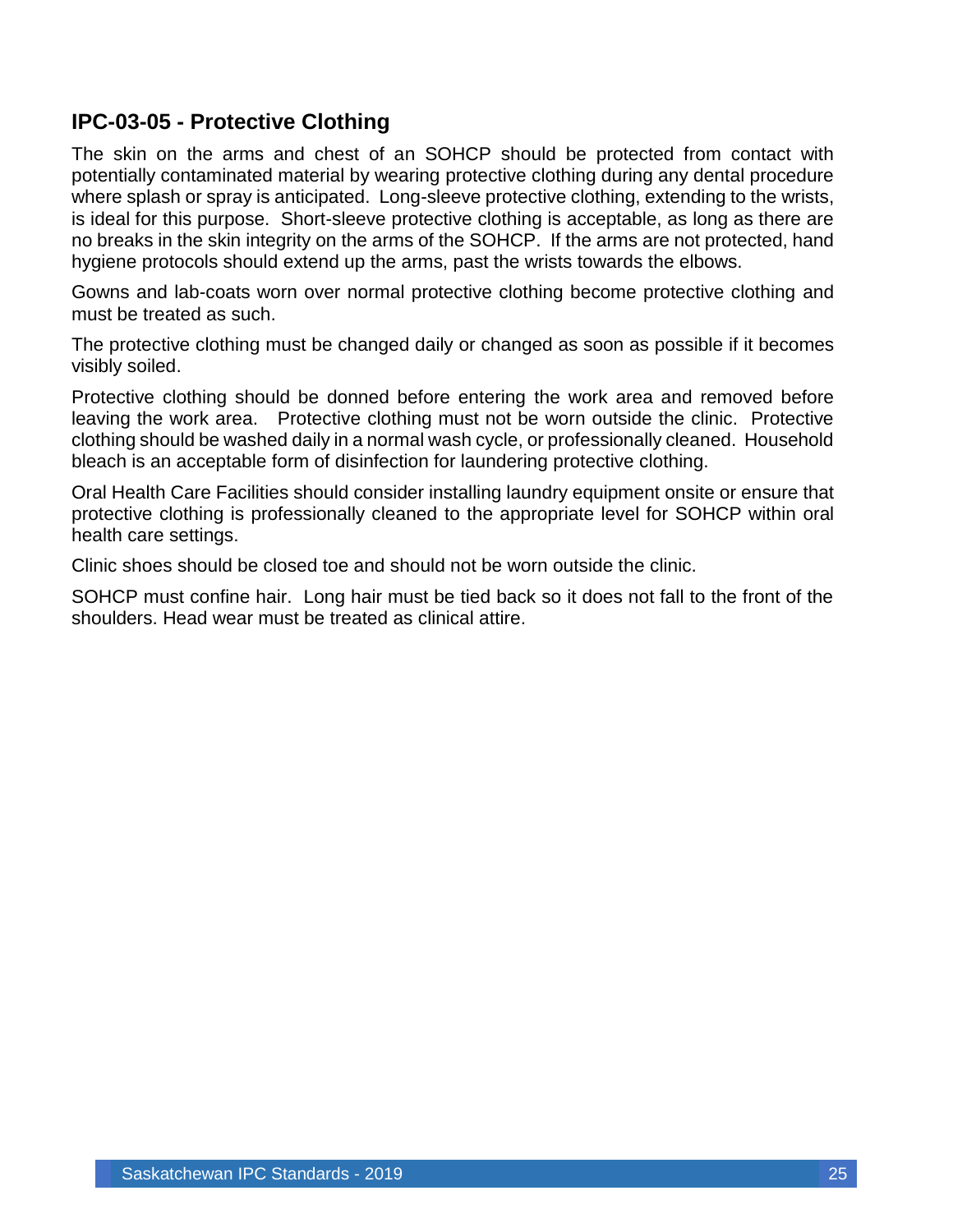### <span id="page-26-0"></span>**IPC-03-06 - Respiratory Hygiene/Cough Etiquette**

Measures should be implemented at the point of entry to the facility to contain respiratory secretions from patients and accompanying individuals who have signs and symptoms of a respiratory infection. Such measures must continue throughout the visit.

- Staff in all clinical offices should collect simple triaging information on the phone at time of booking.
- Signs should be posted at entrances with instructions to patients with symptoms of respiratory infection. The instructions should tell patients to:
	- o Cover their mouths/noses when coughing or sneezing.
	- o Turning the head away from others
	- o Use and dispose of tissues.
	- o Perform hand hygiene after hands have been in contact with respiratory secretions.
- Tissues and no-touch receptacles for disposal of tissues should be provided.
- Resources for performing hand hygiene should be provided in or near waiting areas.
- Masks should be offered to coughing patients and other symptomatic persons when they enter the dental setting.
- Space should be provided and persons with symptoms of respiratory infections should be encouraged to sit at least two meters away from other patients. If available, facilities may wish to place these patients in a separate area while waiting for care.

SOHCP should be educated/trained on the importance of infection prevention measures to contain respiratory secretions and to prevent the spread of respiratory pathogens when examining and caring for patients with signs and symptoms of a respiratory infection.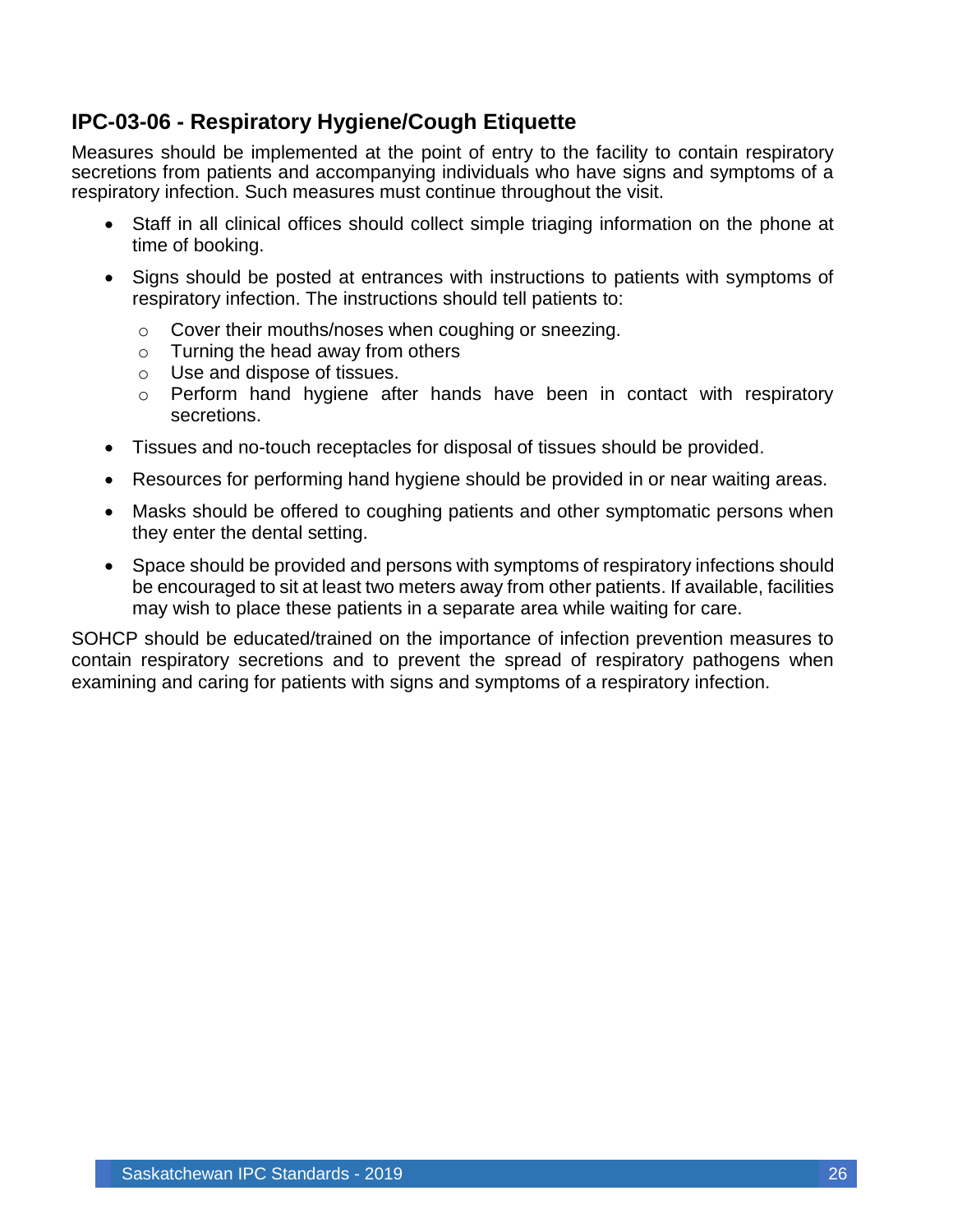# <span id="page-27-0"></span>**STERILIZATION AND DISINFECTION OF PATIENT CARE ITEMS**

#### <span id="page-27-1"></span>**IPC-04-01 - General Considerations**

Reusable patient-care items, such as dental instruments, handpieces, devices and equipment, can be categorized as critical, semi-critical, or non-critical, depending on the potential risk for infection associated with their intended use. This categorization is based on a modified Spaulding classification (see Appendix).

- **Critical Items** are used to penetrate soft tissue or bone. Critical patient care items have the greatest risk of transmitting infection and must be sterilized by heat. Examples of these items include, but are not limited to scalers, reusable burs, and all surgical instruments. See IPC-04-02 for further information.
- **Semi-Critical Items** are those items that only touch mucous membranes or non-intact skin and have a lower risk of transmission. As the majority of semi-critical patient care items in dentistry are heat-tolerant, all heat-tolerant semi-critical items must be sterilized. If a semi-critical item is heat-sensitive, then single use items must be used. High-level disinfectants must not be used as a sterilization method for heat-sensitive items. Examples of such items are mouth mirrors and reusable impression trays. See IPC-04-03 for further information.
- **Non-Critical Items** contact only intact skin, which serves as an effective barrier to microorganisms. Non-critical patient care items pose the least risk of transmission of infection. In the majority of cases, cleaning, or if contaminated by blood, saliva or other body fluid, cleaning followed by disinfection with an intermediate-level disinfectant is sufficient. Cleaning or disinfection of some non-critical items may be difficult or may damage the surfaces. In those instances, the use of disposable barriers to protect these surfaces may be a preferred alternative. Examples of these items are bib chains, radiograph cones and blood pressure cuff. See IPC-04-05 for further information.

#### *All newly purchased critical and semi-critical instruments/items that are received non-sterile must be inspected and sterilized prior to first use, in accordance with the manufacturer's instructions (eg. burs, matrix bands, stainless steel crowns).*

*Note: Intermediate-level disinfectant means a hospital grade liquid chemical with a Drug Identification Number (DIN) from Health Canada with a claim of potency as a tuberculocidal disinfectant.*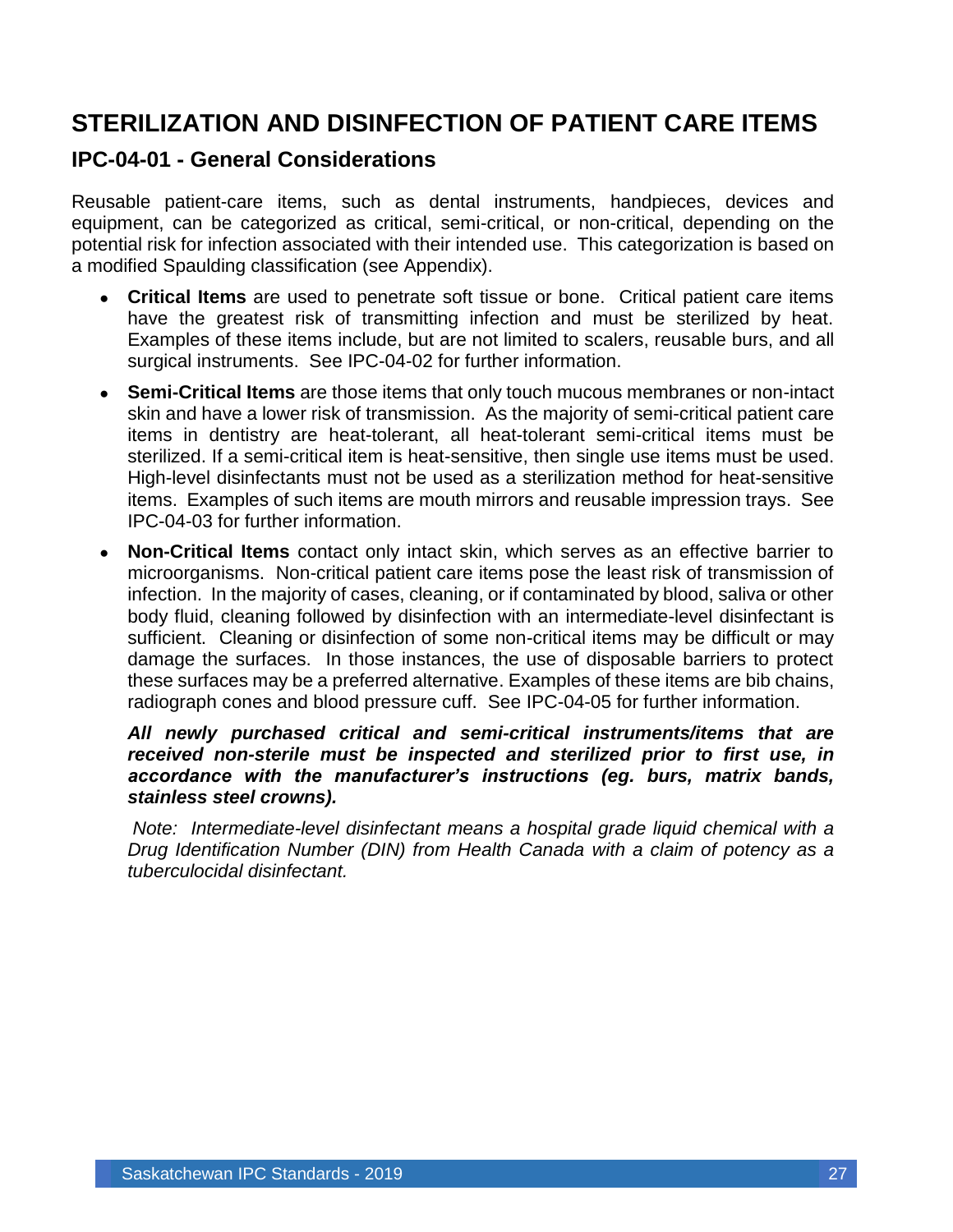### <span id="page-28-0"></span>**IPC-04-02 - Processing Critical Items**

Critical patient care items include instruments that penetrate soft tissue, contact bone, enter into or contact the bloodstream or other sterile or non-sterile body tissue. Examples of critical items include surgical instruments, periodontal scalers, dental burs, dental dam clamps, endodontic files and dental implant drills. (see Appendix)

#### *Note: If a single-use item is available it should be used whenever possible.*

Critical items must be sterilized by heat to prevent cross-contamination and the spread of infection in the dental setting. SOHCP and other personnel can be exposed to pathogens on contaminated critical instruments and devices through percutaneous injury, contact with nonintact skin on the hands or other body parts, or contact with mucous membranes of the eyes, nose or mouth.

Sterilization is a complex process requiring specialized equipment, adequate space, qualified personnel who are provided with ongoing training and regular monitoring for quality assurance. Instrument Processing requires multiple steps to achieve sterilization. These steps include: disassembly and sorting, cleaning, rinsing, drying, inspection, corrosion reduction, packaging, sterilization, cooling, drying, storage and delivery. These steps must be followed to ensure that all instruments are adequately processed and safe for re-use on patients. The goal of sterilization is to break the chain of infection and eliminate the potential for patient to patient transmission.

Work-practice controls must be used when processing critical items. SOHCP and other personnel should wear masks, glasses and utility gloves as aerosols may be released when hand scrubbing. PPE should be worn during instrument decontamination to avoid exposure from splashing.

**Operatory Clean-up:** Contaminated instruments must be handled carefully to prevent exposure to sharp instruments that can cause a percutaneous injury. Disposable sharps such as needles and blades must be discarded in an appropriate container at the point of use or located as close as feasible to where the items were used. Instruments that have been used on a patient should be handled with puncture-resistant utility gloves during operatory cleanup (see Gloves, IPC-03-02).

**Transportation:** Instruments should be placed in a cassette or puncture-resistant container at the point of use to prevent percutaneous injuries during transport to the instrument processing area.

**Instrument Processing Area**: A designated instrument processing area or a separate room must be constructed in the oral health care facility. This central processing area should be one directional and have clear sections for:

- Receiving, cleaning, and decontamination
- Preparation and packaging
- Sterilization
- Storage of sterilized instruments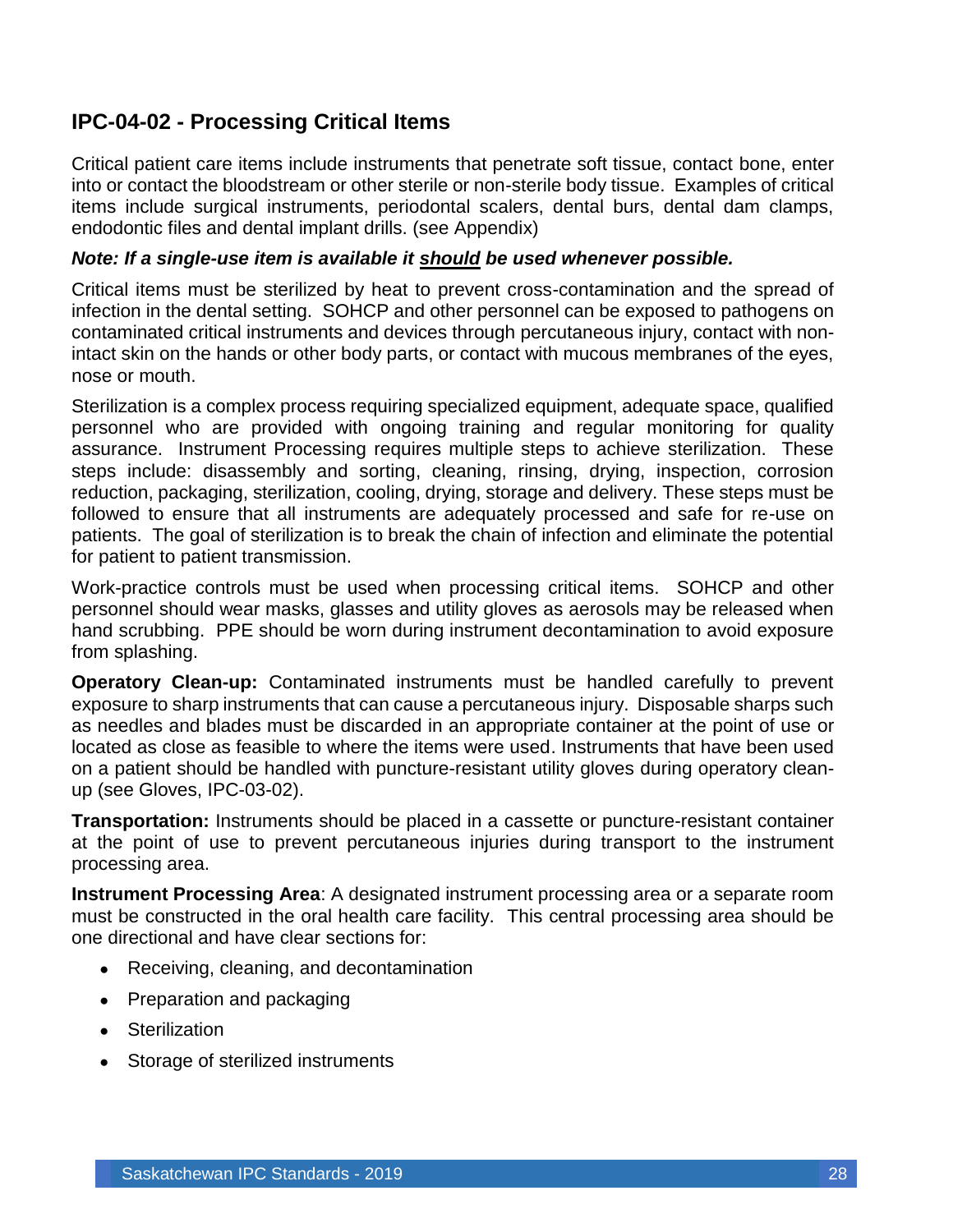Walls or partitions should separate the sections to control traffic flow and contain contaminants generated during processing. If physical separation of these sections is not possible, adequate spatial separation is necessary, provided the SOHCP or other personnel processing the instruments are trained in work practices to prevent contamination of clean areas. Space should be adequate for the volume of work anticipated and the items to be stored.

**Cleaning**: Instruments must be cleaned immediately after use. If cleaning is not possible then the use of an enzymatic product is recommended. All instruments must be cleaned within 24 hours of usage. The surface of an instrument cannot be sterilized if there is blood, saliva and other debris adhering to the surface. Cleaning involves using a cleaning agent with water to remove debris, organic and inorganic contamination by an automated process or hand scrubbing. The method of cleaning will depend on the debris/materials present on the instrument so the processes may overlap.

Methods include:

- An automated washer: The use of an automated instrument washer is recommended as the best option for cleaning instruments. All washers must be specifically designed for washing medical instruments.
- Ultrasonic cleaner: The use of an ultrasonic cleaner with strainer-type baskets and removal forceps is an alternative. Instruments are post-rinsed to remove chemical residue, taking care to minimize splashing. Solutions must be changed daily or sooner if there is visible bioburden. Foil test monthly, or sooner if instruments do not appear clean.
- Hand scrubbing: When hand scrubbing, utility gloves should be used along with running water to help contain aerosols. When personnel are using a long-handled brush, instruments should be held in a downward direction and brushed away from the user. A hand full of instruments must not be cleaned at one time.

**Use of Rust Inhibitors:** If rust inhibitors are applied to items, follow the manufacturer's instruction.

**Holding Solution:** Instruments are placed in a puncture-resistant container and immersed in a holding solution containing detergent or sprayed with an enzymatic cleaner to prevent drying of debris.

**Instrument Preparation and Packaging for Sterilization:** At this point, these instruments are still contaminated. SOHCP should make every effort to rinse away or remove biological debris, disinfecting solutions, chloride solutions and highly alkaline detergents before heatprocessing instruments. These substances can cause pitting or staining of metal surfaces. Manufacturer's instructions should be consulted to correctly process possible noncompatible metals. (For example: titanium and carbon steel scalers). Packaging together items of widely dissimilar metals should be avoided because of the potential for electrolytic damage to instrument surfaces.

All instruments must be dry prior to processing. Cleaned instruments should be inspected and placed into cassettes, wrapped, or packaged for sterilization. Packaging and wrapping materials designed for sterilization must be used according to manufacturer's instructions. An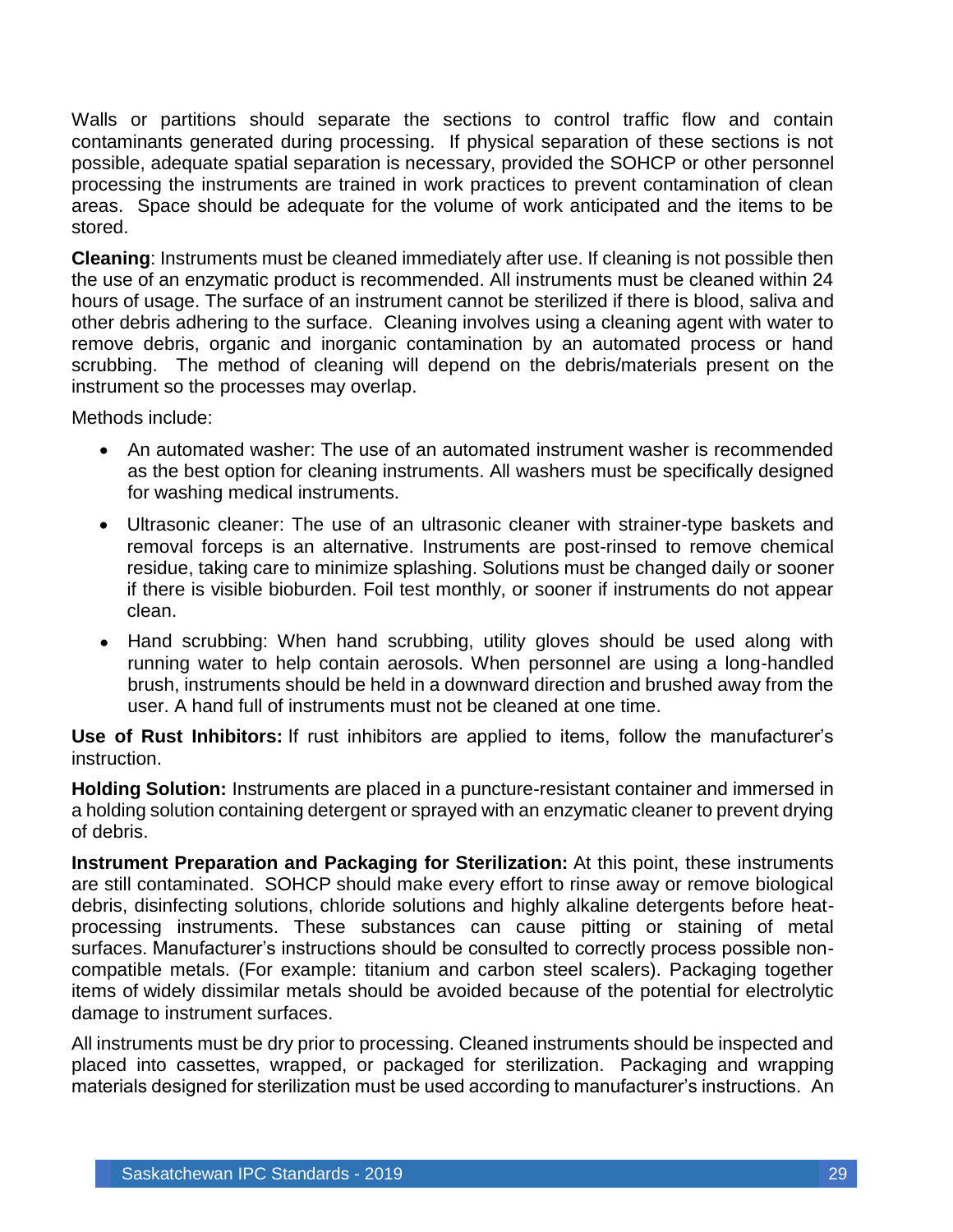external and separate internal chemical indicator must be used with every instrument package. SOHCP and other personnel should refer to the manufacturer's instructions regarding use and correct placement of chemical indicators.

#### **Loading the Sterilizer Chamber:**

Each sterilizer load must include a Class 5 Chemical Integrating Indicator. See IPC-04-04.

- Items must be placed in the sterilizer according to manufacturer's instructions.
- The chamber should not be overloaded; adequate space must be allowed between items.
- Bagged items should be placed on trays with the paper side facing up.
- The trays should not be overloaded; items should be spread in a single layer.
- Hinged instruments should be sterilized in the open and unlocked position (eg. forceps)
- Packages and cassettes must be fully dried prior to placement in the sterilizer.
- The sterilization of sharpening stones/cards must follow manufacturer's instructions.

**Sterilization:** Heat-tolerant dental instruments are sterilized in an oral health care facility using:

- Steam under pressure (autoclaving)
- Dry heat

For steam sterilization, both pre-vacuum (Class B) and pulsed-pressure, tabletop sterilizers are acceptable; however pre-vacuumed steam sterilizers are preferred for sterilizing dental instruments.

The use of chemical vapour **IS NOT** an acceptable method of sterilization.

All sterilization must be performed using medical sterilization equipment specifically designed for the sterilization of instruments. Sterilization times, temperatures and other operating parameters must be used as recommended by the specific manufacturer of the equipment used. Instructions regarding the correct use of containers, wraps, placement and type of chemical or biological indicators must be followed as recommended by the specific manufacturer of the equipment used.

Items must be arranged in the sterilizer in such a way as to permit free circulation of the sterilizing agent (steam, dry heat). The manufacturer's instructions for loading the sterilizer regarding capacity and arrangements of the instruments or packs within the sterilizer chamber must be followed. **Instrument packs must be allowed to dry inside the sterilization chamber before opening, removing and handling, to avoid wicking of moisture and, potentially, microorganisms from hands or gloves.** It is recommended that the date, time and sterilizer used be stamped on the product wrapping upon removal from the sterilizer.

The sterilizer manufacturer should be consulted regarding selection and use of chemical and biological indicators (see IPC-04-04).

"Liquid chemical disinfectants" must not be used to sterilize critical instruments in dentistry, because their effectiveness cannot be verified with biological monitors.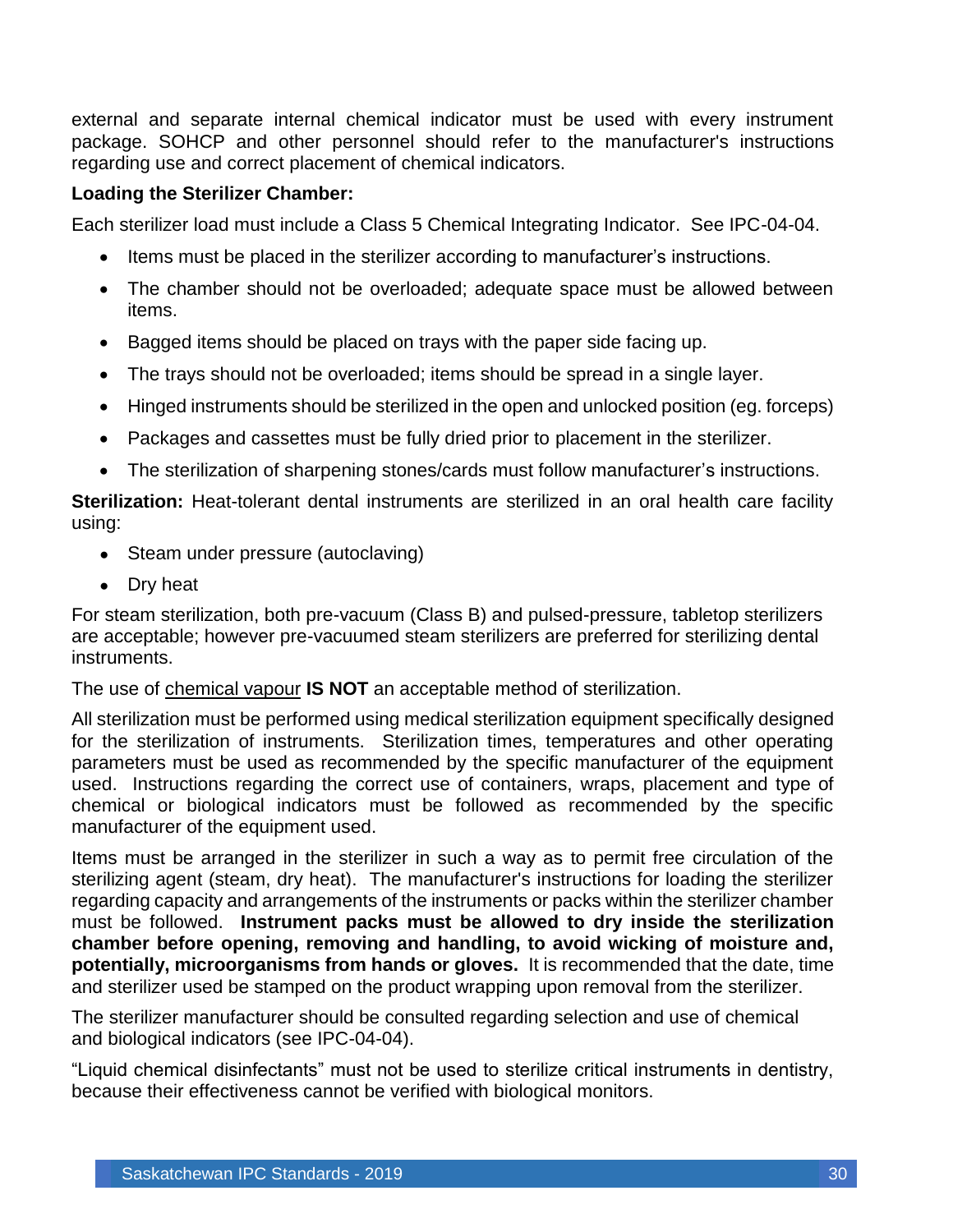Instrument cassettes or trays containing sterilized instruments must remain in sterilization packaging to maintain sterility during storage. Packaging materials must be specifically designed for the type of sterilization process utilized by the facility.

**Flash Sterilization:** Is a process in which items are sterilized unwrapped in porous trays. The time to sterilize ranges from 3-10 minutes according to the manufacturer's recommendations. This process presents a compromise due to the fact that the sterility of the unwrapped instruments is defeated upon removal from the sterilizer. Instruments processed by flash sterilization must be used immediately upon removal from the sterilizer. This process must be limited to emergency sterilization only.

**Sharpening of Instruments:** Sharpening of contaminated instruments presents a risk for disease transmission through accidental exposures. Sterilized instruments that require sharpening must be sharpened at point of care to maintain sterility. If they are not used immediately, they must be reprocessed in the automated washer, sterilized and stored for future use.

**Storage:** All critical instruments (including cutting burs) must be stored in a sterile state in closed storage until the point of use. The use of a bur block for the storage of cutting burs is no longer acceptable unless the bur block is cleaned, packaged and sterilized after each patient.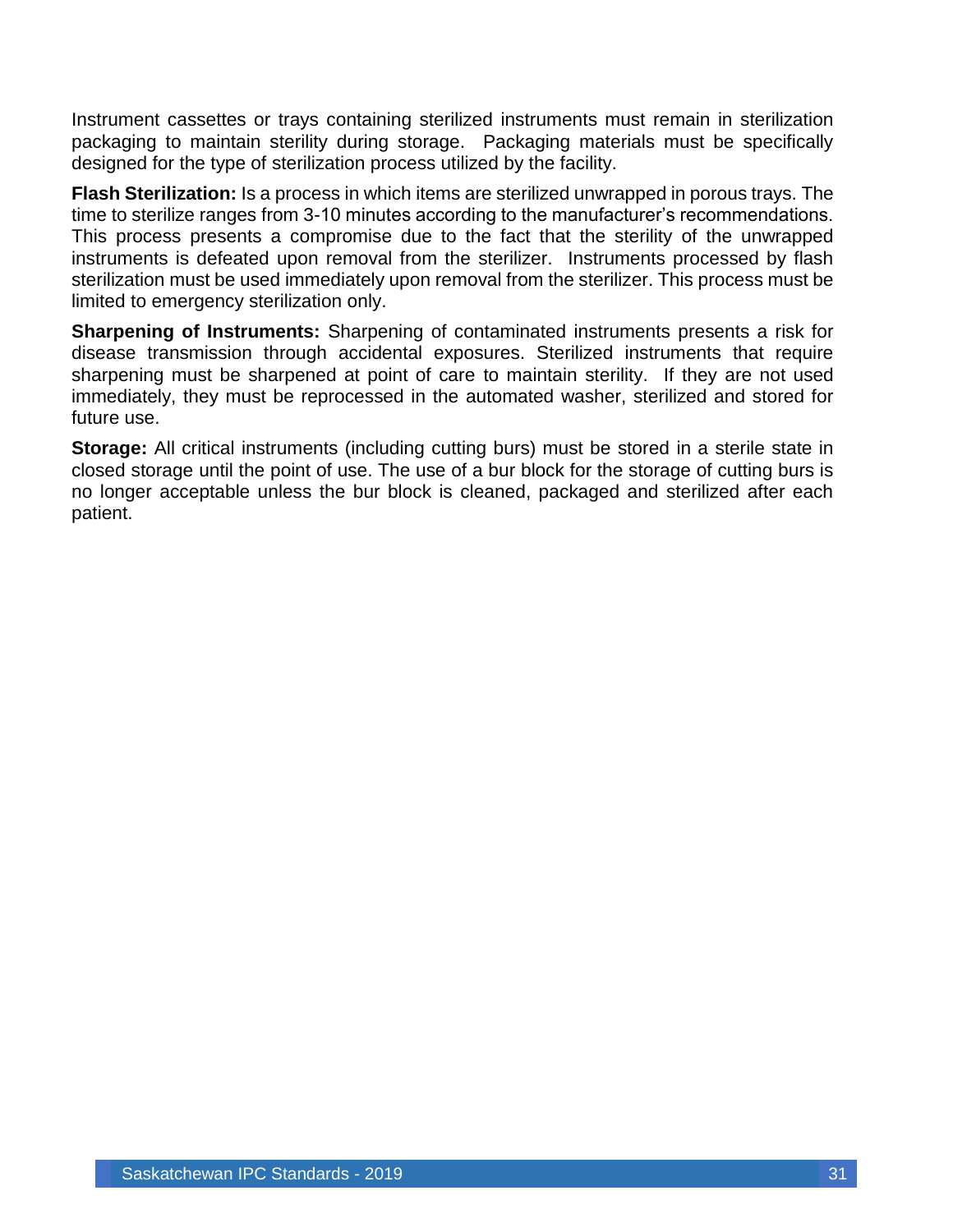### <span id="page-32-0"></span>**IPC-04-03 - Processing Semi-Critical Items**

Semi-critical items are items that touch mucous membranes or non-intact skin and have a lower risk of transmission.

As the majority of semi-critical patient care items in dentistry are heat-tolerant; all heat-tolerant semi-critical items must be sterilized. Refer to IPC-04-02.

"Liquid chemical disinfectants" must not be used to sterilize semi-critical instruments in dentistry. Their effectiveness cannot be verified with biological monitors.

If a semi-critical item is heat-sensitive, single use items must be used. (see Appendix)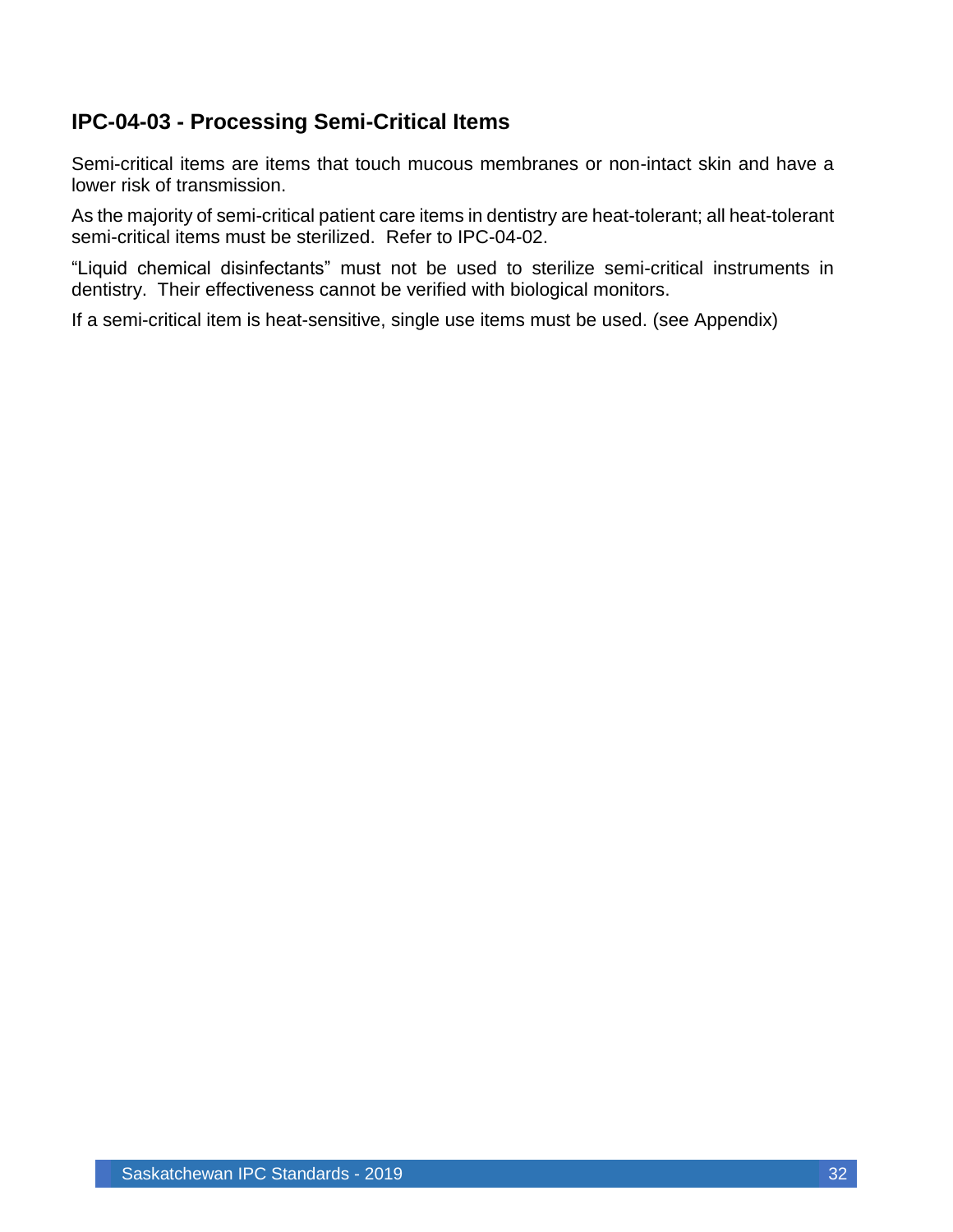### <span id="page-33-0"></span>**IPC-04-04 - Monitoring Sterilization**

The condition of sterility is ensured by thorough monitoring of sterilization procedures and equipment, utilizing mechanical, chemical and biological monitors.

**Quality assurance for re-usable instruments:** All sterilized packages, cassettes and instruments should be inspected prior to client use.

Inspect for:

- package integrity (no rips, tears or holes)
- packaging must be dry
- external process indicator has changed colour
- internal process indicator has changed colour
- instruments are free of debris

If instrument, package or cassette fails inspection, do not use for client care. The contents must be cleaned and sterilized again.

**Mechanical techniques:** Monitoring sterilization includes assessing cycle time, temperature, and pressure by observing the gauges or displays on the sterilizer and noting these parameters for each load. Correct readings do not ensure sterilization; however, incorrect readings may be an early indication of a problem with the sterilization cycle. New sterilizers have printouts or USB data devices for documentation recording.

**Chemical indicators:** Chemical indicators (classes 1 to 4) assess one or more of the physical variables of time, temperature and pressure during the sterilization process. Internal and external chemical indicators (chemical indicator tape or special markings) change colour rapidly when a specific variable is reached. This verifies that the package has been exposed to the sterilization process but does not ensure sterilization. Chemical indicators must be used inside and outside of each package (indicators are incorporated in sterilization pouches) to signify that the package has undergone the sterilization cycle.

If either an internal or external chemical indicator indicates inadequate processing, items in the load must not be used until they have been reprocessed.

**Chemical Integrating Indicators:** Class 5 indicators are known as chemical integrating indicators and are designed to react to all critical variables. Class 5 chemical integrating indicators are for use with each sterilization cycle, because they are considered to be the most accurate chemical indicator; however, they do not ensure sterilization.

**Biological Monitoring:** Spore tests verify the sterilization process directly by assessing the killing of known highly resistant microorganisms. The spores used in biological indicators (BI) are the most resistant and present in greater numbers than the common microbial contaminants found on patient-care instruments. A negative spore test signifies that other potential pathogens in the load have been killed, thus confirming sterilization. The date, sterilizer and cycle number must be documented and then signed by a SOHCP. A control biological indicator must be run each day to confirm that the incubator is functioning correctly.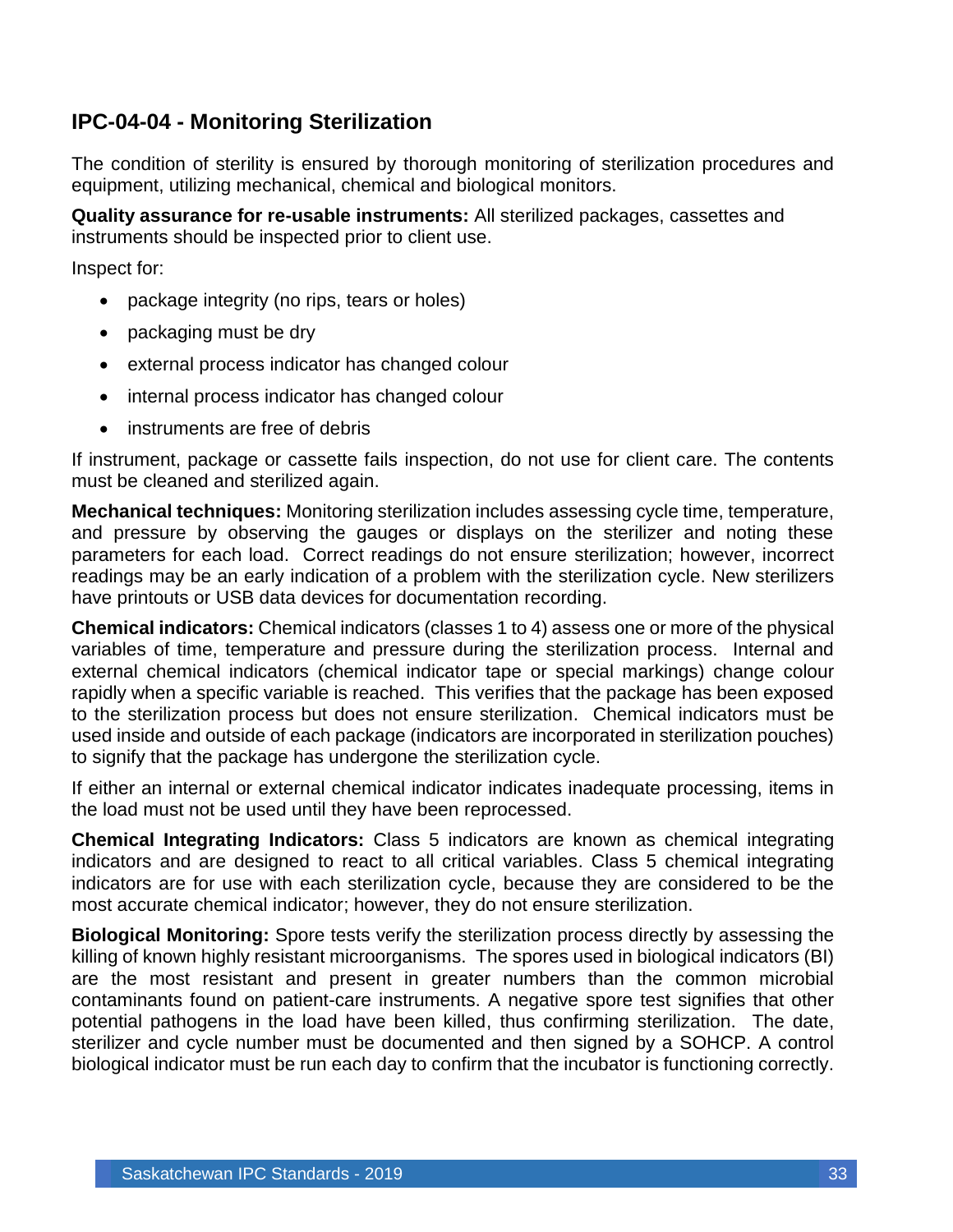The control biological indicator should yield positive results for bacterial growth. The date and time for the control biological indicator must also be recorded and then signed by a SOHCP.

Manufacturer's directions determine the placement and location of the biological indicator in the sterilizer.

**Monitoring Processes:** Each day oral health care facilities must document and retain records from in-house biological monitoring. These records must indicate the sterilizer, date, time and signature of staff member completing the process.

- **Each sterilization cycle must contain one class 5 chemical integrating indicator which has been inserted in a sterilization package.**
- **An in-office biological indicator test must be completed every day for each sterilizer. In addition to this, one control biological indicator must be incubated each day to confirm that the incubator is functioning.**
- **A weekly biological indicator test provided by a mail-in system available through the College of Dentistry, University of Saskatchewan or other external testing service must be completed for each sterilizer.**

Biological monitoring must also be completed:

- When introducing a new sterilizer
- Following sterilizer repairs
- When introducing new packaging material
- Every load containing implantable devices and/or the instruments used to place implantable devices (including but not limited to dental implant instrument, bone grafting or ridge preservation instrument including instrument used to place pins, screws and plates) must be biologically monitored with a spore-test. These items must be quarantined until the test results are known

**In the event of a positive in-house or external service spore test**, the oral health care facility must be able to identify all sterilization packages since the last confirmed negative test and then reprocess all of these packages prior to use. A biological indicator test **MUST** be repeated immediately after correctly loading the sterilizer and using the same cycle that produced the failure. All records of chemical and mechanical monitoring since the last negative biological indicator test must be reviewed. **CDSS members are required to report all positive in-house and non-U of S biological monitoring service results to the CDSS.**

• **The stamping of sterilization packages with the date, time and sterilizer used will allow this identification process to be more efficient.**

The sterilizer operating procedures must be **IMMEDIATELY** reviewed, including packaging, loading and spore testing, with all SOHCP or other personnel who work with the sterilizer to determine whether operator error could be responsible. Common reasons for a positive spore test in the absence of mechanical failure of the sterilizer include:

- Improper packaging
- Improper loading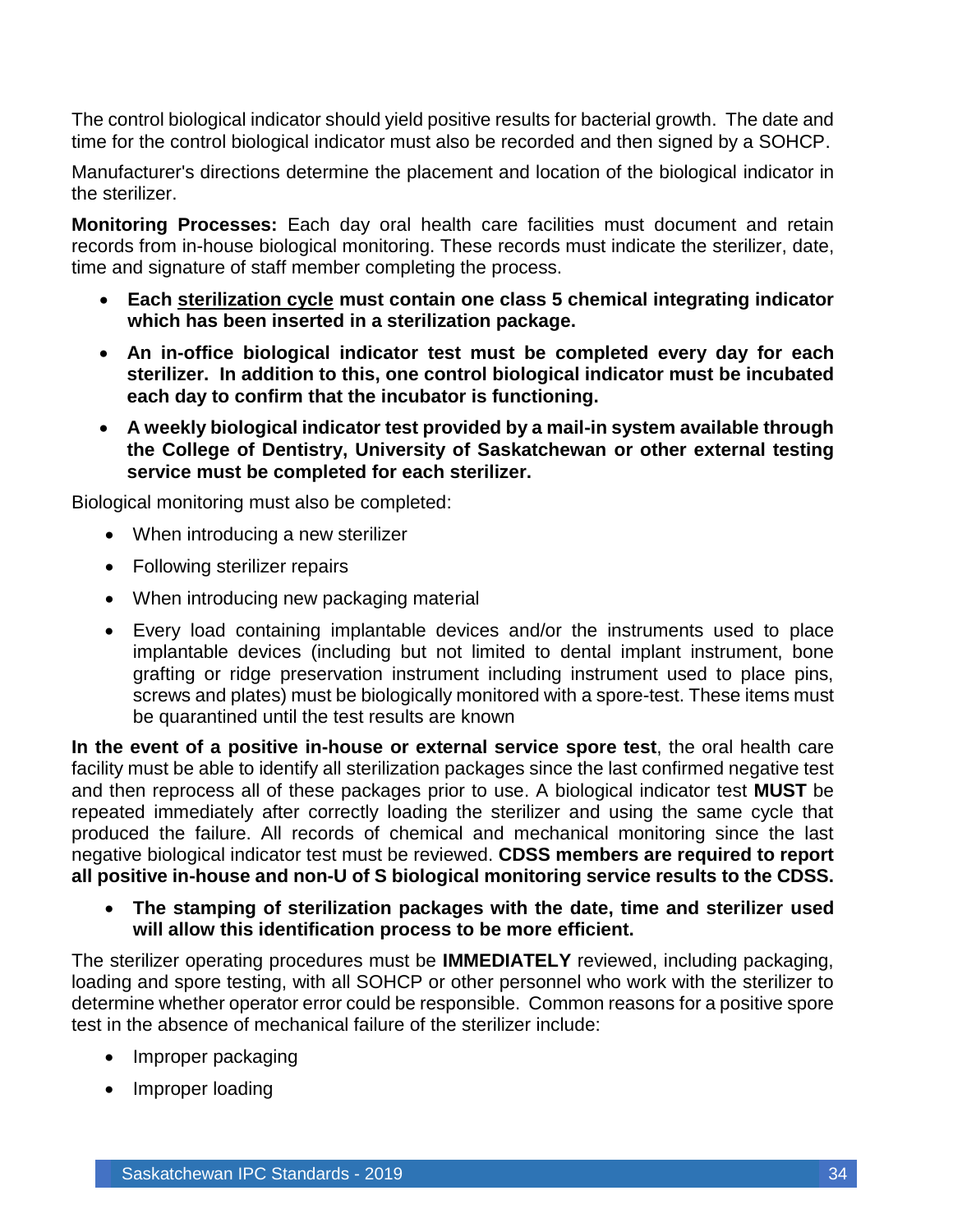- Improper timing
- Improper temperature
- Improper method of sterilization in regard to the item

**The sterilizer must be IMMEDIATELY removed from service.** A second monitored sterilizer in the oral health care facility must be used. A pre-tested sterilizer from a sales or repair company may be obtained to minimize facility disruption while waiting for the repeat biological indicator results on the sterilizer with the positive spore test. All sterilized packages from that sterilizer must be reprocessed as a precaution. If the repeat biological indicator is negative and chemical and mechanical monitoring indicates adequate processing, the sterilizer may be put back into service.

If the repeat biological indicator is positive, and packaging, loading, and operating procedures have been confirmed as being performed correctly, the sterilizer must remain out of service until it has been inspected, repaired, and re-challenged with a biological indicator in three consecutive empty chamber sterilization cycles. Whenever possible, items from suspect loads dating back to the last negative biological indicator should be recalled, re-wrapped, and re-sterilized.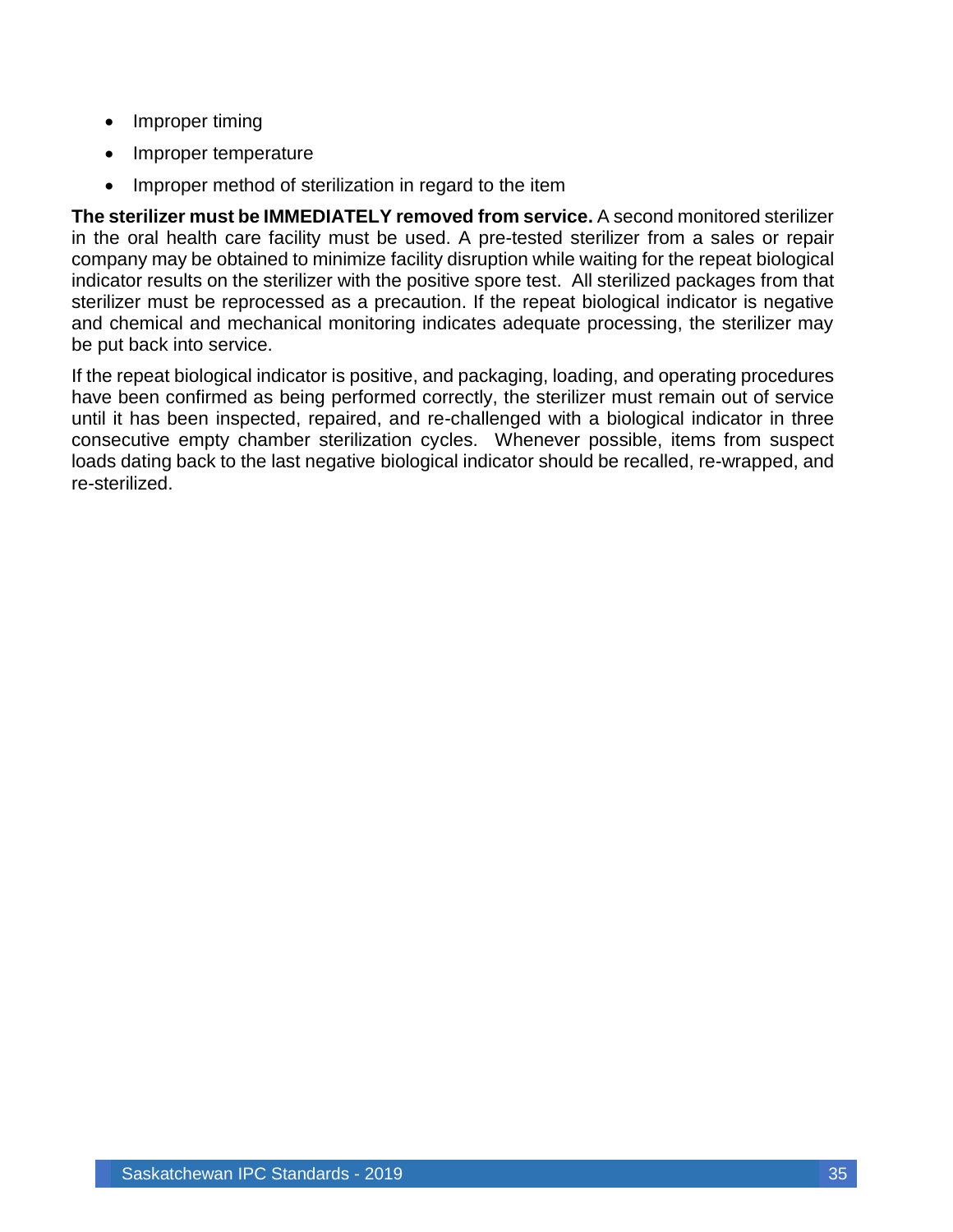### <span id="page-36-0"></span>**IPC-04-05 - Processing Non-Critical Items**

Non-critical patient-care items pose the least risk of transmission of infection, because they contact only intact skin, which serves as an effective barrier to microorganisms. Examples of non-critical items include radiograph heads/cones, blood pressure cuffs, dental dam punch and pulse oximeters.

Non-critical patient care items should be cleaned, or, if contaminated, cleaned and then disinfected with an intermediate-level disinfectant. Cleaning and disinfection of some noncritical items may be difficult or may damage the surfaces. In those instances, the use of disposable surface barriers may be a preferred alternative (see Appendix).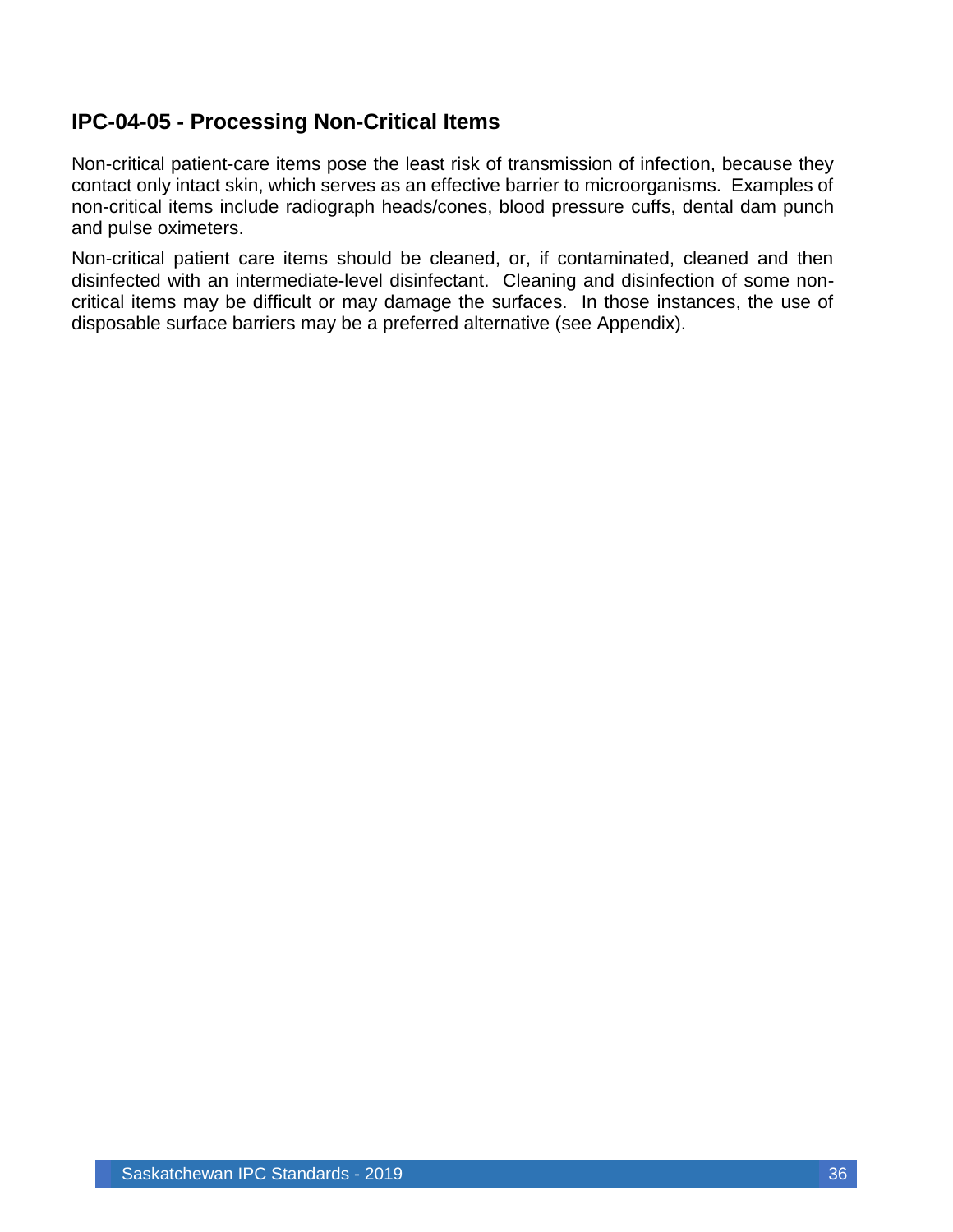# <span id="page-37-0"></span>**ENVIRONMENTAL INFECTION PREVENTION AND CONTROL**

#### <span id="page-37-1"></span>**IPC-05-01 - General Considerations**

Environmental surfaces in the dental operatory that do not contact the patient directly are not a direct risk to patient safety. These surfaces can become contaminated during patient care, and then act as a reservoir for microbial contamination. Transmission of this type occurs primarily through SOHCP or other personnel hand contact, or by touching the environmental surface with a contaminated instrument. Pathogens can be transferred to instruments, hands, nose, mouth or eyes of SOHCP or patients.

Proper hand hygiene and the wearing of PPE is an essential part in minimizing such potential transferal. Surface protection using either surface barriers or cleaning and disinfection, also protects against microbial transfer from environmental surfaces.

Environmental surfaces can be divided into:

- **Clinical Contact Surfaces:** These surfaces may come in direct contact with a SOHCP hands, patient-care items, or with a patient, and have a minimal, but potential risk of infectious disease transmission. Examples would include operative surfaces, light handles, dental radiograph equipment, drawer handles and doorknobs.
- **Housekeeping Surfaces:** These surfaces have limited risk of disease transmission, unless they inadvertently come in direct contact with a SOHCP hands, patient-care items or dental appliances. Examples would include floors, walls and sinks.

An important first step in disinfecting any surface is cleaning. Cleaning removes debris such as organic matter that interferes with the microbial inactivation by a disinfectant. When using disinfectants, manufacturer's directions must be precisely followed. Strict attention must be given to proper use of the product with regard to method of application and duration of application. Disinfection does not occur if the surface does not stay wet for the prescribed length of time.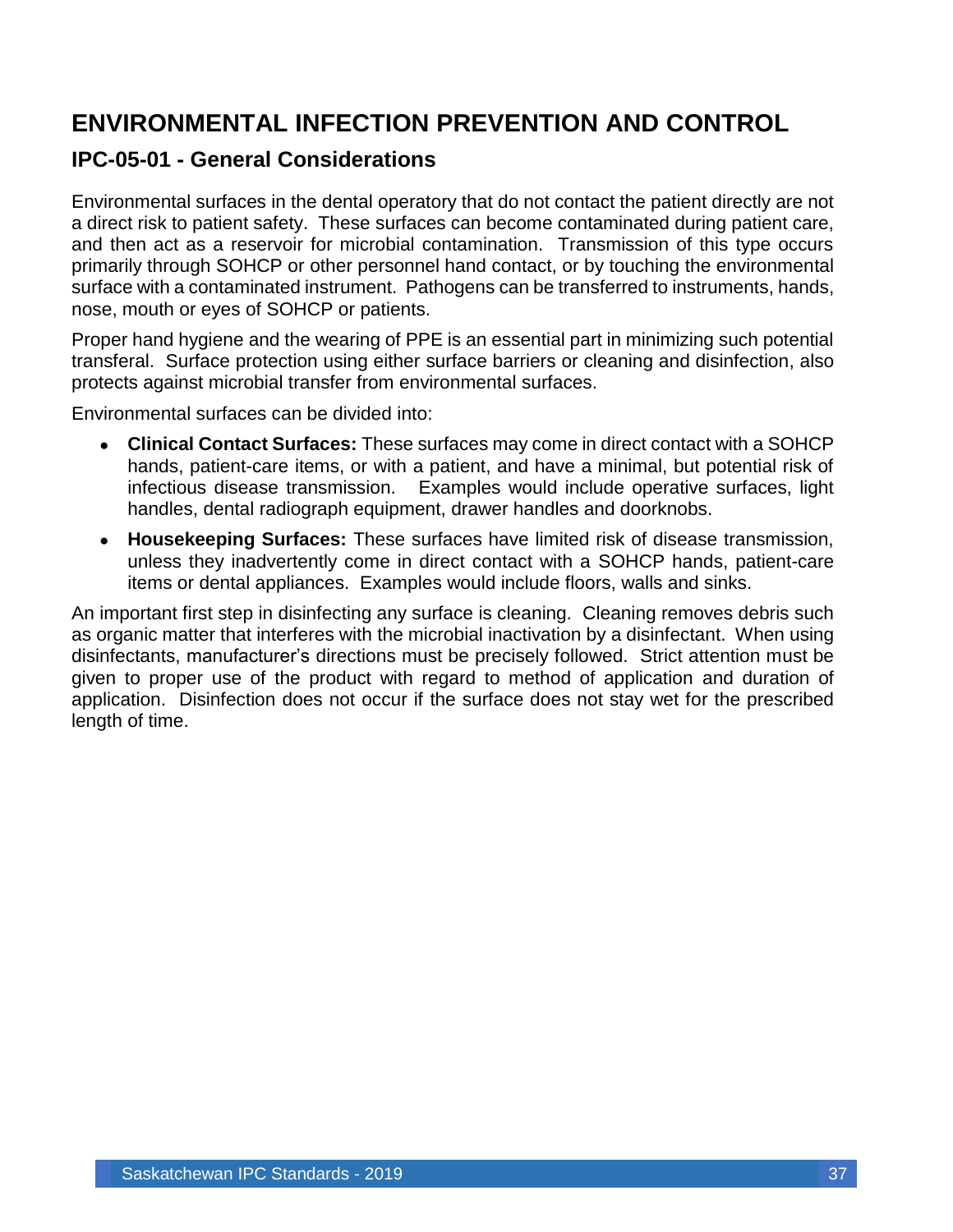### <span id="page-38-0"></span>**IPC-05-02 - Clinical Contact Surfaces**

Clinical contact surfaces can be directly contaminated with blood, saliva, bodily fluids or water containing bodily fluids by direct spray, spatter, contact with contaminated instruments, or a SOHCP gloved hands. These surfaces can contaminate other instruments, devices, hands or gloves. Surfaces can be contaminated by aerosols. (see Appendix)

- Light handles
- Switches
- Radiograph equipment
- Chairside computer keyboards and monitors
- Reusable containers of dental materials
- Drawer handles
- Faucet handles
- Countertops
- Pens and other writing utensils
- Telephones
- Doorknobs
- Computer Keyboards

Clinical contact surfaces should be protected to avoid cross-contamination. Surface protection is accomplished by either:

- Cleaning and disinfecting with an intermediate-level disinfectant, or
- Using surface barriers

#### **Surface cleaning and disinfection**

All clinical contact surfaces that have been contaminated or may have been contaminated must be cleaned and disinfected between patients and at the end of the workday using an intermediate-level disinfectant. SOHCP or other personnel must wear appropriate PPE while cleaning and disinfecting clinical contact surfaces.

Disinfection may be accomplished by the **wipe-discard-wipe** or **spray-wipe-spray** method. The disinfecting step must keep the surface wet for the prescribed length of time according to the manufacturers' instructions.

Applications of cleaning chemicals by aerosol or trigger spray bottles may cause eye injuries or induce or compound respiratory problems or illness. In accordance with best practices, apply cleaning chemicals to a wipe before using.

To make daily cleaning easier treatment areas must be kept clear of unnecessary equipment and supplies. Manufacturers' instructions should be consulted regarding compatibility of devices and equipment with liquid chemical disinfectants.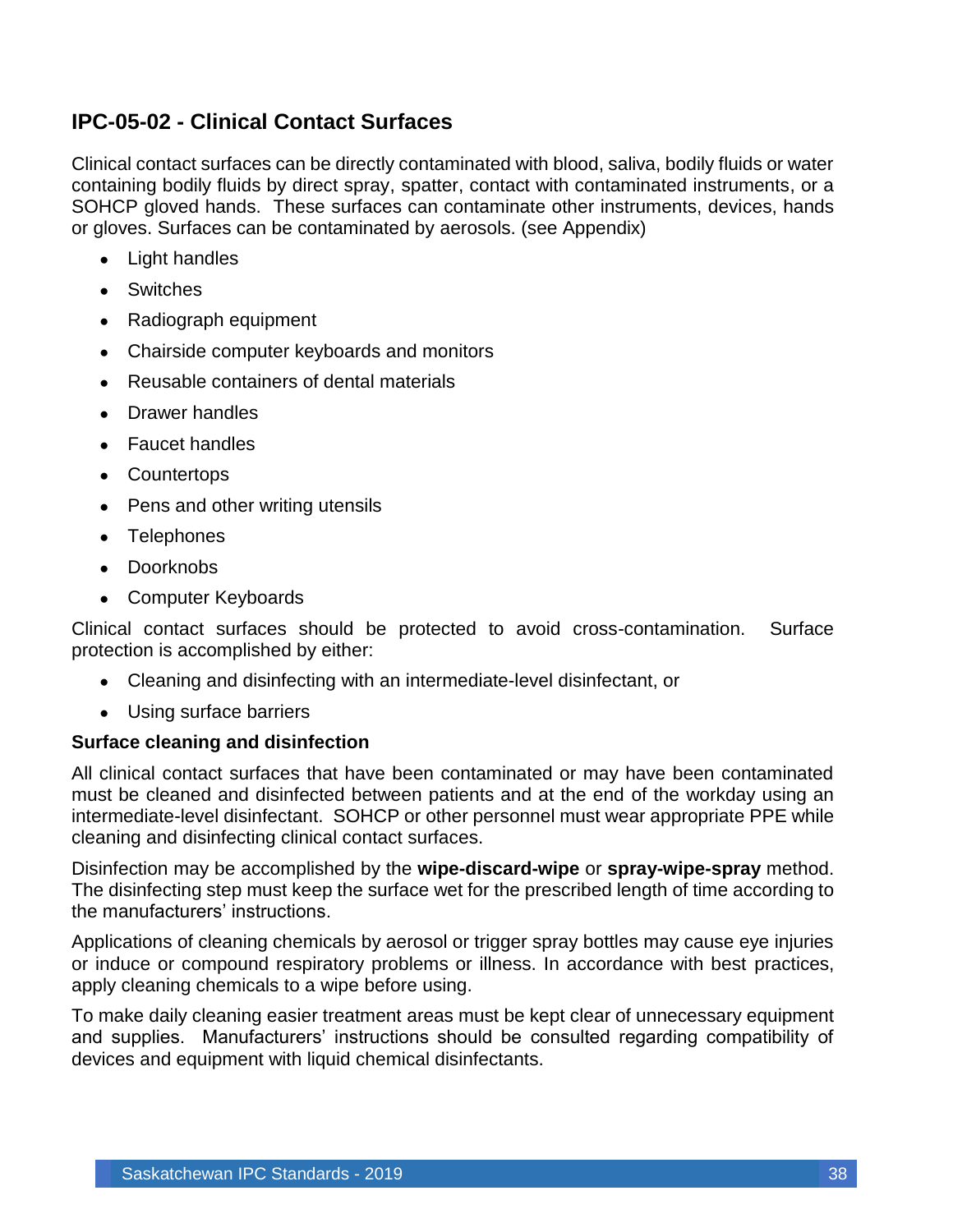#### **Surface barrier protection**

Clinical contact surfaces and equipment can be protected from contamination using surface barrier protection, particularly if they are difficult to pre-clean prior to disinfection. If surface barriers are used, SOHCP or other personnel should ensure that they are appropriately secured. Surface barrier protection is particularly effective for those clinical contact surfaces that are difficult to clean and disinfect due to surface topography or material chemical incompatibilities.

Surface barrier protection materials include:

- Clear plastic wrap
- Plastic bags
- Plastic sheets
- Plastic tubing
- Plastic-backed paper
- Plastic computer keyboard covers
- Other materials such as 'self adhesive barriers' that are impervious to moisture.

Surface barriers become contaminated during patient care. While gloved, surface barriers should be carefully removed and discarded between patients. Following removal of the surface barrier, the clinical contact surface should be examined to ensure it did not become inadvertently contaminated. If contaminated, the surface should be cleaned and disinfected with an intermediate-level disinfectant.

Following removal of the surface barrier, gloves should be removed, hand hygiene must be performed and clean surface barriers should be placed prior to the next patient treatment.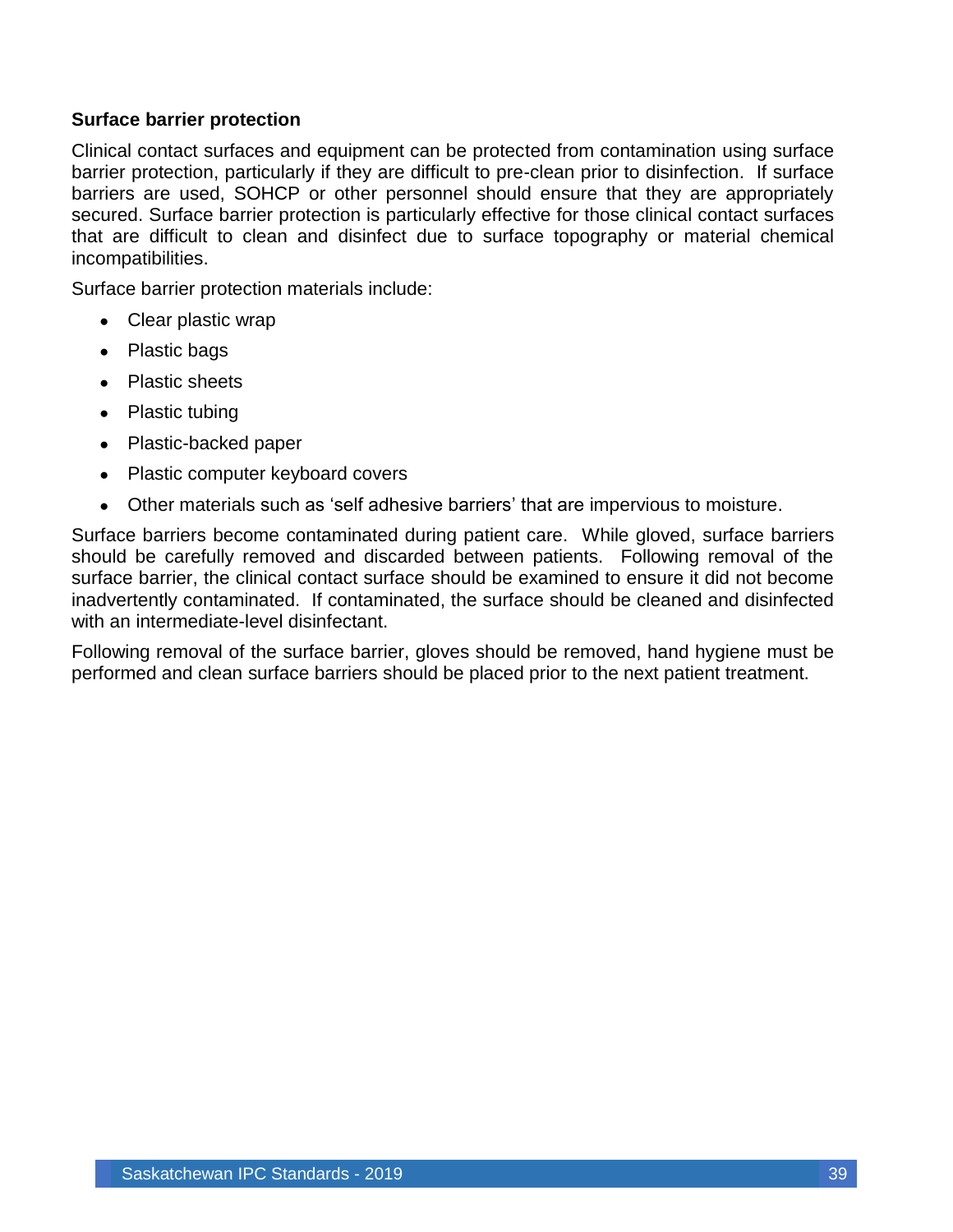### <span id="page-40-0"></span>**IPC-05-03 - Housekeeping Surfaces**

Although housekeeping surfaces, such as floors, walls and sinks, have a limited risk of disease transmission in dental health care settings, frequent cleaning with diluted detergents or household low-level disinfectants is required. If the surface becomes contaminated with blood, saliva or other bodily fluids, the surface must be cleaned and then disinfected with an intermediate-level disinfectant. Blood spills or splashes, saliva or other bodily fluids must be contained and managed as quickly as possible to reduce the risk of contact by patients and SOHCP. The SOHCP and other personnel should wear appropriate PPE. Visible organic material should be removed with absorbent material (disposable paper towels discarded in a leak-proof container). Non-porous surfaces should be cleaned and then disinfected with an intermediate-level disinfectant. If such products are unavailable, a 1:10 dilution of sodium hypochlorite (1 part 5.25% household chlorine bleach to 9 parts water) is an inexpensive and effective disinfecting agent.

Floors should be clean, and spills must be quickly cleaned up. Routine disinfection of floors, windows, walls, drapes, window blinds and other vertical surfaces is not necessary unless the surfaces are known or are suspected to be contaminated.

Cleaning tools, such as mop heads or cleaning cloths, should be cleaned after use and allowed to dry before reuse. Single-use, disposable mop heads and cloths are available and should be used to avoid spreading contamination.

Diluted solutions of detergents or disinfectants, if prepared in dirty containers, stored for long periods of time or prepared incorrectly, may become reservoirs for microorganisms. Manufacturers' instructions for preparation and use should be followed. Fresh cleaning solution should be made each day, discarding any remaining solution and allowing the container to dry between uses.

Carpeting and cloth furnishings are difficult to clean and cannot be reliably disinfected. Carpeting and cloth furnishings **must not** be used in patient care areas.

Mechanical rooms should also be kept extremely clean and outside air supply systems should be considered.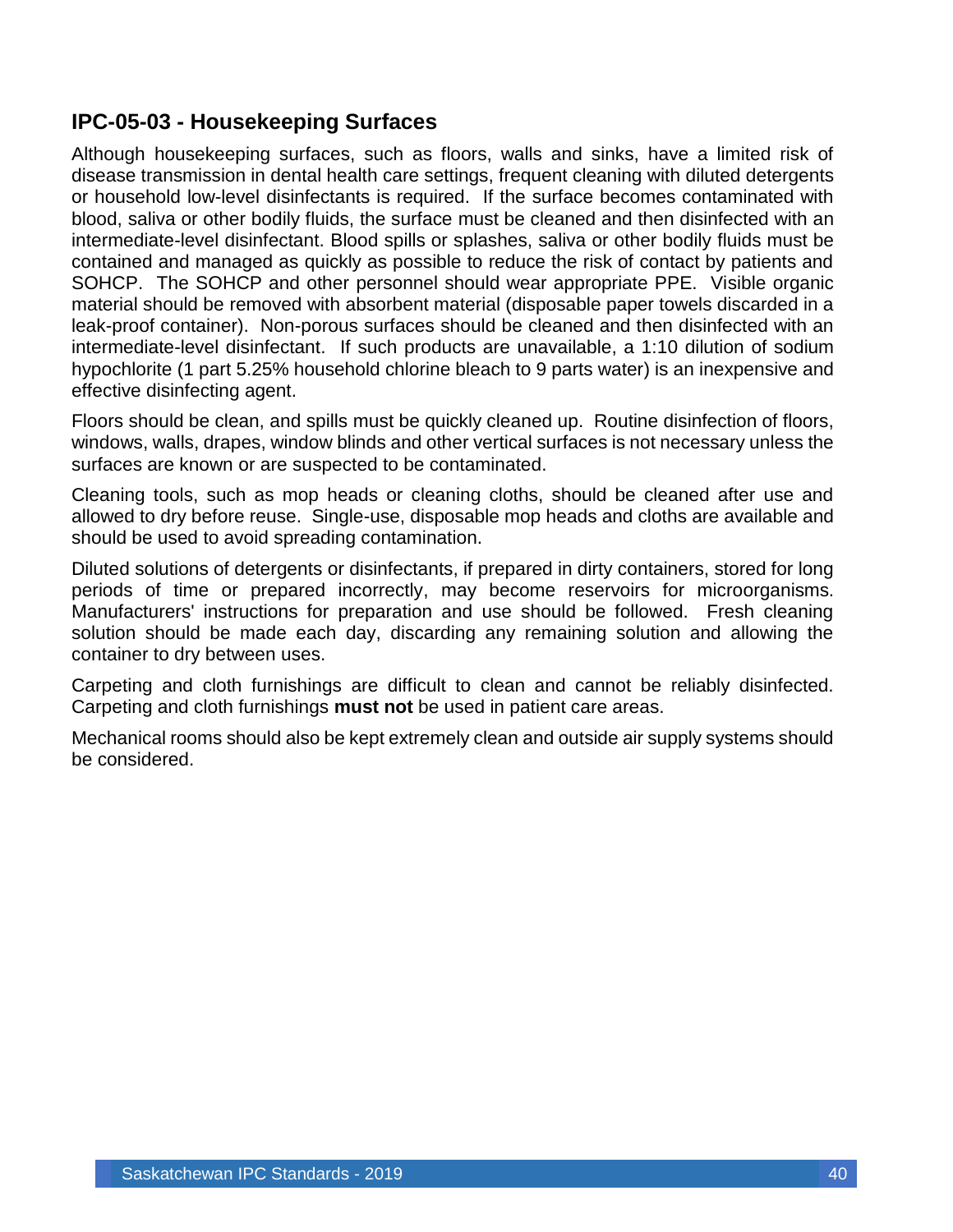#### <span id="page-41-0"></span>**IPC-05-04 - Waste Management**

General waste from oral health care settings is no more infective than residential waste. The oral health care facility is responsible for the waste until it is safely removed from the premises.

Medical waste of concern requires special storage, handling, neutralization and disposal, according to provincial and municipal regulations. Such waste includes:

- Solid waste soaked or saturated with blood or saliva (gauze so saturated with blood following surgery that it is freely dripping blood or could easily release liquid blood if compressed)
- Surgically removed hard or soft tissue (not including extracted teeth; see IPC-06-08)
- Contaminated sharp items (needles, scalpel blades, burs, wires)

Any item that may have come in contact with blood, saliva, other bodily fluids or water or other liquid that contains bodily fluids is not likely to be infective and treating all such waste as infective is neither practical nor necessary.

Non-sharp medical waste should be placed in a sturdy, leak-resistant bag. Local regulations may require that this bag is labelled as "bio-hazardous" waste. The exterior of the bag should not be contaminated prior to disposal. If the exterior of the bag is contaminated or punctured, the bag should be placed in a second sturdy bag, similarly labeled. All bags should be securely closed for transportation and disposal.

Sharp medical waste must be placed in biohazard puncture resistant containers, located at the point of use or located as close as feasible to where the items were used.

Oral health care facilities should dispose of general and medical waste daily to avoid accumulation. Every oral health care facility should have a plan for management of medical waste that complies with local provincial and municipal regulations to ensure health and environmental safety.

All containers with blood or saliva (suctioned fluids) may be safely poured into a utility sink, drain or toilet, which drains into a sanitary sewer system or septic tank. SOHCP should wear appropriate PPE during this task.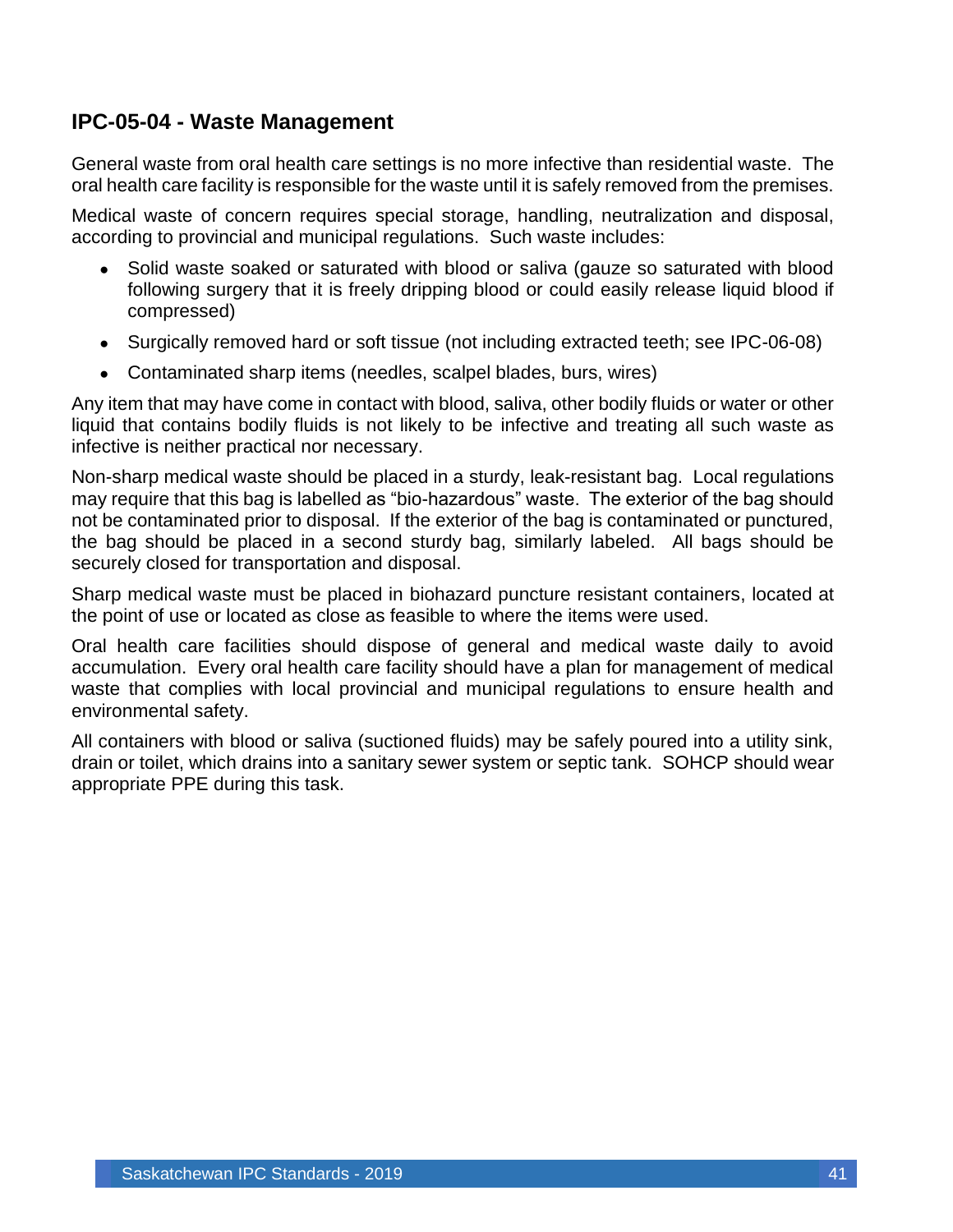### <span id="page-42-0"></span>**IPC-05-05 - Dental Unit Waterlines**

Dental unit waterlines (DUW) (narrow-bore plastic tubing that carries water to handpieces, air/water syringe and ultrasonic scaler) can become heavily colonized with waterborne microorganisms, including bacteria, fungi, and protozoa; which form a biofilm on the interior surface of the waterline. However, DUW are not a supportive environment for bacteria commonly found in the oral cavity.

High numbers of these opportunistic microorganisms are not necessarily dangerous to the general population, unless the SOHCP or patient is a susceptible host. Susceptible hosts would include SOHCP or patients that are immunocompromised, or have cystic fibrosis, chronic bronchitis or bronchiectasis.

Sterile water or sterile saline must be used when irrigating open vascular sites and whenever bone is cut during invasive surgical procedures. Conventional dental units do not reliably deliver sterile solutions, even when equipped with independent water reservoirs, due to the formation of biofilm along the water pathway. Delivery systems, such as bulb syringe or sterile, single-use disposable products can be used to deliver sterile irrigation solutions.

The potential risk of infection from DUW microorganisms can be effectively reduced to counts of potable water standards (less than 500 cfu/ml) by following regular waterline maintenance procedures. These procedures are as follows:

#### **All Water Systems**

- Waterline heaters must not be used in a dental unit or in dental equipment, as these heaters encourage waterline microorganism growth.
- Purge all water lines dry when the units will not be used over an extended period of time to prevent biofilms forming in stagnant water. Refer to manufacturer's instructions relative to your specific system.
- After treatment, handpieces and air/water syringes must be run for 20 seconds in order to flush all potentially contaminated air and water.
- Mandatory annual dental waterlines testing is available through the Saskatchewan Disease Control Laboratory or University of Saskatchewan College of Dentistry Sterilizer & Water Monitoring program.

#### **Municipal Water System**

• Must be flushed at the beginning of each workday by running the lines for 2 minutes. This flushing should be done with handpieces, air/water syringe tips and ultrasonic tips not attached to the waterlines.

#### **Closed Water System**

- Must have clean hands/gloves when changing the water bottle ensuring to not touch the tubing, as contaminated hands/gloves can easily contaminate the entire system.
- A variety of products are available that effectively maintain clean dental unit waterlines in closed water systems. Manufacturer's instructions must be followed.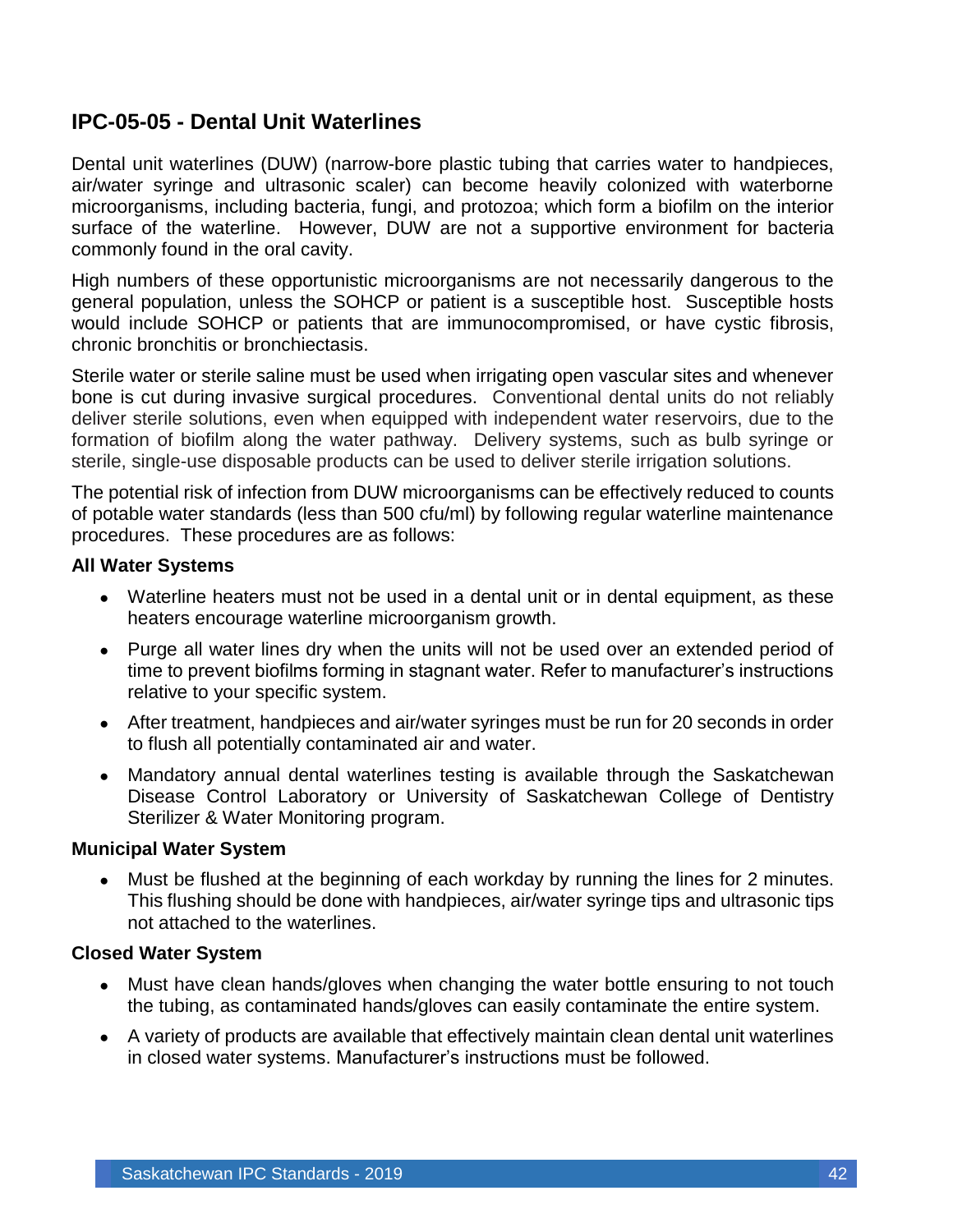### <span id="page-43-0"></span>**IPC-05-06 - Boil Water Advisories**

Boil water advisories occur whenever public health officials determine that municipally delivered tap water is unsafe to drink. Circumstances that compromise the safety of the municipal water system include compromises in the distribution system (water-main breaks), water treatment system failures and natural disasters (floods, hurricanes or earthquakes).

During a boil water advisory, the following precautions must be taken:

- Public water must not be delivered to the patient through the dental unit, ultrasonic scaler or other devices or equipment.
- Alternative water sources that are delivered through closed delivery systems can be used. Use water from an alternative approved source.
- If necessary, treatment delivery should be postponed.
- Patients must not rinse their mouths with tap water; bottled or distilled water should be used instead.
- Tap water must not be used for hand hygiene. Antimicrobial products that do not require water, such as alcohol-based hand-rubs, should be used for hand hygiene. If the hands have been known or suspected to be contaminated, hands should be washed using bottled or distilled water and an antimicrobial soap.
- When the boil water advisory is cancelled, follow guidance provided by the local water utility regarding adequate flushing of all incoming public water system lines, including any taps or other waterlines in the oral health care facility. If no guidance is provided, flush all waterlines for 1-5 minutes prior to using for patient care. The dental unit waterlines in all dental units and equipment must be disinfected (shock system) according to the manufacturer's instructions prior to use.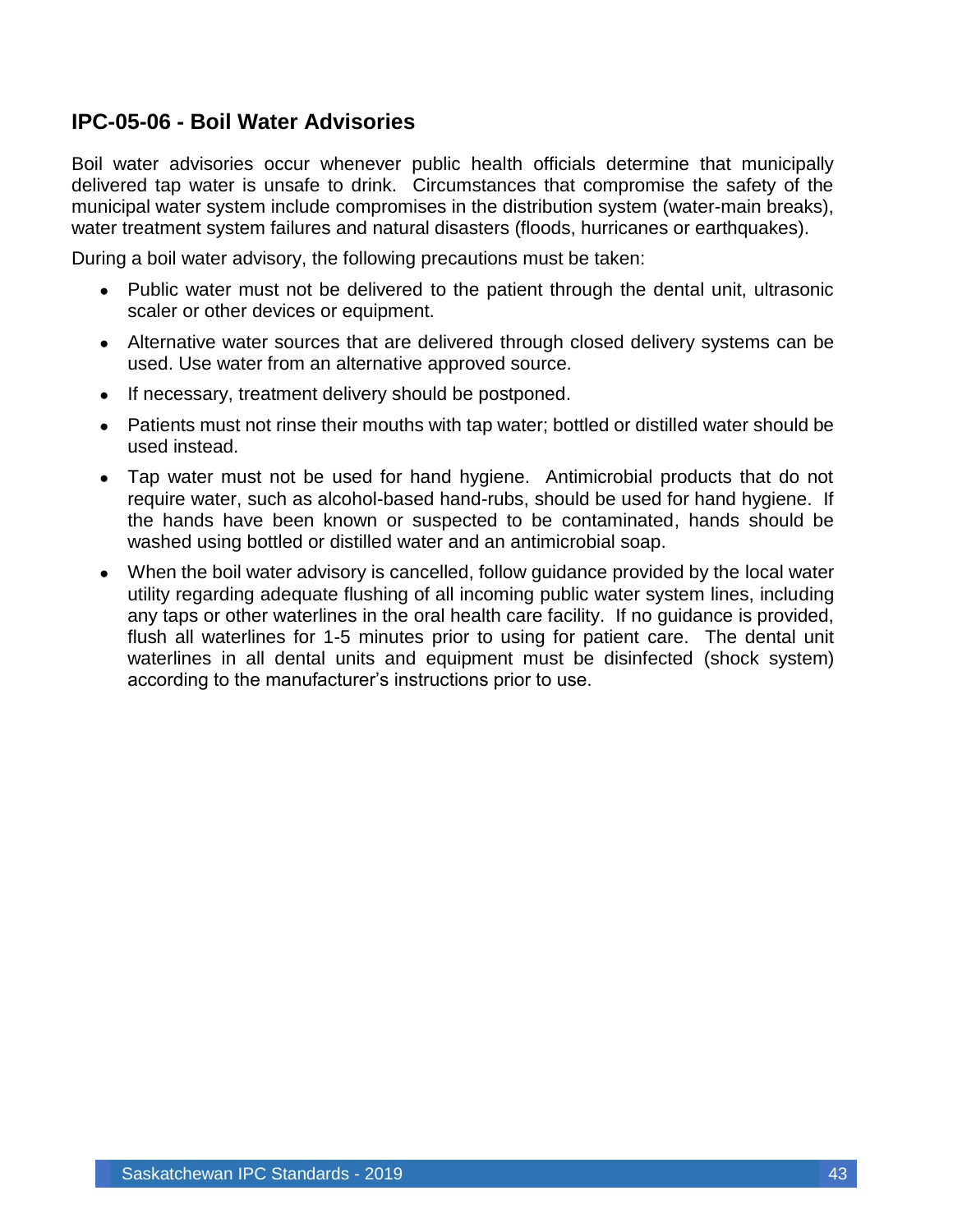# <span id="page-44-0"></span>**SPECIFIC APPLICATIONS**

#### <span id="page-44-1"></span>**IPC-06-01 - Dental Handpieces and Other Devices**

Several dental devices contact mucous membranes and expel air and water into the patient's mouth and potentially into open wounds. These devices are attached to the air or waterlines of the dental unit, and include, but not limited to:

- High and low-speed handpieces
- Surgical handpieces and motors
- Prophylaxis angles and nosecones
- Ultrasonic inserts and sonic scaling tips and handpieces
- Ultrasonic and sonic endodontic handpieces
- Air abrasion devices
- Air/water syringe tips

These devices have the potential of retracting oral fluids into internal compartments of the device. This retained patient material can then subsequently be expelled in the oral cavity of a patient during later use. Restricted physical access often limits the cleaning of these internal compartments, and compromises decontamination.

Any dental device connected to the dental air/water system that enters the patient's mouth must be run to discharge water and air for a minimum of 20 seconds after each patient use. This procedure is intended to physically flush out any patient material that might have entered the turbine and air and waterlines.

According to the Centers for Disease Control and Prevention all dental handpieces and other intraoral devices that can be removed from the air and water lines of dental units are considered semi-critical devices and must be cleaned and sterilized between patients. Manufacturers' instructions for cleaning, lubrication and sterilization should be followed closely to ensure both the effectiveness of the process and the longevity of handpieces.

Components of dental devices and equipment that are permanently attached to dental unit waterlines should be treated as clinical contact surfaces (see IPC-05-02). Such components (electric handpiece motors, handles for ultrasonic devices or dental unit attachments for saliva ejectors, high-volume evacuators, and air/water syringes) should be cleaned and disinfected with an intermediate-level disinfectant prior to use on the next patient or covered with surface barriers that are changed after each use (see IPC-05-02).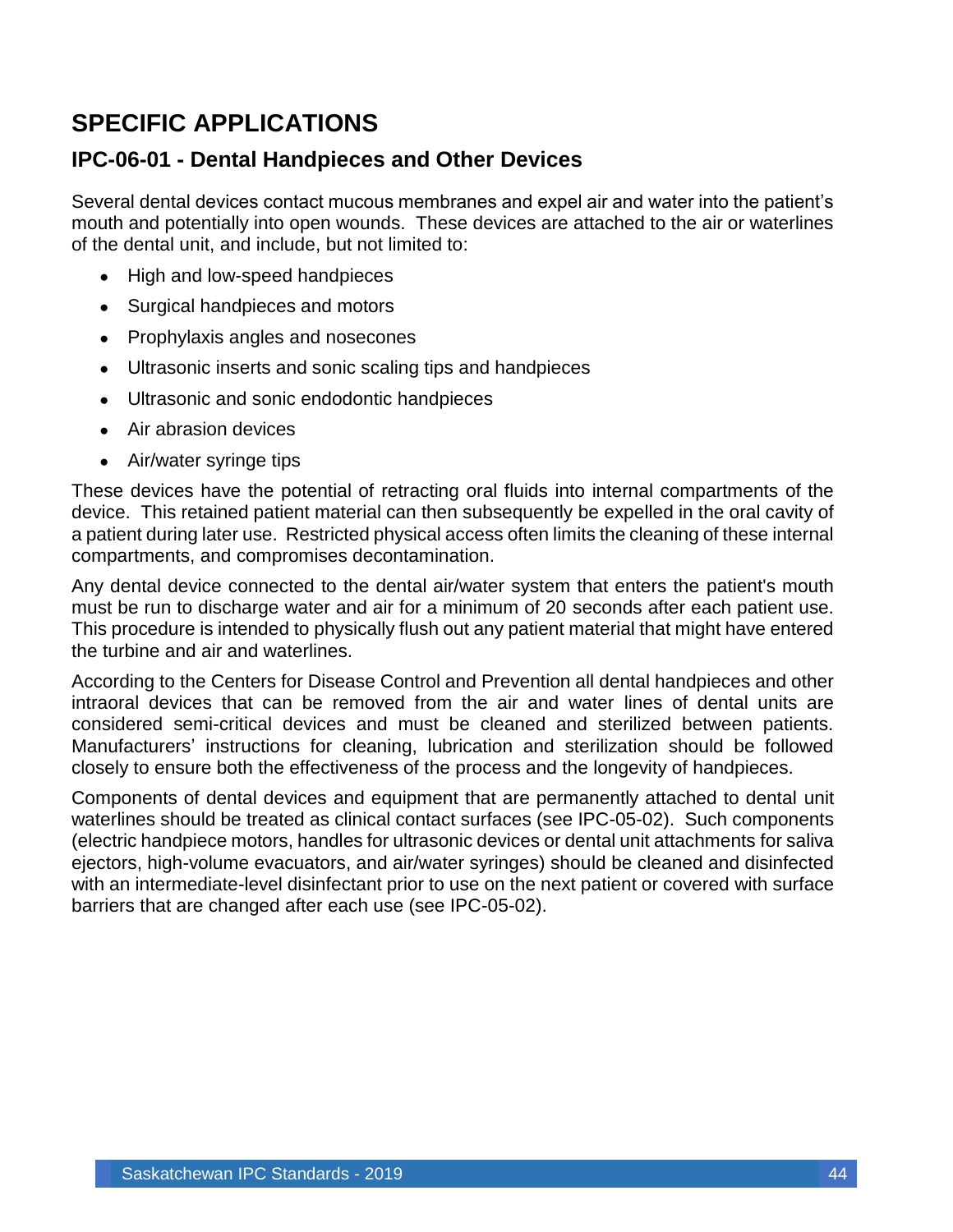### <span id="page-45-0"></span>**IPC-06-02 - Suction Lines**

Backflow in low-volume suction lines can occur when a seal around the saliva ejector is created (by patient closing their lips around the tip of the ejector, creating a partial vacuum). Such backflow can result in microorganisms from the suction lines to be retracted from or into the patient's mouth and a potential source of cross-contamination.

SOHCP should not allow patients to seal their mouths over the saliva ejector tip; or, specifically designed saliva ejector tips that do not allow a negative pressure to form around the tip of the saliva ejector should be used.

Suction lines must at minimum be rinsed with water between patients to remove loosely adherent debris and microorganisms and to reduce the likelihood of infectious material backflow. The air/water syringe may be used for this purpose to produce turbulent flow in the line and accomplish the required 20 second flush of the air/water syringe. High volume and low volume suction lines should be cleaned with an enzymatic cleaner daily and following all surgical procedures.

Dental unit suction traps must be inspected frequently as dictated by usage and replaced as necessary. Amalgam waste must be deposited in amalgam waste recycling.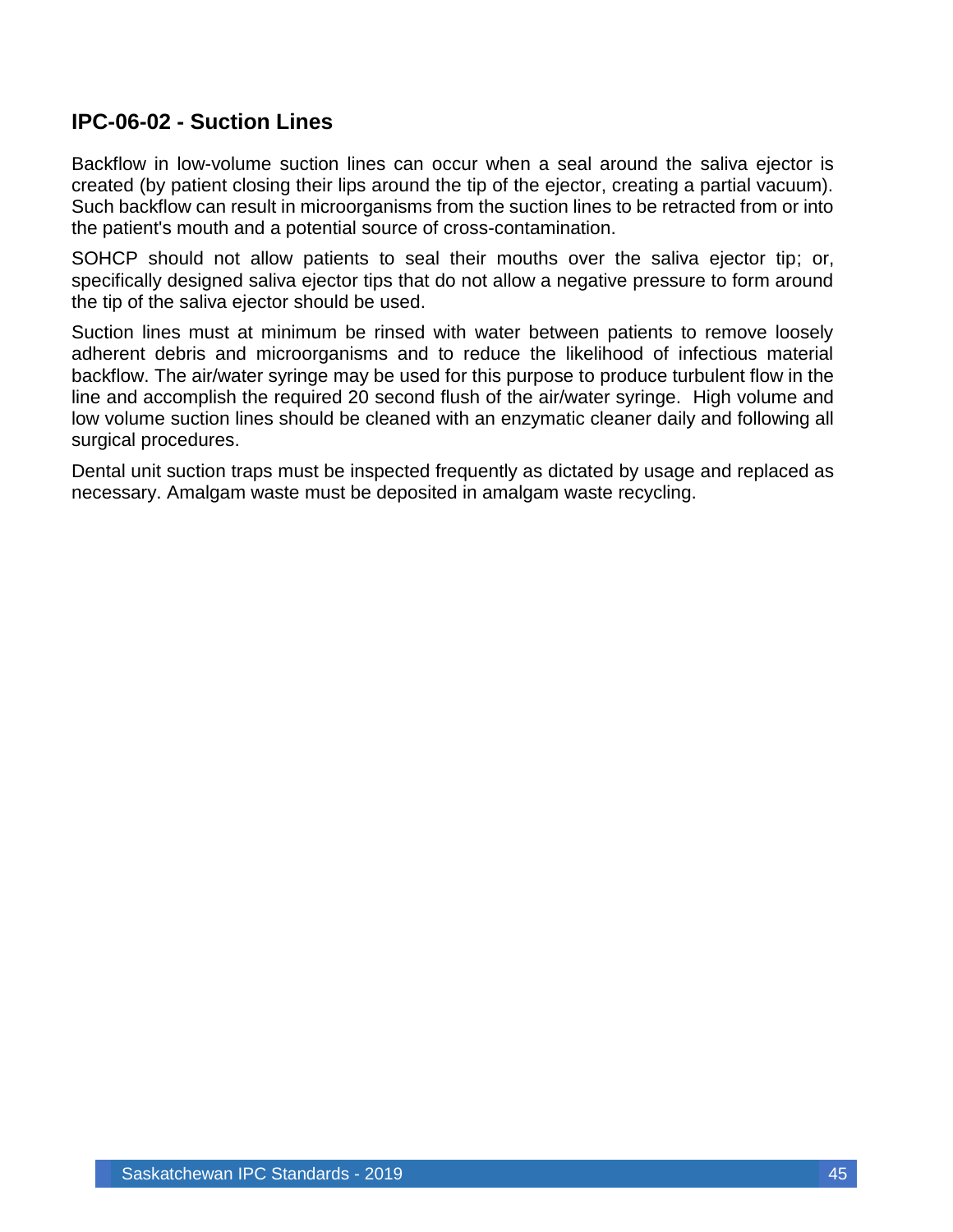### <span id="page-46-0"></span>**IPC-06-03 - Dental Radiology**

Cross-contamination of radiographic equipment and environmental surfaces with blood or saliva is possible. SOHCP in each oral health care facility should develop their own protocol relative to their equipment.

Gloves and other PPE must be worn when taking radiographs and handling contaminated PSP (phosphor storage plates) or sensors/film packets. Heat-tolerant versions of intraoral radiograph accessories are available and these semi-critical items (film-holding and positioning devices) must be heat sterilized between patient uses.

Radiography equipment (radiograph tube head and control panel) that have come into contact with SOHCP gloved hands or contaminated PSP or sensors/film packets should be cleaned and disinfected after each patient use or should be protected with surface barriers that are changed after each patient use.

After exposure of the radiograph and before glove removal, the film packet must be disinfected using an intermediate-level disinfectant. Alternately, the contaminated film packets may be opened using gloved hands, the film dropped onto a clean surface without touching and the empty packets disposed in an area where cross-contamination is not possible. The gloves should then be removed, and the film processed.

Film barrier pouches may alternately be used. The film packets should be carefully removed from the pouch to avoid contamination of the inner film packet.

After exposure of the PSP and before glove removal, open PSP barrier carefully to avoid contamination and drop PSP onto clean surface. The gloves should then be removed, and the PSP scanned according to manufacturers' instructions.

Care must be taken to avoid contamination of the developing equipment. Surface barriers could be used. Any surfaces that become contaminated should be cleaned and disinfected using an intermediate-level disinfectant.

**Digital Radiography:** PSP, sensors and other associated instruments (intraoral camera, electronic periodontal probe, occlusal analyzers and lasers) must be covered with a surface barrier prior to patient use. The device should be carefully inspected following removal of the surface barrier, and if contaminated, must be cleaned and disinfected prior to next patient use. Manufacturers' instructions regarding disinfection should be carefully followed.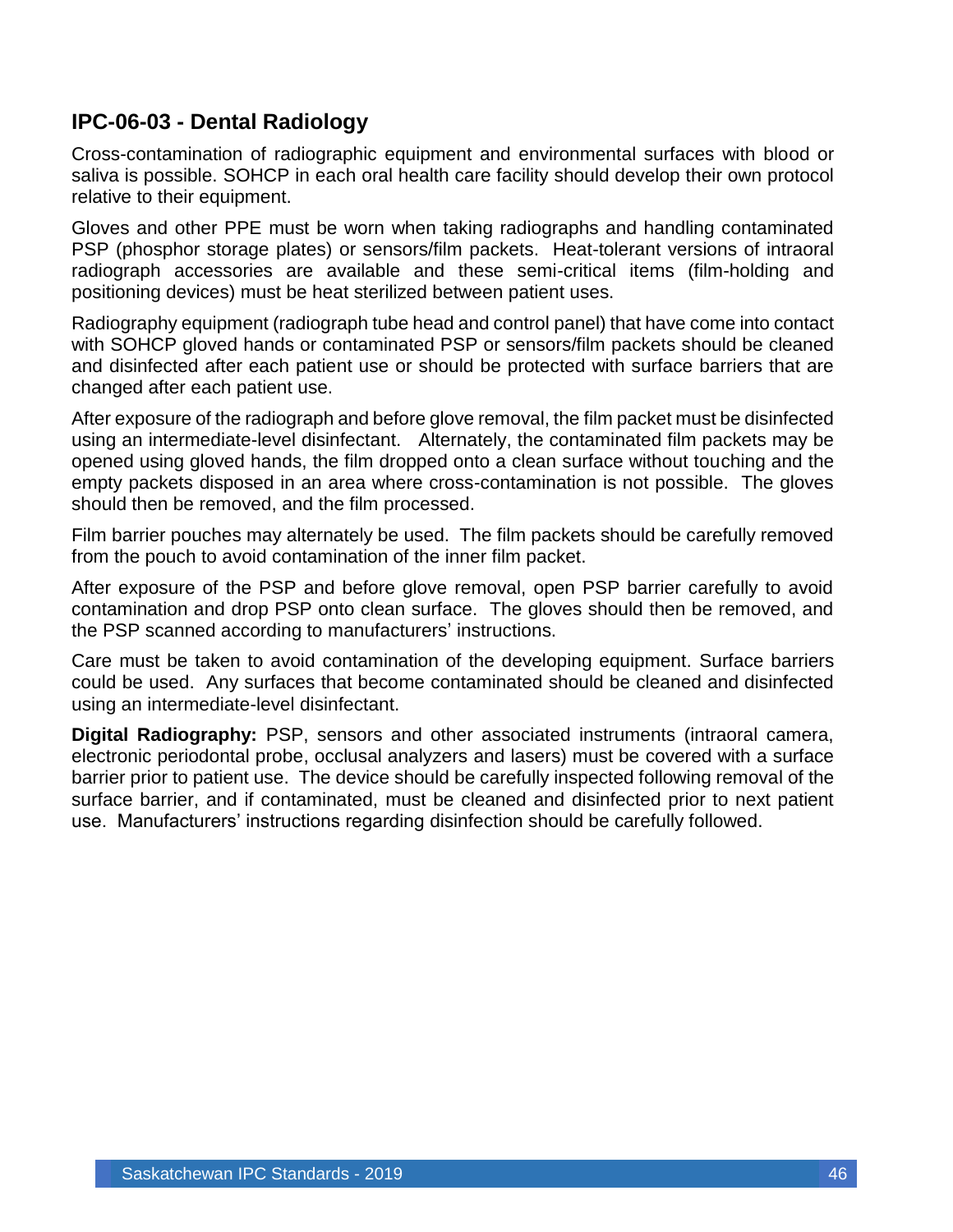### <span id="page-47-0"></span>**IPC-06-04 - Single-Use or Disposable Devices**

A single-use (disposable) device is designed to be used on one patient and then discarded, not re-processed for use on another patient. Examples of single-use or disposable devices include syringe needles, single-use burs, single-use endo files, prophylaxis cups and brushes and orthodontic brackets.

Implantable devices must be considered single use and not reused in other patients.

Single-use devices in dentistry are usually not heat-tolerant and cannot be sterilized. Certain items (prophylaxis angles, saliva ejector tips, high-volume evacuator tips and air/water syringe tips) are commonly available in a disposable form and must be disposed of appropriately after use.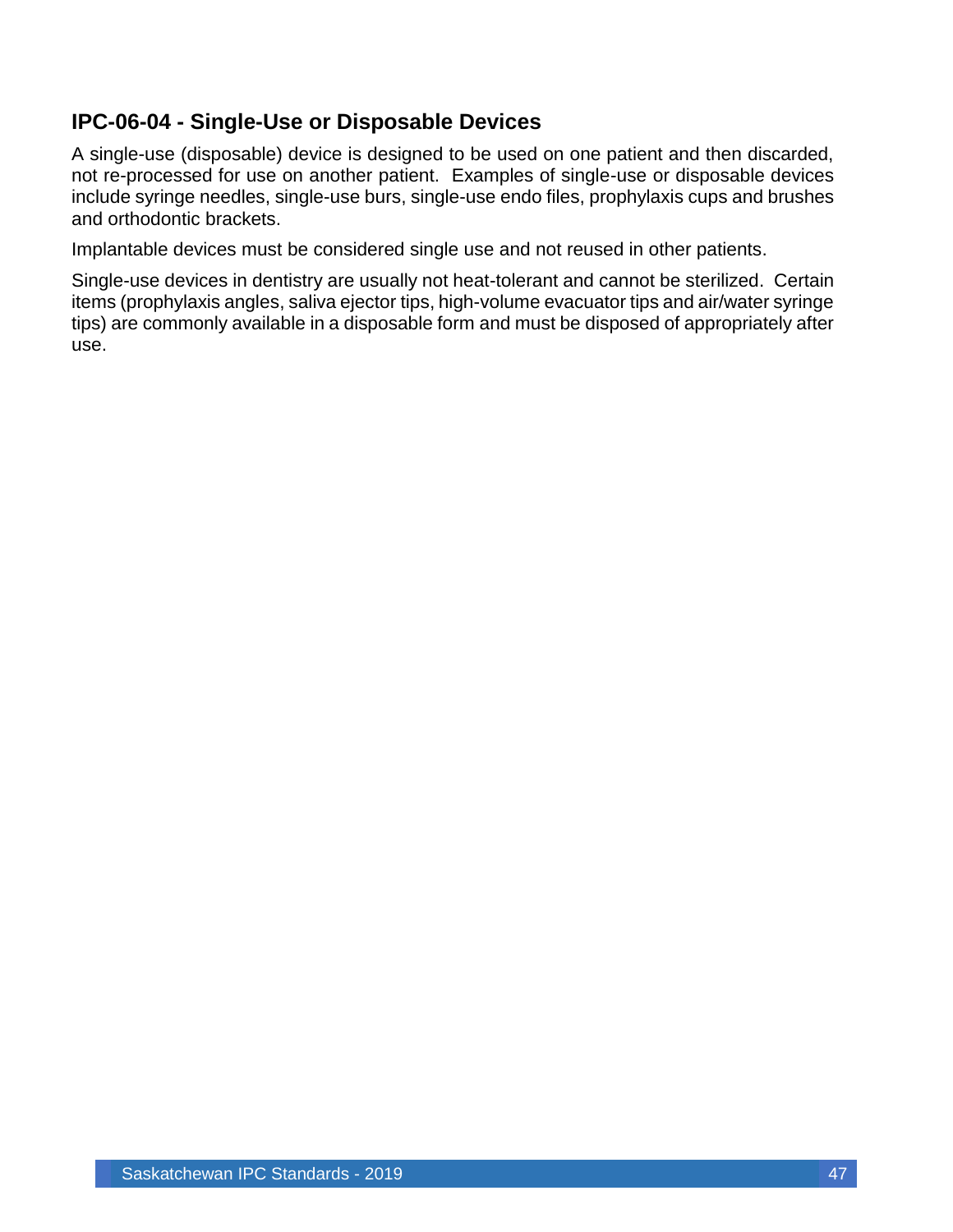### <span id="page-48-0"></span>**IPC-06-05 - Pre-Procedural Mouth Rinses**

Antimicrobial mouth rinses (chlorhexidine gluconate, essential oils or povidone-iodine) may be used by a patient prior to all non-surgical dental procedures. Such rinses are carried out to reduce the number of microorganisms that might be released from the patient's mouth in the form of aerosols or spatter, and which can subsequently contaminate SOHCP and equipment operatory environmental surfaces.

Pre-procedural mouth rinses should be used for all surgical procedures to decrease the number of microorganisms introduced in the patient's bloodstream during invasive dental procedures.

This procedure may not be practical for those patients that cannot rinse or spit, and considerations may be given where the antimicrobial solution is brushed or swabbed in the mouth prior to beginning oral health care treatment.

Note: Ensure that non-alcohol containing products are used if alcohol is contra-indicated for that patient.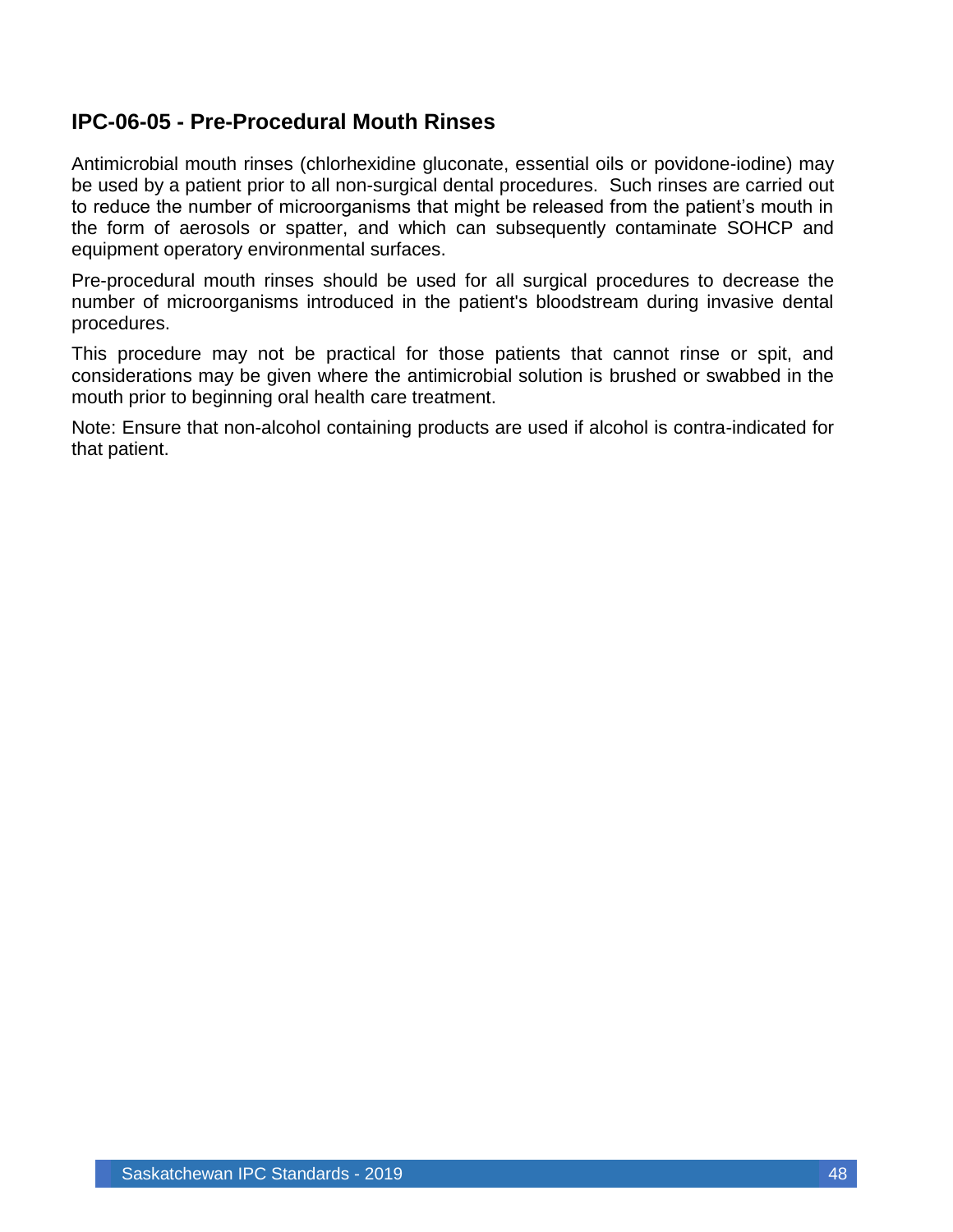### <span id="page-49-0"></span>**IPC-06-06 - Handling of Removable Prosthesis**

Any prosthesis coming from the oral cavity is a potential source of infection.

- The SOHCP or other personnel must wear PPE.
- A surface barrier protection should be used on the ultrasonic lid knob and control timer dial and glove removed prior to adjusting.
- When a prosthesis is soiled with food debris, the most efficient and safest procedure for cleaning is to scrub using the patient's denture brush.
- The prostheses should be placed into a sealable bag containing a denture cleaning agent and then the bag placed into an ultrasonic cleaner according to product instructions.
- Once removed from the ultrasonic cleaner, the prostheses should be thoroughly rinsed and scrubbed under running water.
- Return the prosthesis and denture brush to the patient in a clean sealable bag containing a mouth rinse.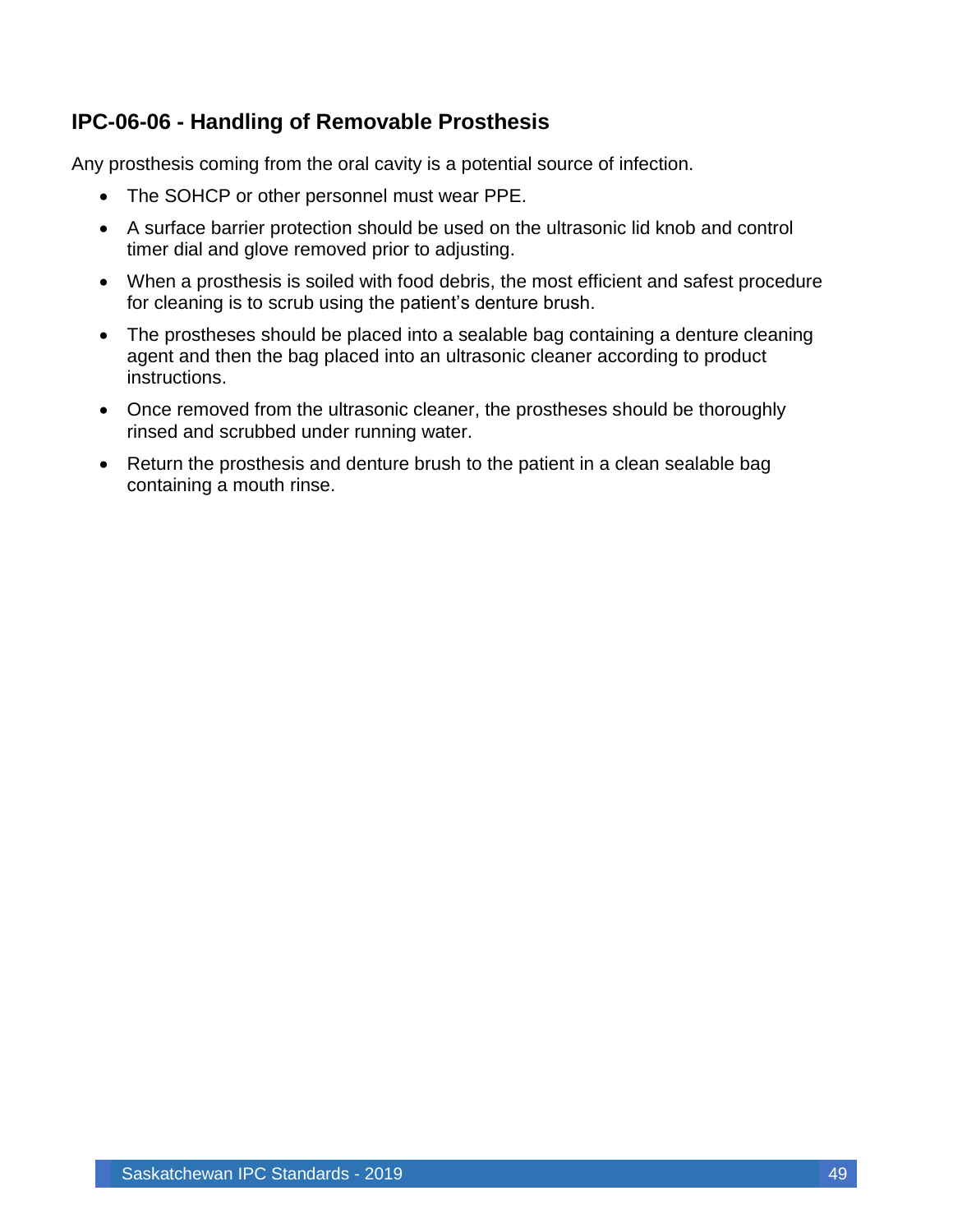### <span id="page-50-0"></span>**IPC-06-07 - Handling of Biopsy Specimens**

Biopsy specimens must be placed in a sturdy, leak-proof container with a secure lid for transportation. The SOHCP should take care when collecting the specimen to avoid contaminating the outside of the container. If the outside of the container becomes or is suspected to be contaminated, it should be cleaned and disinfected and placed in an impervious bag prior to transportation.

Provincial and municipal regulations must be followed when storing, transporting and shipping a biopsy specimen.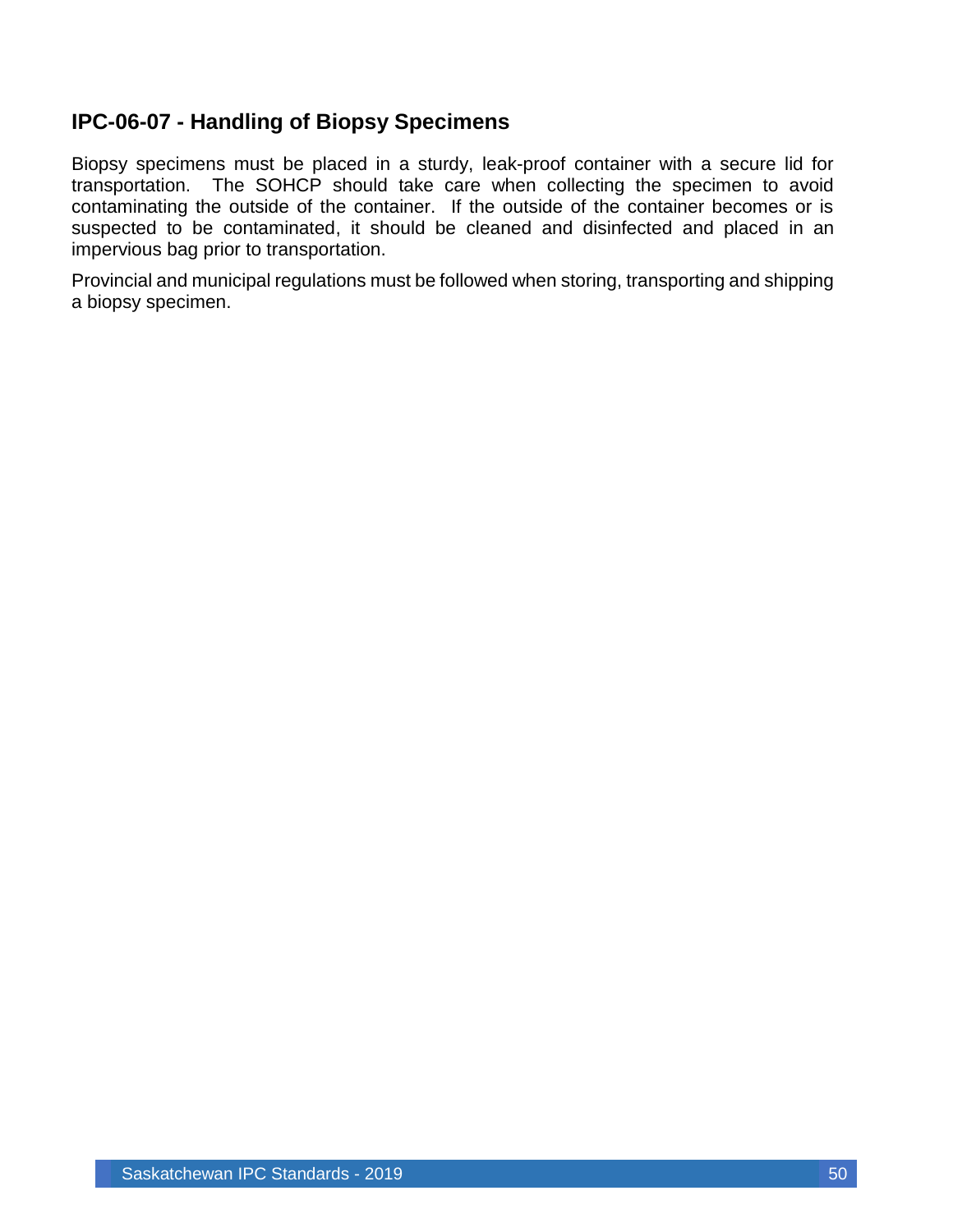### <span id="page-51-0"></span>**IPC-06-08 - Handling of Extracted Teeth**

Extracted teeth may be returned to the patient following cleaning of visible blood and debris. If being discarded, extracted teeth without amalgam fillings may be disposed as general office waste. General office waste is no more infective than residential waste and should be treated in the same format. Extracted teeth containing dental amalgam should be placed in an amalgam waste container, as they cannot be incinerated with general or biomedical waste.

Extracted teeth to be used for educational purposes must be cleaned of visible blood and debris and immersed in a 10% formalin solution for at least 2 weeks. Provincial and municipal regulations for shipping biohazard materials must be followed.

If being sent to a dental laboratory for shade or size comparisons, extracted teeth must be cleaned, disinfected with an appropriate intermediate-level disinfectant and transported in a sealed container.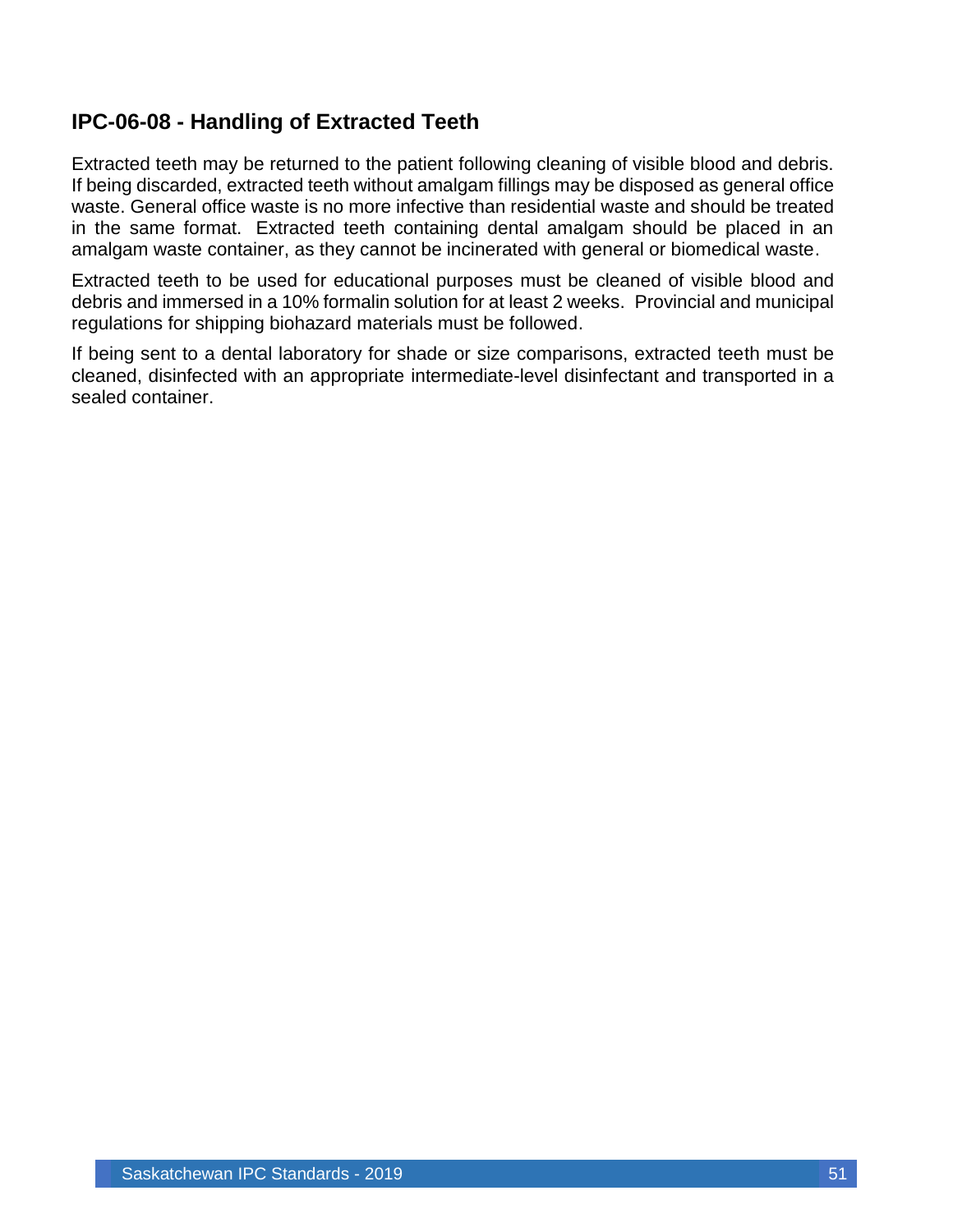### <span id="page-52-0"></span>**IPC-06-09 - Dental Laboratory Asepsis**

Dental prosthesis, appliances or impressions brought into the laboratory may be contaminated with microorganisms. All impressions, occlusal rims, prosthesis, face bow forks or bite registrations should be thoroughly cleaned and rinsed of all debris before being handled in the on-site laboratory or sent to an off-site laboratory. "Wet" impressions or appliances should be placed in an impervious bag prior to transportation to an off-site laboratory.

Good communication is required to confirm that appropriate cleaning occurs in the oral health facility and **disinfection procedures are performed at the dental laboratory**. This will ensure that materials are not damaged or distorted because of disinfectant overexposure.

Clinical materials and devices that are transported from an oral health care facility to an offsite laboratory must follow provincial and municipal regulations.

Manufacturers' instructions should be consulted regarding the stability of specific materials during disinfection.

A separate receiving and disinfecting area should be established in the laboratory to reduce contamination. The dental laboratory staff must perform disinfection procedures before handling the material or device. If during manipulation of a material or appliance a previously undetected area of blood or other organic debris becomes apparent, cleaning and disinfection procedures should be repeated.

Dental laboratory staff should wear appropriate PPE (mask, gloves and protective eyewear) until cleaning and disinfection is completed (see IPC-03).

If laboratory items (burs, polishing points, finishing wheels, pumice or laboratory knives) are used on contaminated or potentially contaminated appliances, prosthesis, or other material, they should be heat sterilized, disinfected between patients or discarded.

Heat-tolerant items used in the mouth (metal impression trays or face bow forks) must be cleaned and heat sterilized before being used on another patient. Items that do not normally contact the patient, prosthetic device or appliance, but frequently become contaminated and cannot withstand heat sterilization (articulators, case pans or lathes) should be cleaned and disinfected between patients, according to the manufacturer's instructions. Pressure pots and water baths should be cleaned and disinfected between patients. Environmental surfaces should be barrier-protected or cleaned and disinfected in the same manner as in the dental treatment area (see IPC-05-01).

Waste generated in the dental laboratory (disposable trays or impression materials) may be discarded with general waste unless municipal bylaws indicate otherwise. Dental laboratory staff should dispose of sharp items (burs, disposable blades and orthodontic wires) in puncture-resistant containers.

Appliances and prosthesis delivered to the patient should be free of contamination. If the dental laboratory staff provides the disinfection, an intermediate-level disinfectant should be used and the item placed in a tamper-evident container before returning the item to the oral health care facility. If such documentation is not provided, the oral health care facility should provide final disinfection procedures.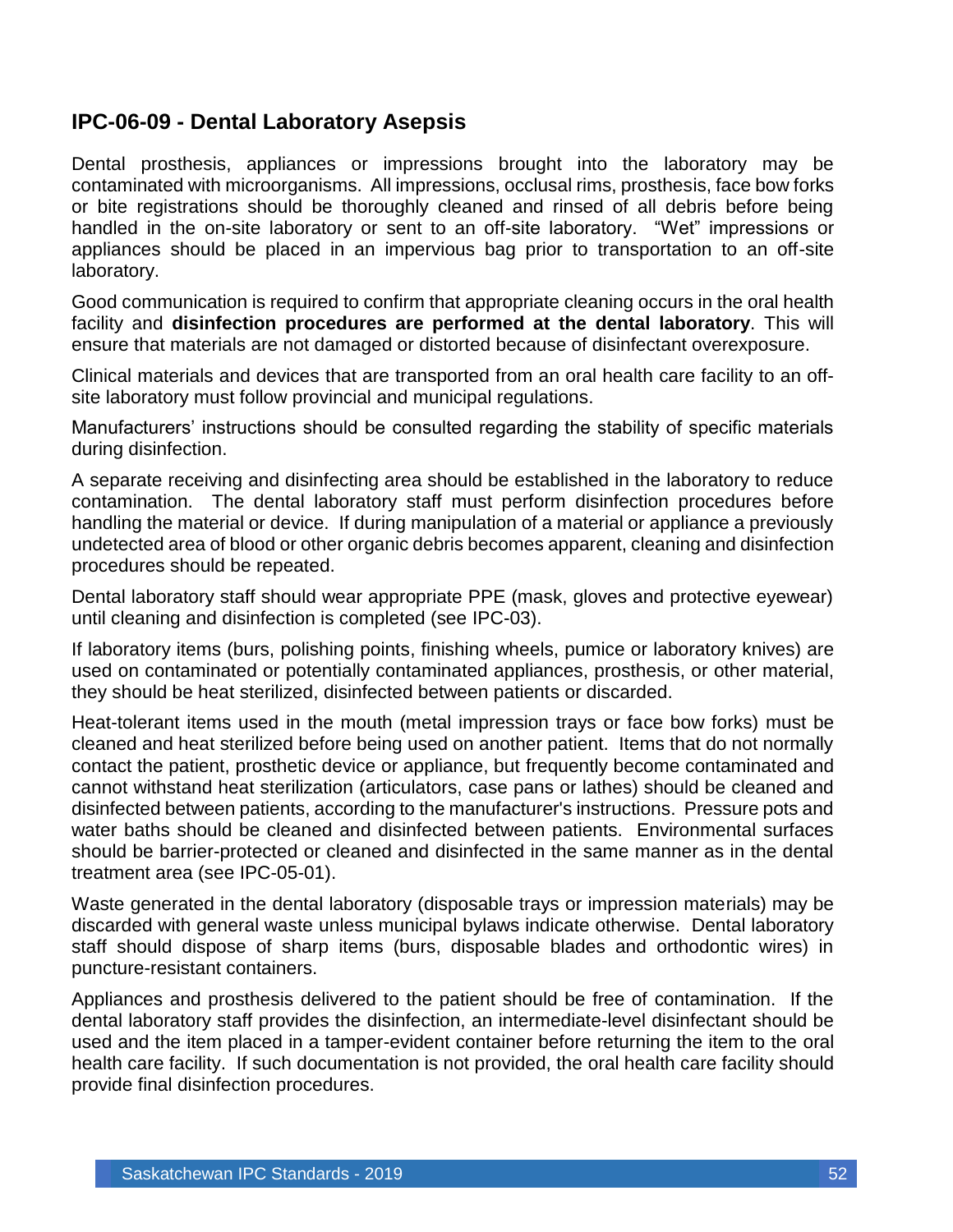**Denture Polishing Area:** A separate polishing area must be established for new dentures (never been inserted into the oral cavity) and existing dentures (has been previously inserted into the oral cavity). If a two-sided polishing lathe is used for this procedure, a suction or closed vacuum must be used to consider the two sides separate. If no suction or vacuum exists, a separate polishing area with a different lathe is required. The use of eye protection, masks and gowns is advised when polishing as the aerosols produced can be harmful and/or contain pathogens.

- **New Denture:** a denture that has not yet been inserted into the oral cavity. All polishing cones, buffs and wheels should be sterilized weekly. The pumice pan should be emptied, washed and disinfected weekly as well. The pumice should be wet with a lowlevel disinfectant solution that has an efficacy duration matching or exceeding the period between changing of the pumice.
- **Existing Denture:** a denture that has been inserted in the mouth including post insertion adjustments on new dentures and post processing polishing or relined dentures. The denture must be disinfected prior to being brought into the polishing area. Polishing cones, buffs and wheels must be sterilized after each patient use. They must remain dry and bagged until point of next use. The pumice should be wet with a low-level disinfectant and it should be discarded after each patient use. The pumice pan should be washed and disinfected as well.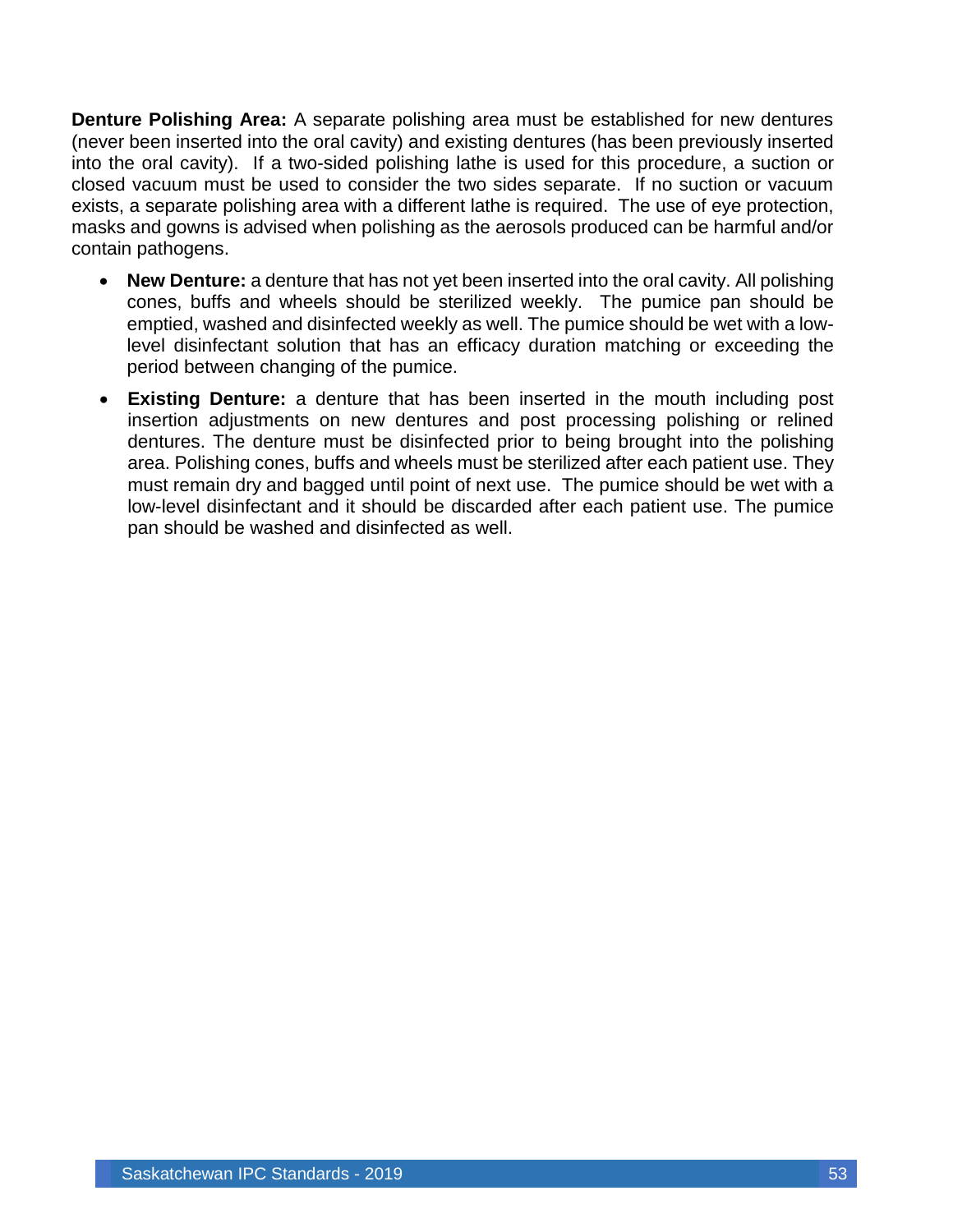### <span id="page-54-0"></span>**IPC-06-10 - Laser / Electrosurgery Plumes and Surgical Smoke**

The thermal destruction of tissue, during procedures that use a laser or electrosurgical unit, creates a smoke by-product, which may contain viable microorganisms.

The electromagnetic energy transferred into the tissues, may release a heated plume that includes particles, gases (hydrogen cyanide, benzene, and formaldehyde), tissue debris, viruses and offensive odours.

SOHCP should use work practice and engineering controls to avoid inhaling or otherwise coming in contact with laser and electrosurgical plumes and surgical smoke (check manufacturer's recommendations). These practices may include using:

- Routine Practices (high-filtration surgical masks and possibly face shields)
- Central room suction units with in-line filters to collect particulate matter from minimal plumes
- Dedicated mechanical smoke exhaust systems with a high-efficiency filter to remove substantial amounts of laser plume particles

High volume evacuation systems should be used to improve the quality of the operating field.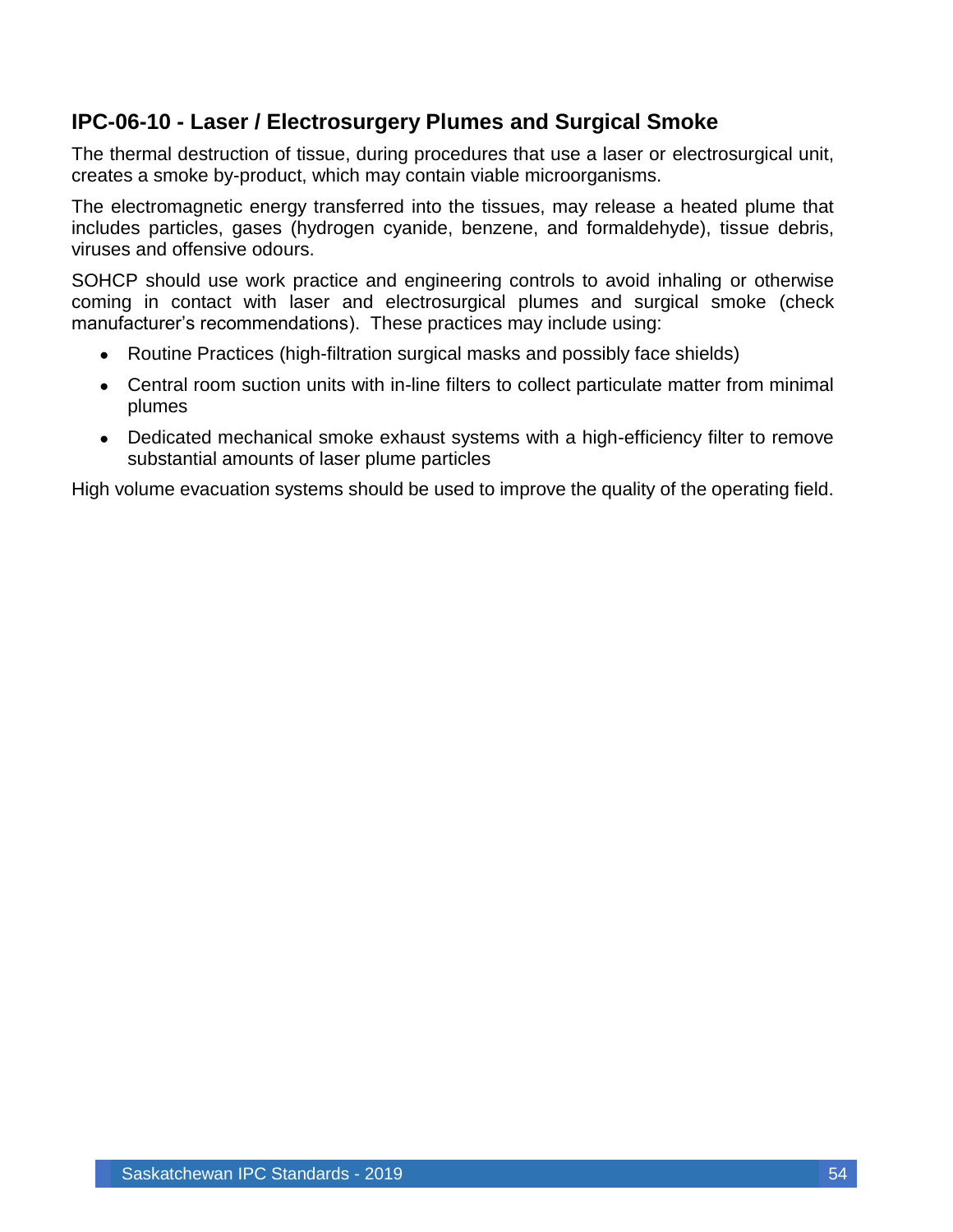#### <span id="page-55-0"></span>**IPC-06-11 - Patients Infected with M. tuberculosis**

Patients infected with *M. tuberculosis* (TB) occasionally seek routine or urgent dental treatment. SOHCP and the community served by the oral health care facility are at risk for exposure to TB.

When taking a patient's initial medical history and at periodic updates, SOHCP should routinely ask all patients whether they have a history of TB or symptoms indicative of TB. Patients with a medical history or symptoms indicative of undiagnosed active TB should be referred promptly for medical evaluation to determine possible infectious risk. These patients should not remain in the oral health care facility any longer than required to evaluate their dental condition and arrange for a medical referral. While in the oral health care facility, the patient should be isolated from other patients and SOHCP. The suspected TB patient should be instructed to wear a surgical mask when not being evaluated and should be instructed to cover their mouth and nose when coughing or sneezing. Elective oral treatment should be deferred until a physician confirms that a patient does not have infectious TB, or if the patient is diagnosed with active TB disease, until confirmed the patient is no longer infectious; typically, 48 hours following institution of anti-tuberculous therapy.

Surgical masks typically used in the oral health-care setting do not prevent inhalation of *M. tuberculosis* droplet nuclei due to their small diameter, and therefore, Routine practices are not sufficient to prevent transmission of this organism so additional precautions (airborne) may be necessary.

SOHCP treating patients infected with *M. tuberculosis* should understand the pathogenesis of the development of TB to help determine how to manage such patients.

*M. tuberculosis* is a bacterium carried in airborne infective droplet nuclei that can be generated when persons with pulmonary or laryngeal TB sneeze, cough, speak or sing. These small particles (1-5 µm) can stay suspended in the air for several hours.

Infection occurs when some susceptible person inhales droplet nuclei containing *M. tuberculosis*, which then travel to the alveoli of the lungs. Typically, within 2-12 weeks after initial infection with *M. tuberculosis*, immune response prevents further spread of the TB bacteria, although the bacteria can remain viable in the lungs for years, a condition termed "latent TB infection". People with latent TB infection usually exhibit a reactive tuberculin skin test (TST) [formerly Mantoux], have no symptoms of active disease and are not infectious. However, people with latent TB infection can develop active disease later in life if they do not receive treatment for their latent infection.

Approximately 5% of persons who have been recently infected and not adequately treated for latent TB infection will progress from infection to active disease during the first 1-2 years after infection; another 5% will develop active disease later in life. Although both latent TB infection and active TB disease are described as TB, only the person with active disease is contagious and presents a risk of transmission. Symptoms of active TB disease include a productive cough, night sweats, fatigue, malaise, fever, unexplained weight loss and occasionally oral ulceration(s). Certain immunocompromising medical conditions (HIV disease) increase the risk that TB infection will progress to active disease at a faster rate.

TB transmission is controlled through a hierarchy of measures, including: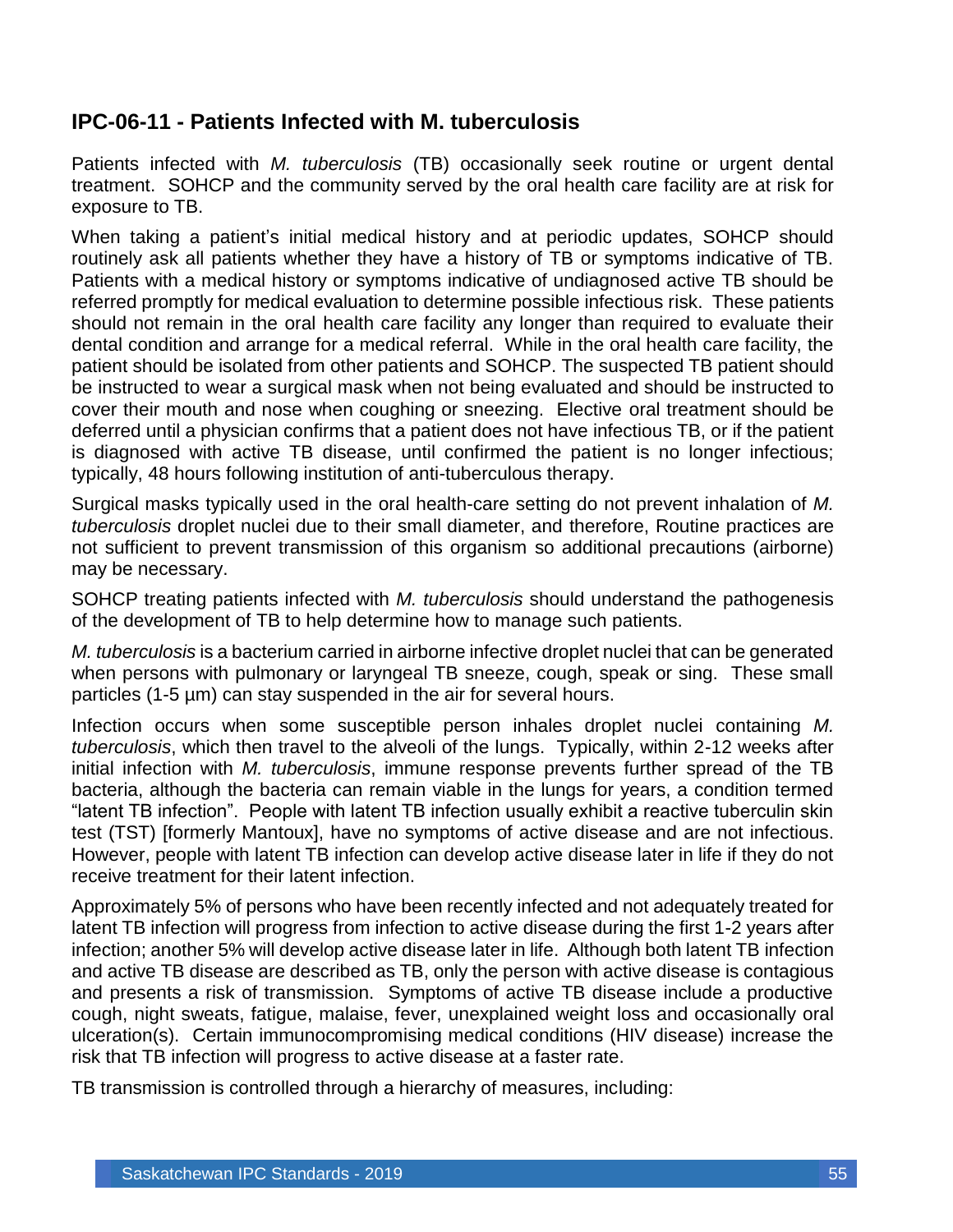- **Administrative controls:** Administrative goals of a TB infection-control program include detection of a person with active TB disease and prompt isolation from susceptible persons to reduce the risk of transmission. Although SOHCP and other personnel are not responsible for diagnosis and treatment of TB, they should be trained to recognize signs and symptoms to help with prompt detection. Because potential for transmission of *M. tuberculosis* exists in outpatient settings, dental practices should develop a TB control program appropriate for their level of risk. SOHCP who have contact with patients should have a baseline TST, preferably by using a two-step test at the beginning of employment. The facility's level of contact with patients at risk of TB will determine the need for routine follow-up TST.
- **Environmental controls:** If urgent oral care is provided for a patient who has, or is suspected of having active TB disease, the care should be provided in a facility (hospital) that provides airborne infection isolation (using such engineering controls as TB isolation rooms, negatively pressured relative to the corridors, with air either exhausted to the outside or HEPA-filtered if recirculation is necessary).
- **Personal respiratory protection:** SOHCP treating patients with active TB should use respiratory protection (fit-tested, disposable N-95 respirators).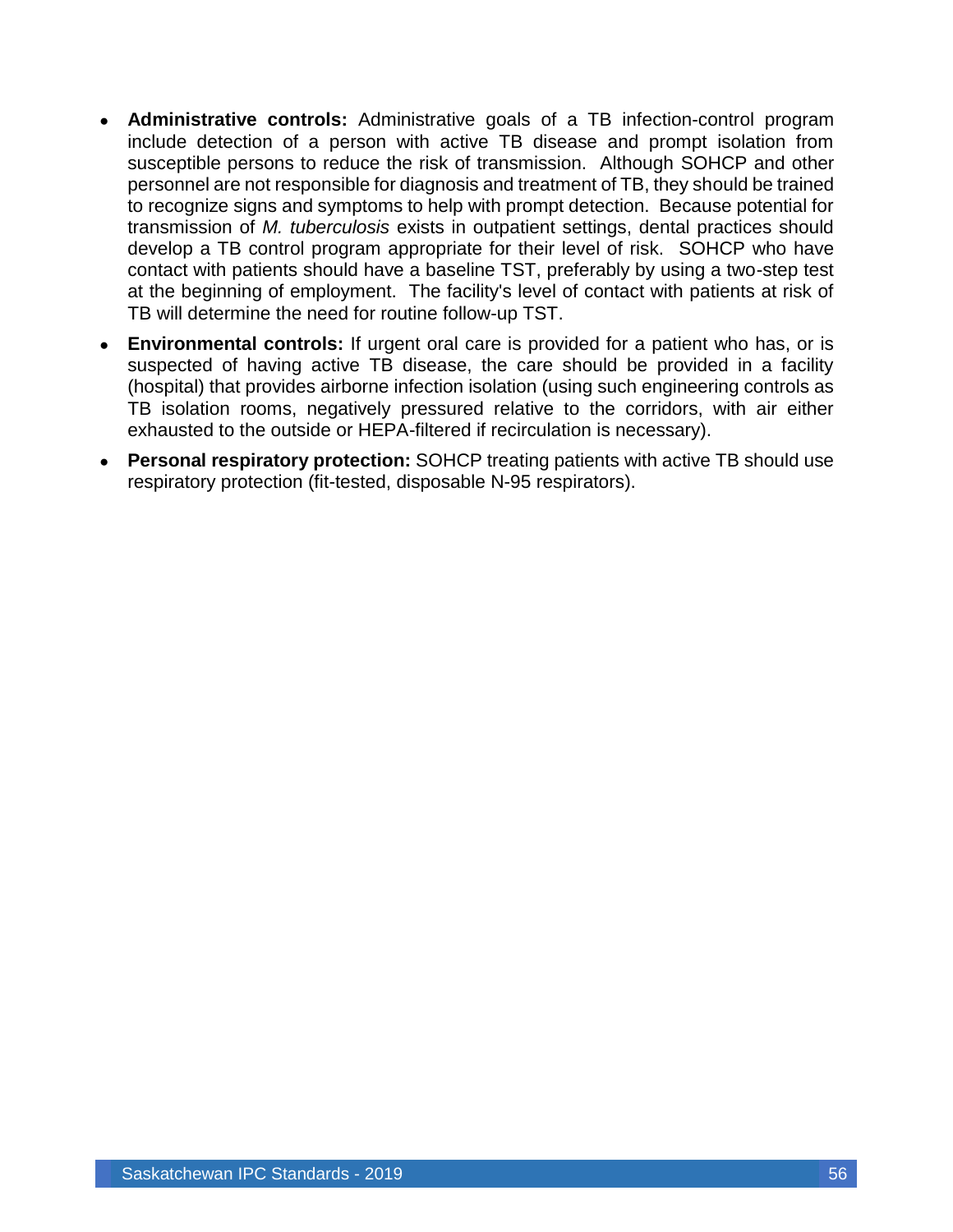#### <span id="page-57-0"></span>**IPC-06-12 - On-going Infection Prevention and Control Evaluation**

The goal of an infection prevention and control program is to provide a safe treatment environment for the patient and a safe working environment for the SOHCP and other personnel. This goal is accomplished by reducing the risk of health-care associated (nosocomial) infections in patients and occupational exposures in SOHCP and other personnel. Breaches in infection prevention and control practices are caused by the failure to follow protocols.

Effective program evaluation is a systematic way to ensure procedures are useful, feasible, ethical and accurate. Program evaluation is an essential organizational practice. Evaluation offers an opportunity to improve the effectiveness of both the infection prevention and control program and dental practice protocols. Such program evaluation should be practiced consistently across program areas and should be well integrated into the day-to-day management of the infection prevention and control program.

A successful infection prevention and control program depends on developing standard operating procedures, evaluating practices, routinely documenting adverse outcomes (such as occupational exposures to blood) and work-related illnesses in SOHCP and monitoring health-care associated infections in patients. Strategies and tools to evaluate the infectioncontrol program can include:

- Periodic in-office observational assessments by the facility IPC officer
- Checklists to document procedures
- Annual review of occupational exposures to blood-borne pathogens
- Facility audit by the Practice Enhancement Review Program (PERP) conducted by the CDSS or audit by other regulator.

Effective implementation of infection prevention and control programs is an on-going process, requiring SOHCP to monitor the scientific literature and to stay abreast of new knowledge of emerging infectious diseases.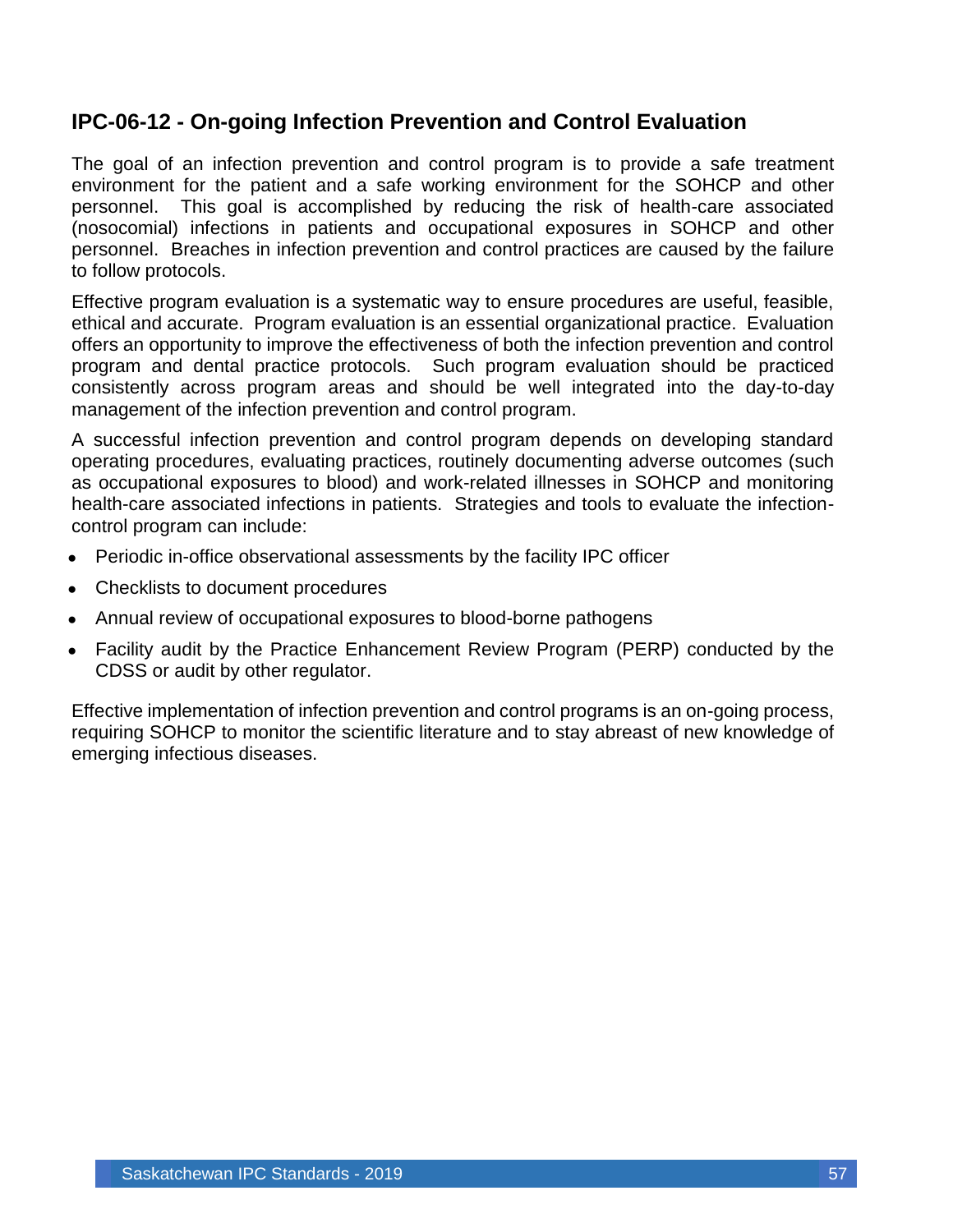### <span id="page-58-0"></span>**IPC-06-13 - Additional Considerations for Alternative Practice Settings**

Alternative practice settings include any setting where SOHCP may provide services that are not confined to a conventional clinical operatory. These settings may include, but are not limited to the following:

- Group home
- Long term care facilities
- Rehabilitation facilities
- Private home
- Community center
- Educational facilities
- Hospitals

Due to the lack of standardized dental equipment and patient care equipment (dental units, dedicated waterlines and suctions, etc.) available in many of these settings, SOHCP must take appropriate measures to ensure that infection prevention and control protocols are followed and patient safety is maintained. SOHCP have the responsibility to check any alternative practice setting to review sterilization and disinfection policies before practice begins.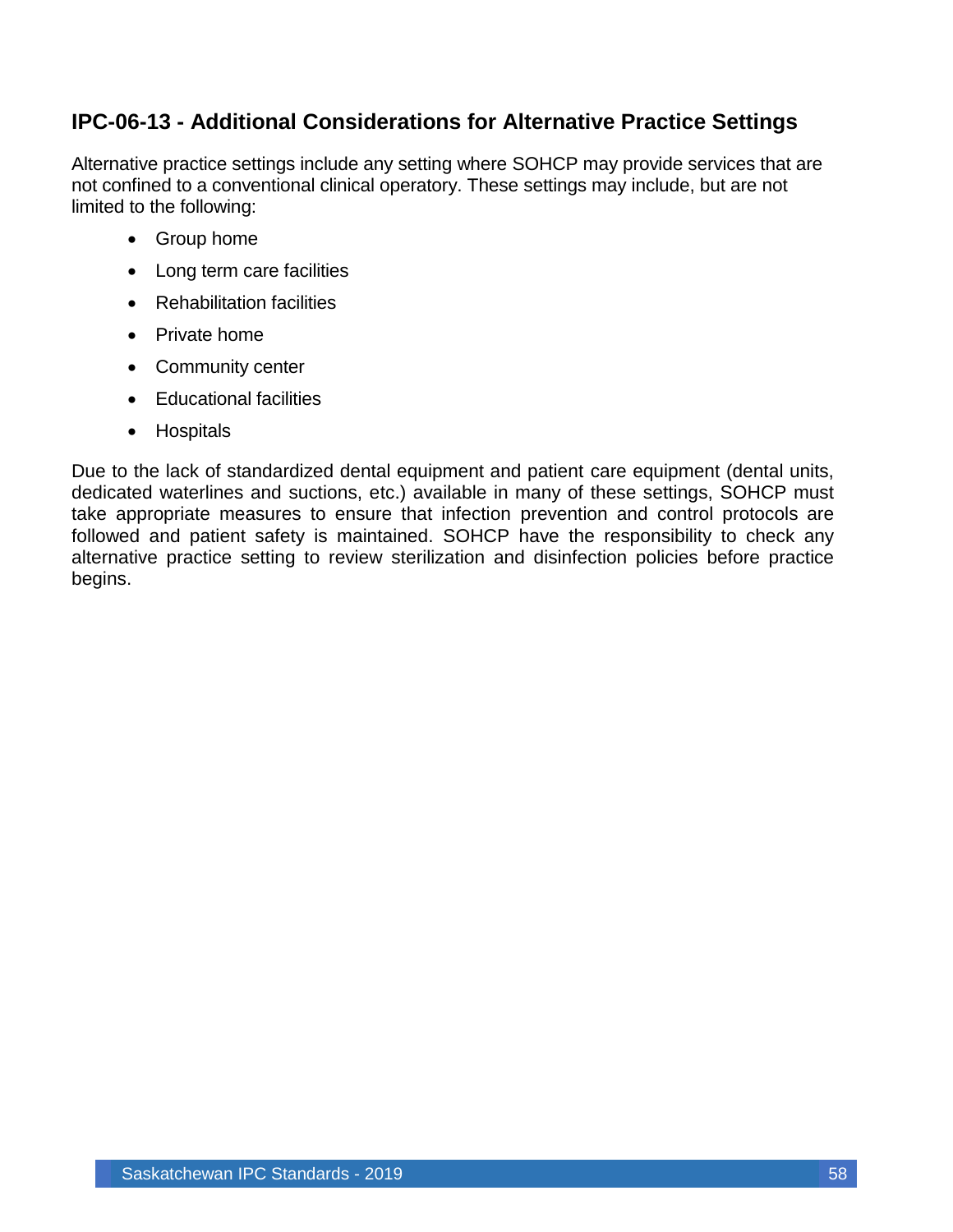### <span id="page-59-0"></span>**IPC-06-14 - Safe Handling of Injectables**

The transmission of blood-borne viruses and other microbial pathogens to patients may occur due to unsafe and improper handling of injectables (e.g. local anesthetics, drugs and solutions for sedation).

The following practices must be adhered to when preparing and administering injectables.

#### **Aseptic Technique:**

- Perform hand hygiene prior to accessing supplies, handling vials and IV solutions, and preparing or administering drugs.
- Prepare drugs and supplies in a clean area on a clean surface.
- Use aseptic technique in all aspects of parenteral drug administration, drug vial use and injections. Limit access to select trained individuals, if possible.
- Never administer a drug from the same syringe to more than one patient, even if the needle is changed between patients.
- Never store needles and syringes unwrapped, as sterility cannot be assured.
- If an administration set is prepared ahead of time, all drugs should be drawn up as close to use as possible to prevent contamination. Once set up, an administration set should be covered.
- Do not use IV solution bags as a common source of supply for multiple patients.

#### **Single Dose Vials**

Single dose vials, intended for single patient use, typically lack preservatives. The use of these vials for multiple patients carries substantial risk for bacterial contamination and infection.

- Do not reuse single dose vials. Enter the vial once and immediately discard after use.
- Always use a sterile syringe and needle/cannula when entering a vial. Never enter a vial with a syringe or needle/cannula that has been used on a patient.
- Never combine or pool the leftover contents of single dose vials.
- A syringe for the administration of a local anesthetic must only be prepared at the time of use.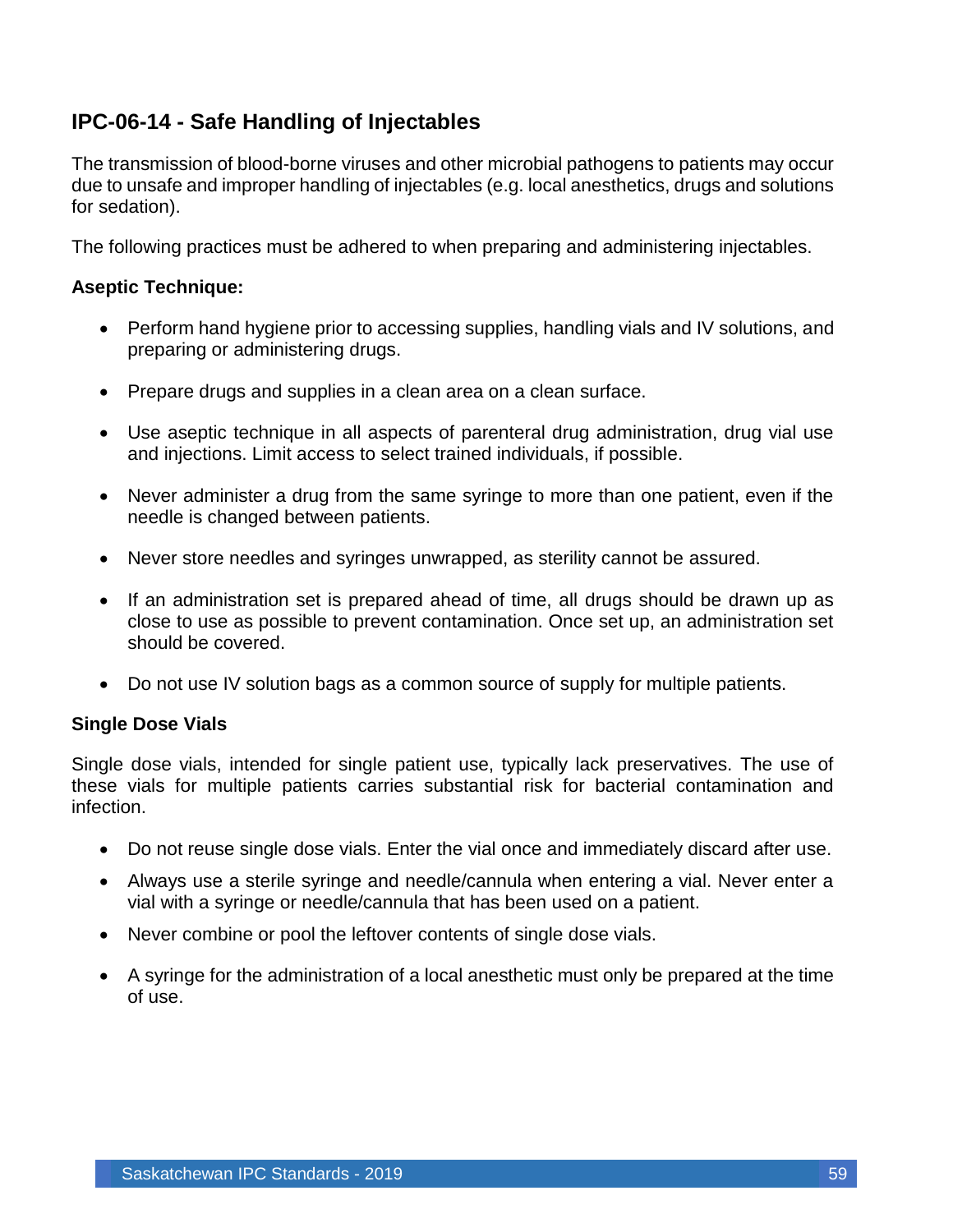#### **Multidose Vials**

Any error in following protocols for the correct use of multidose vials can result in the transmission of both bacterial and blood-borne viral pathogens. Transmission of HBV, HCV and HIV have been associated with the use of multidose vials.

The use of multidose vials for injectable drugs increases the risk of transmission of bloodborne pathogens and bacterial contamination of the vial and **should be avoided**. Patient safety should be prioritized over cost when choosing between multidose and single dose vials.

If multidose vials are used, the following practices must be followed each time the multidose vial is used:

- NEVER re-enter a vial with a used needle OR used syringe.
- Once medication is drawn up, the needle should be IMMEDIATELY withdrawn from the vial. A needle should NEVER be left in a vial to be attached to a new syringe.
- Use a multidose vial for a single patient whenever possible and mark the vial with the patient's name.
- Mark the multidose vial with the date it was first used and ensure that it is discarded at the appropriate time.
- Adhere to aseptic technique when accessing multidose vials. Multidose vials should be accessed on a surface that is clean and where no dirty, used or potentially contaminated equipment is placed or stored. Scrub the access diaphragm of vials using friction and 70% alcohol. Allow to dry before inserting a new needle and new syringe into the vial.
- Discard the multidose vial immediately if sterility is questioned or compromised or if the vial is not marked with the patient's name and original entry date.
- Review the product leaflet for recommended duration of use after entry of the multidose vial. Discard opened multidose vials according to the manufacturer's instructions or within 28 days, whichever is shorter.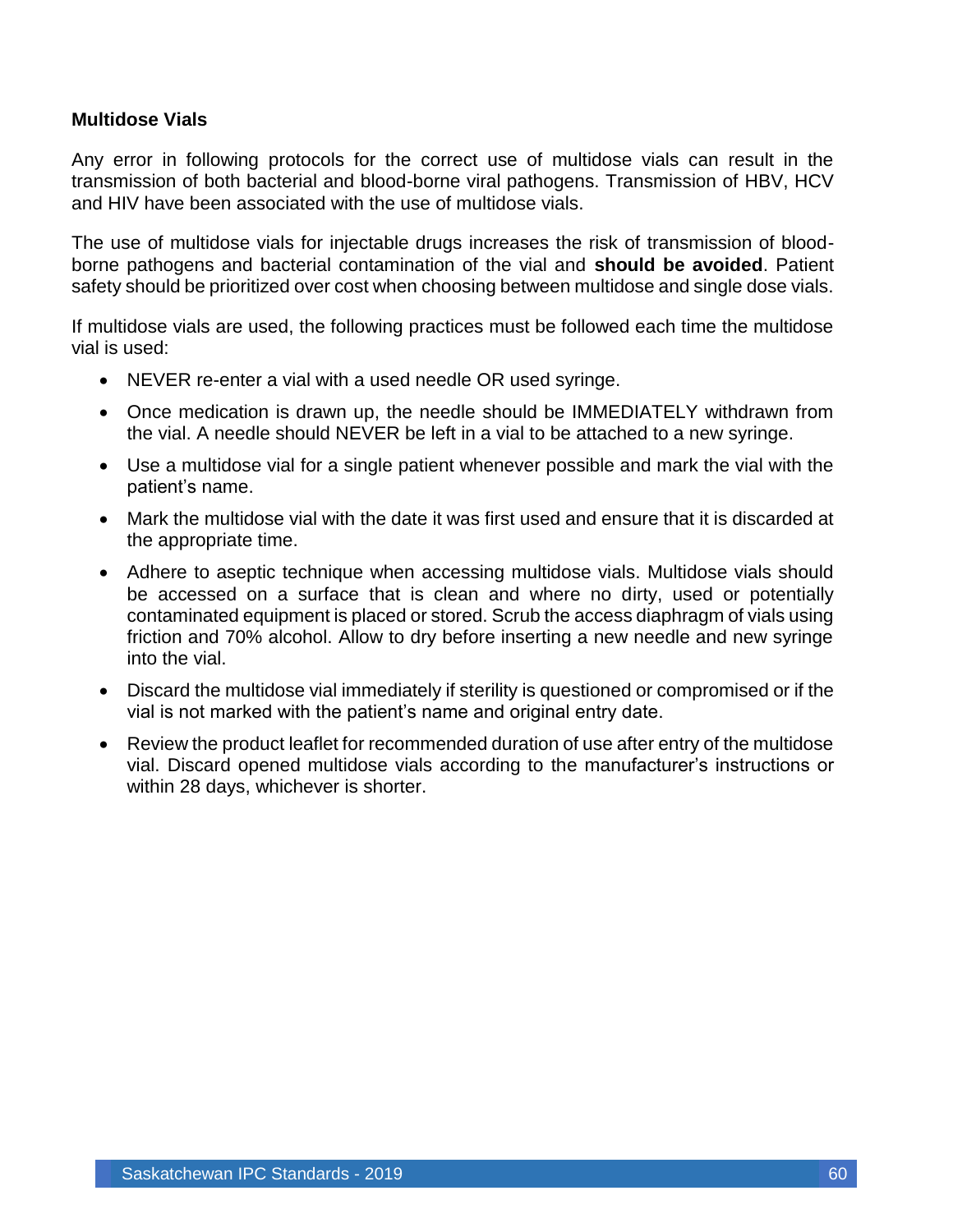# <span id="page-61-0"></span>**APPENDIX**

# <span id="page-61-1"></span>**Managing Contamination**

#### **Patient Care Items (Modified Spaulding Classification)**

| Category                             | <b>Description</b>                                      | <b>Management</b>                                                                                                                                                                                                                                                                | <b>Examples</b>                                                                                                                                                                                                                                                                                                                                                                                                                                                                                                                                                                                      |
|--------------------------------------|---------------------------------------------------------|----------------------------------------------------------------------------------------------------------------------------------------------------------------------------------------------------------------------------------------------------------------------------------|------------------------------------------------------------------------------------------------------------------------------------------------------------------------------------------------------------------------------------------------------------------------------------------------------------------------------------------------------------------------------------------------------------------------------------------------------------------------------------------------------------------------------------------------------------------------------------------------------|
| <b>Critical Items</b>                | Penetrates soft<br>tissue or bone                       | Items that are not<br>single-use<br>disposable must be<br>sterilized and stored<br>wrapped until point of<br>care.<br>Single-use<br>disposable items<br>must not be re-<br>processed.<br>Follow<br>manufacturer's<br>instructions<br>regarding<br>sterilization prior to<br>use. | • Anesthetic syringes<br>• Endodontic instruments, including<br>files (hand and rotary) and<br>reamers<br>• Gauze for surgery<br>• Dental implant instruments<br>• Metal matrix bands prior to use<br>• Mouth mirrors (when used during a<br>procedure where tissue is cut or<br>manipulated)<br>• Orthodontic bands prior to use<br>• Periodontal instruments including<br>ultrasonic tips<br>• Restorative / operative instruments<br>• Rotary burs and diamonds<br>• Dental dam clamps<br>• Scalers<br>• Stainless steel crowns prior to use<br>• Surgical instruments<br>• Surgical suction tips |
| <b>Semi-Critical</b><br><b>Items</b> | Touches intact<br>mucous membrane<br>or non-intact skin | Items that are not<br>single-use<br>disposable must be<br>sterilized and stored<br>wrapped until point<br>of care.<br>Single-use<br>disposable items<br>must not be re-<br>processed.<br>Follow<br>manufacturer's<br>instructions<br>regarding<br>sterilization prior to<br>use. | • Articulating ribbon holder<br>• Air/water syringe tips<br>• Handpieces<br>• Crown removing instruments<br>• Dental dam frame and forceps<br>• Impression trays<br>• Lab burs<br>• Nasal hoods<br>• Orthodontic pliers<br>• Facebow<br>• Laboratory knives and spatulas                                                                                                                                                                                                                                                                                                                             |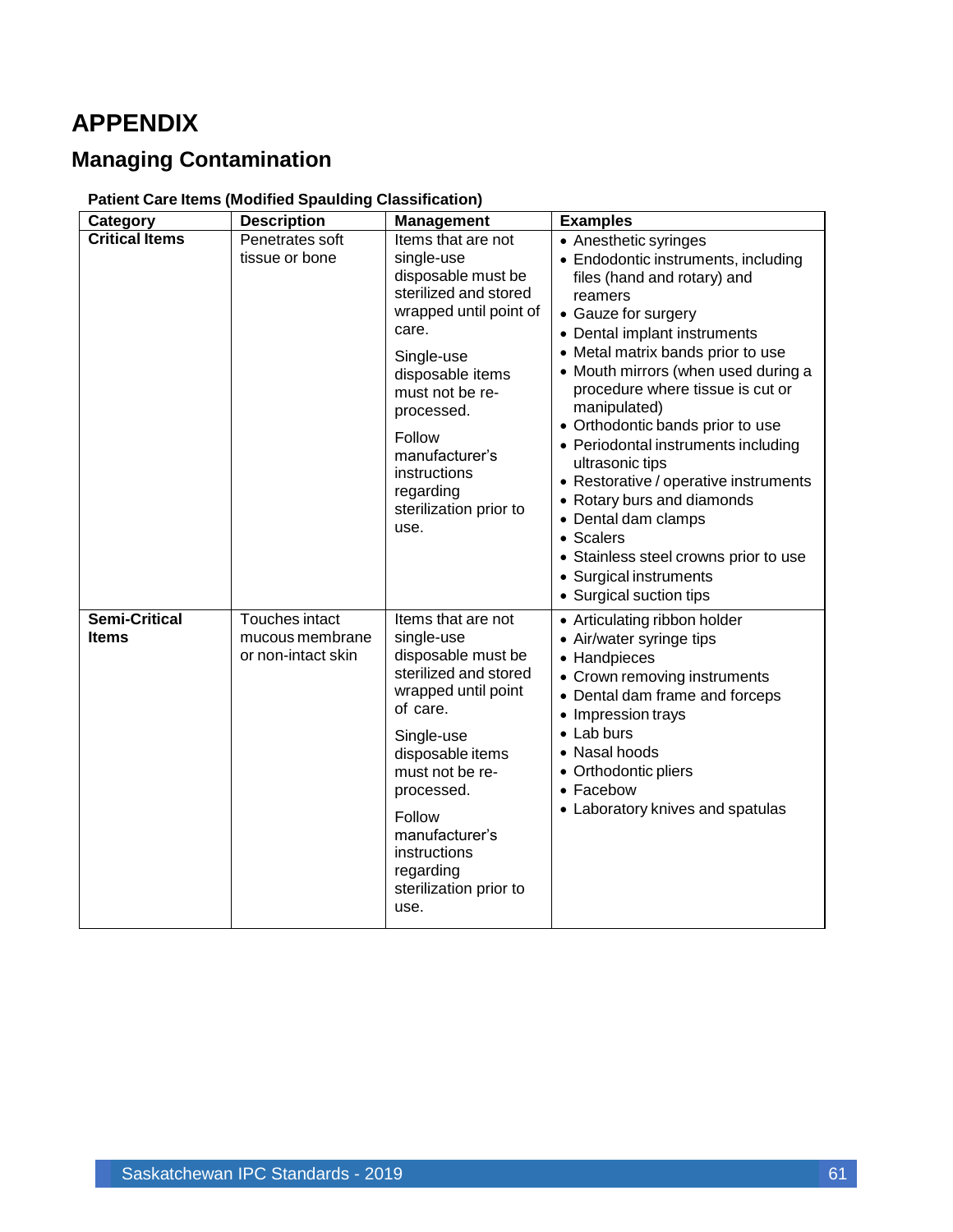| <b>Non-Critical Items</b> | Contacts intact skin<br>only | Items must be<br>protected with<br>barriers and/or<br>cleaned and<br>disinfected<br>between use when<br>contaminated. | • Blood pressure cuffs<br>• Curing lights<br>• Lead aprons<br>• Intra-oral camera and radiograph<br>sensors<br>• Dental dam punch<br>• Laboratory specific instruments |
|---------------------------|------------------------------|-----------------------------------------------------------------------------------------------------------------------|------------------------------------------------------------------------------------------------------------------------------------------------------------------------|
|---------------------------|------------------------------|-----------------------------------------------------------------------------------------------------------------------|------------------------------------------------------------------------------------------------------------------------------------------------------------------------|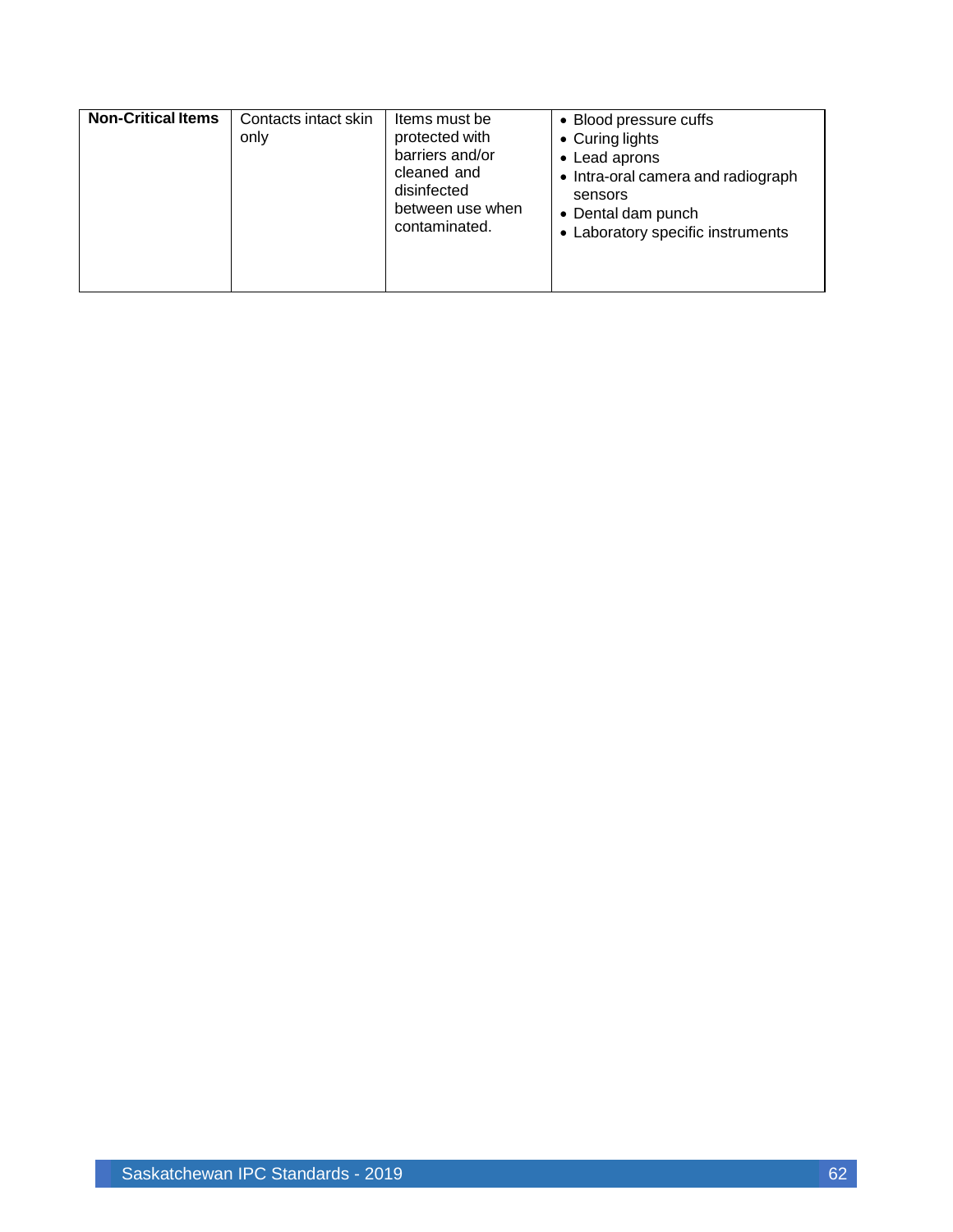### <span id="page-63-0"></span>**Environmental Surfaces**

| Category                                   | <b>Description</b>                                                                                                | <b>Management</b>                                                                                                      | <b>Examples</b>                                                                                                                                                                |
|--------------------------------------------|-------------------------------------------------------------------------------------------------------------------|------------------------------------------------------------------------------------------------------------------------|--------------------------------------------------------------------------------------------------------------------------------------------------------------------------------|
| <b>Clinical Contact</b><br><b>Surfaces</b> | Direct contact with<br>SOHCP or other<br>personnel's hands,<br>patient-care items<br>or patient skin              | Protect with surface<br>barrier or disinfect<br>with intermediate-<br>level disinfectant.                              | • Dental chairs<br>• Keyboard and mouse<br>• Dental units and countertops<br>$\bullet$ Doorknobs<br>• Drawer and cupboard handles<br>• Light handles<br>• Radiograph equipment |
| Housekeeping<br><b>Surfaces</b>            | Inadvertent contact<br>with SOHCP or<br>other personnel's<br>hands, patient-care<br>items or dental<br>appliances | Frequent cleaning<br>based on use.<br>If contaminated by<br>blood or saliva use<br>intermediate-level<br>disinfection. | • Floors<br>$\bullet$ Sinks<br>$\bullet$ Walls                                                                                                                                 |

#### **Note: The examples given are for illustration only and these lists are not to be considered exhaustive.**

Semi-critical instruments or devices that have been exposed to blood or have the potential to be exposed to blood must be treated as critical. SOHCP must use professional judgment for every instrument, device and surface for their specific practices to ensure that the standards are being met.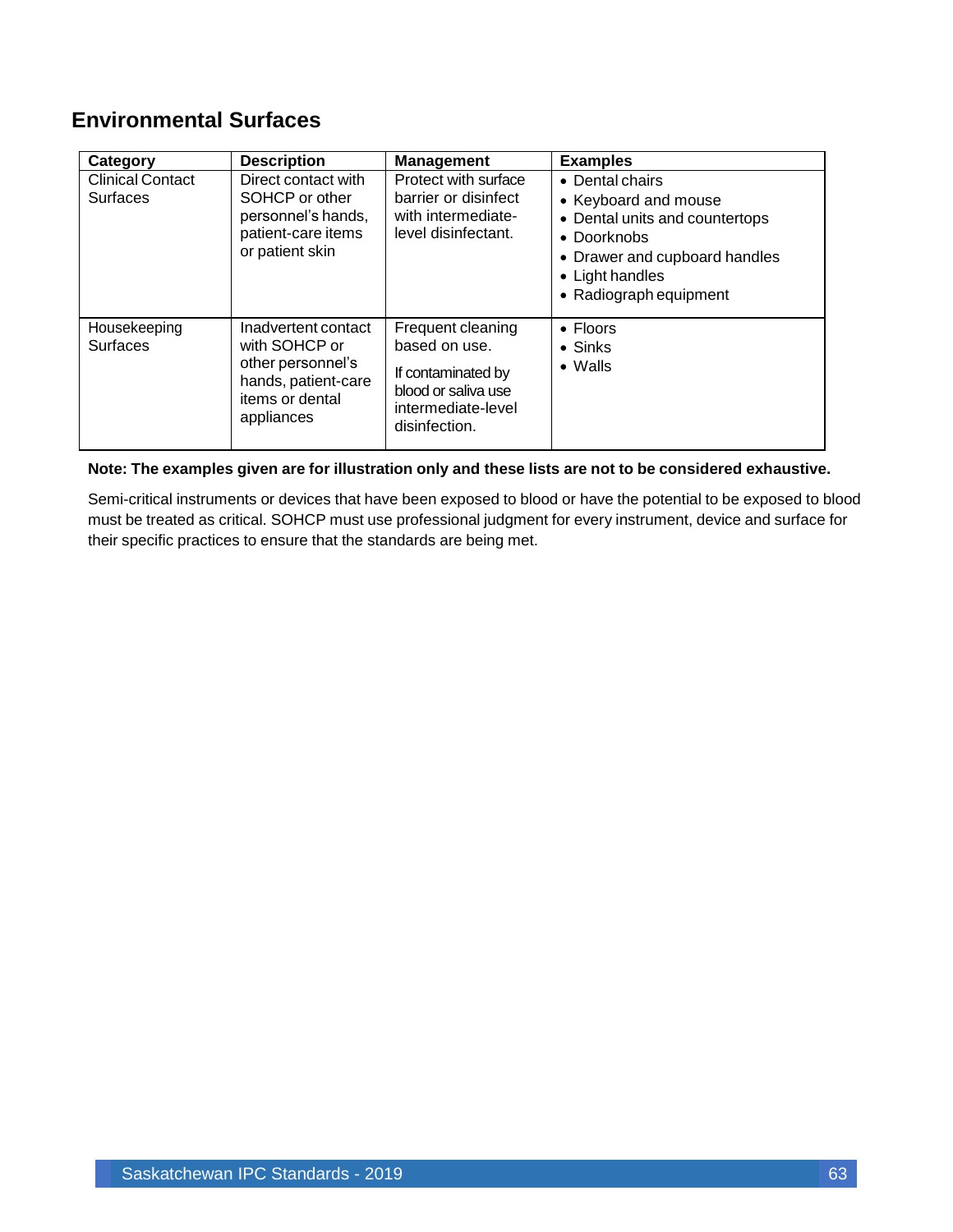### <span id="page-64-0"></span>**Disinfectants**

| Category                                                                                                                                                                | <b>Examples</b>                                                                                                                                 | <b>Advantages</b>                                                                                                                                                                                                                                                                                                                                                           | <b>Disadvantages</b>                                                                                                                                                                                                                                                                                                                                          |
|-------------------------------------------------------------------------------------------------------------------------------------------------------------------------|-------------------------------------------------------------------------------------------------------------------------------------------------|-----------------------------------------------------------------------------------------------------------------------------------------------------------------------------------------------------------------------------------------------------------------------------------------------------------------------------------------------------------------------------|---------------------------------------------------------------------------------------------------------------------------------------------------------------------------------------------------------------------------------------------------------------------------------------------------------------------------------------------------------------|
| <b>Intermediate Level</b><br><b>Disinfectant</b><br>(destroys all vegetative<br>bacteria, mycobacteria,<br>most viruses and most<br>fungi, but not bacterial<br>spores) | • Chlorine-based<br>products (sodium<br>hypochlorite diluted<br>in-office, chlorine<br>dioxide, commercial<br>preparations with<br>surfactants) | • Low cost;<br>Fast acting;<br>$\bullet$<br>• Readily available.                                                                                                                                                                                                                                                                                                            | • Corrosive to metals;<br>May destroy fabrics;<br>• Inactivated if not well<br>cleaned;<br>• Irritating to exposed<br>skin and mucous<br>membranes;<br>• Chlorine dioxide is<br>poor cleaner;<br>• Unstable when diluted<br>- must be prepared<br>daily.                                                                                                      |
|                                                                                                                                                                         | • Halogens (sodium<br>bromide & chlorine)                                                                                                       | • Fast acting;<br>Simple to mix;<br>$\bullet$<br>Minimal storage<br>$\bullet$<br>space required.                                                                                                                                                                                                                                                                            | • Used on hard<br>surfaces only;<br>• Strong chlorine odour.                                                                                                                                                                                                                                                                                                  |
|                                                                                                                                                                         | · Hydrogen peroxide,<br>.5% accelerated<br>• lodophors<br>(iodine combined with<br>surfactant)                                                  | • Fast acting;<br>Non-irritating;<br>$\bullet$<br><b>Odourless</b><br>$\bullet$<br><b>Effective for</b><br>$\bullet$<br>bioburden removal<br>Stable and effective<br>$\bullet$<br>on environmental<br>surfaces.<br>• Rapid action;<br>Relatively less toxic<br>and less irritating;<br>Residual action;<br>$\bullet$<br>Effective cleaner and<br>$\bullet$<br>disinfectant. | • Slow fungicidal<br>activity;<br>• An oxidizing agent<br>which will accelerate<br>rusting of metal<br>instruments;<br>• Relatively expensive.<br>• Stains fabrics and<br>synthetic materials;<br>• Corrosive to exposed<br>skin and mucous<br>membranes;<br>• Inactivated by hard<br>water;<br>• Unstable when diluted<br>- must be prepared<br>daily unless |
|                                                                                                                                                                         | • Quaternary<br>ammonium<br>compounds with<br>alcohols ("dual" or<br>"synergized")                                                              | • Generally non-<br>irritating;<br>• Non-corrosive.                                                                                                                                                                                                                                                                                                                         | manufacturer's<br>instructions state<br>otherwise.<br>• Older generation had<br>narrow spectrum;<br>• Inactivated by anionic<br>detergents and<br>organic matter;<br>• Can damage some                                                                                                                                                                        |
|                                                                                                                                                                         |                                                                                                                                                 |                                                                                                                                                                                                                                                                                                                                                                             | materials.<br>• Rapid evaporation                                                                                                                                                                                                                                                                                                                             |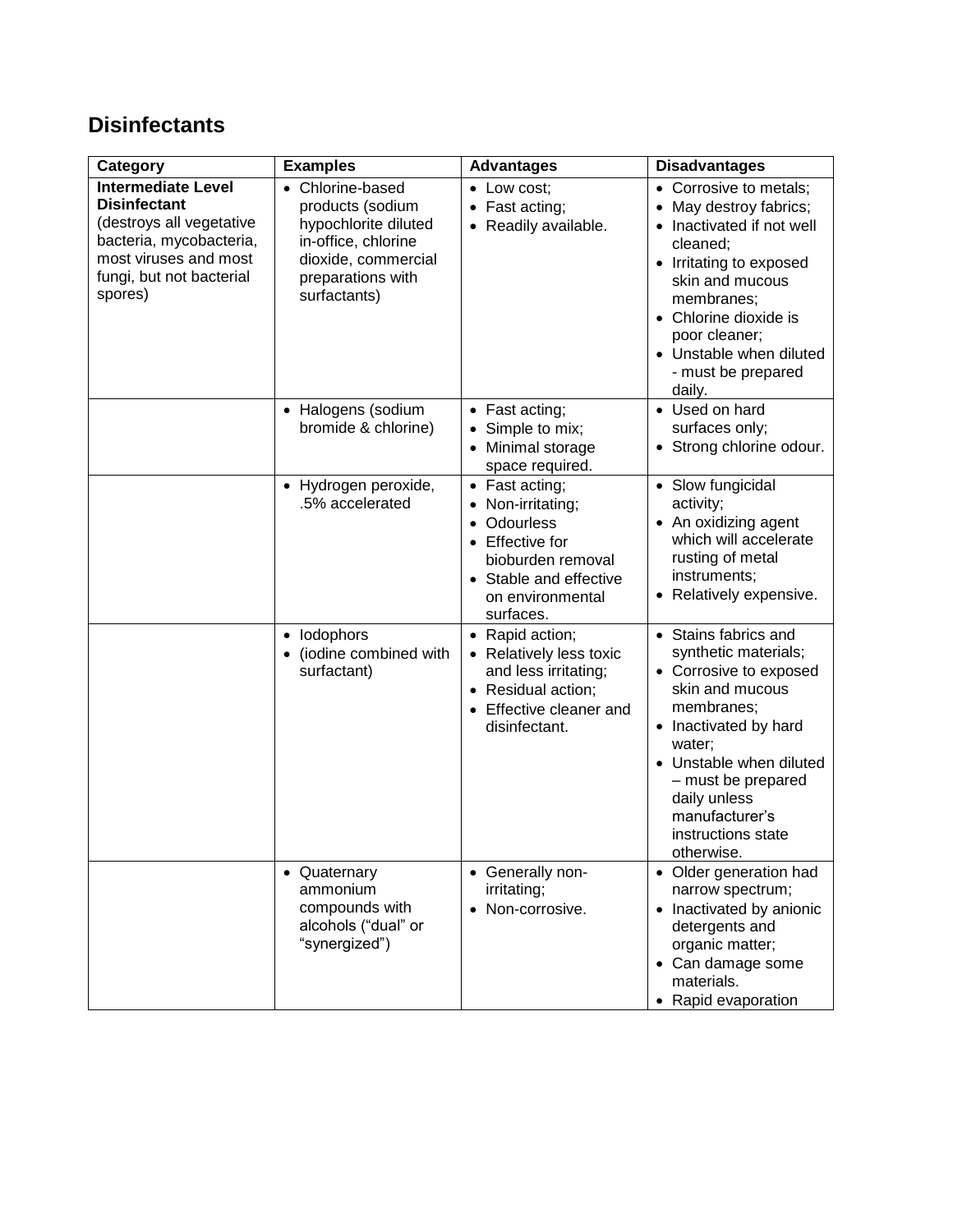| Intermediate Level<br>Disinfectant (cont.)                                                                                                                                                              | • Phenolics ("complex"<br>or "synthetic"<br>containing multiple<br>phenolic agents)                          | • Residual biocidal,<br>action;<br>Available with<br>$\bullet$<br>detergents                                   | May be absorbed<br>$\bullet$<br>through skin or by<br>latex:<br>Degrade plastics with<br>$\bullet$<br>prolonged contact,<br>leave a film on<br>disinfected surfaces<br>or etch glass<br>surfaces. |
|---------------------------------------------------------------------------------------------------------------------------------------------------------------------------------------------------------|--------------------------------------------------------------------------------------------------------------|----------------------------------------------------------------------------------------------------------------|---------------------------------------------------------------------------------------------------------------------------------------------------------------------------------------------------|
| Category                                                                                                                                                                                                | <b>Examples</b>                                                                                              | <b>Advantages</b>                                                                                              | <b>Disadvantages</b>                                                                                                                                                                              |
| Low Level<br><b>Disinfectant</b><br>(destroys most<br>vegetative bacteria and<br>some fungi, and some<br>viruses. They must have<br>a claim for HIV and HBV<br>and be EPA registered<br>hospital grade. | • Hydrogen peroxide<br>3%<br>• Quaternary<br>ammonium<br>compounds (single,<br>simple or without<br>alcohol) | $\bullet$ Can be used for<br>housekeeping<br>surfaces, non-critical<br>surfaces without<br>blood contamination | $\bullet$ They are not<br>tuberculocidal                                                                                                                                                          |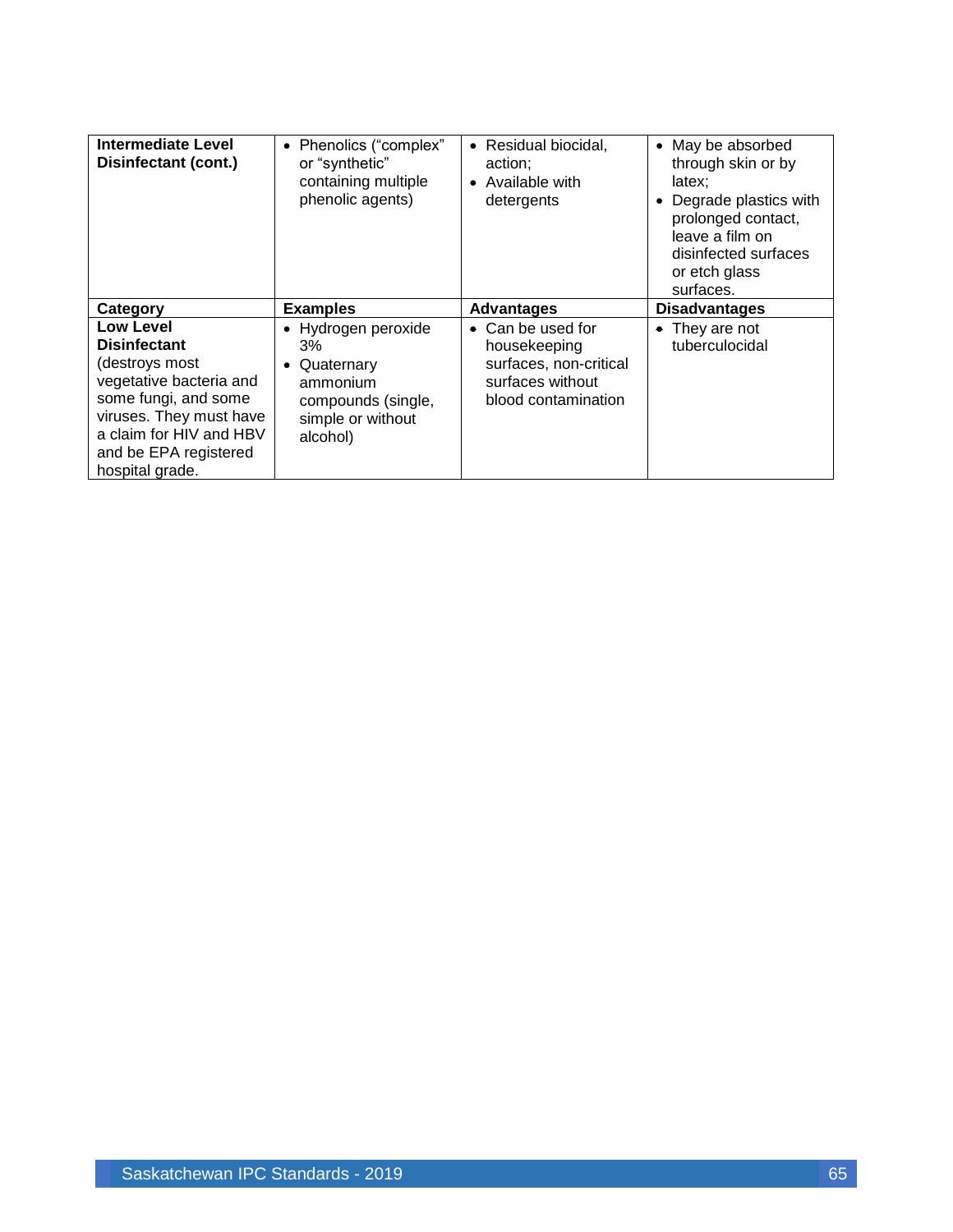# <span id="page-66-0"></span>**REFERENCE LIST**

- Alberta Dental Association and College (2010). *Infection Prevention and Control Standards and Risk Management for Dentistry*: Edmonton, AB.
- American Dental Association. (2016). *Effective Infection Control*. American Dental Association., Chicago, IL
- Association for the Advancement of Medical Instrumentation, ANSIA/AAMI/ISO 11140-1:2005
- Australian Stainless Steel Development Association, [https:www.assda.asn.au/technical](file://///boniface/Users/wessel/Dropbox/SK%20Dental%20Assoc/1)%20Australian%20Stainless%20Steel%20Development%20Association,%20https:www.assda.asn.au/technical-info/technical-faqs/galvanicdissimilar-metal-corrosion)[info/technical-faqs/galvanicdissimilar-metal-corrosion](file://///boniface/Users/wessel/Dropbox/SK%20Dental%20Assoc/1)%20Australian%20Stainless%20Steel%20Development%20Association,%20https:www.assda.asn.au/technical-info/technical-faqs/galvanicdissimilar-metal-corrosion)
- Canadian Immunization Guide: Part 3 Vaccination of Specific Populations, Government of Canada [https://www.canada.ca/en/public-health/services/publications/healthy](https://www.canada.ca/en/public-health/services/publications/healthy-living/canadian-immunization-guide-part-3-vaccination-specific-populations/page-11-immunization-workers.html)[living/canadian-immunization-guide-part-3-vaccination-specific-populations/page-11](https://www.canada.ca/en/public-health/services/publications/healthy-living/canadian-immunization-guide-part-3-vaccination-specific-populations/page-11-immunization-workers.html) [immunization-workers.html](https://www.canada.ca/en/public-health/services/publications/healthy-living/canadian-immunization-guide-part-3-vaccination-specific-populations/page-11-immunization-workers.html)
- Centre for Communicable Disease and Infection Control. Public Health Agency of Canada. (2012) *Hand Hygiene Practices in Healthcare Settings.* Ottawa, ON K1A 0K9.
- Centre for Communicable Diseases and Infection Control, Public Health Agency of Canada. (2013) *Routine Practices And Additional Precautions For Preventing The Transmission Of Infection In Healthcare Settings.* Ottawa, ON K1A 0K9
- Center for Disease Control and Prevention. (2008). *CDC Guidelines for Disinfection and Sterilization in Healthcare Facilities*, Atlanta, GA [https://www.cdc.gov/infectioncontrol/pdf/guidelines/disinfection-guidelines.pdf.](https://www.cdc.gov/infectioncontrol/pdf/guidelines/disinfection-guidelines.pdf), Accessed March 17, 2016
- Center for Disease Control and Prevention. (2003*). Guidelines for Infection Control in Dental Health-Care Settings – 2003.* City, Atlanta, GA
- Center for Disease Control and Prevention (2003). *Guidelines for Infection Control in Dental Health-Care Settings - 2003.* MMWR 2003;52(No. RR-17):1-66. <https://www.cdc.gov/mmwr/PDF/rr/rr5217.pdf.> Accessed March 17, 2016
- Center for Disease Control and Prevention. (2016*). Summary of Infection Prevention Practices in Dental Settings: Basic Expectations for Safe Care.* Atlanta, GA
- Chemical Indicators 101: Applications for use, <http://www.infectioncontroltoday.com/articles/204/11/chemical> -indicators-101.aspx
- CSA Group, National Standards for Canada. (2018). *Canadian Medical Device Reprocessing,* Toronto, Ontario, M9W 1R3
- Dental Programs, (2017) *Saskatchewan Polytechnic Infection Prevention and Control Policies*, Regina, SK

Dentistry iQ, Proper use and selection of masks. [http://www.dentistryiq.com/articles/dem/print/volume-10/issues-2/focus/proper-use-and](http://www.dentistryiq.com/articles/dem/print/volume-10/issues-2/focus/proper-use-and-selection-of-masks.html)[selection-of-masks.html](http://www.dentistryiq.com/articles/dem/print/volume-10/issues-2/focus/proper-use-and-selection-of-masks.html)